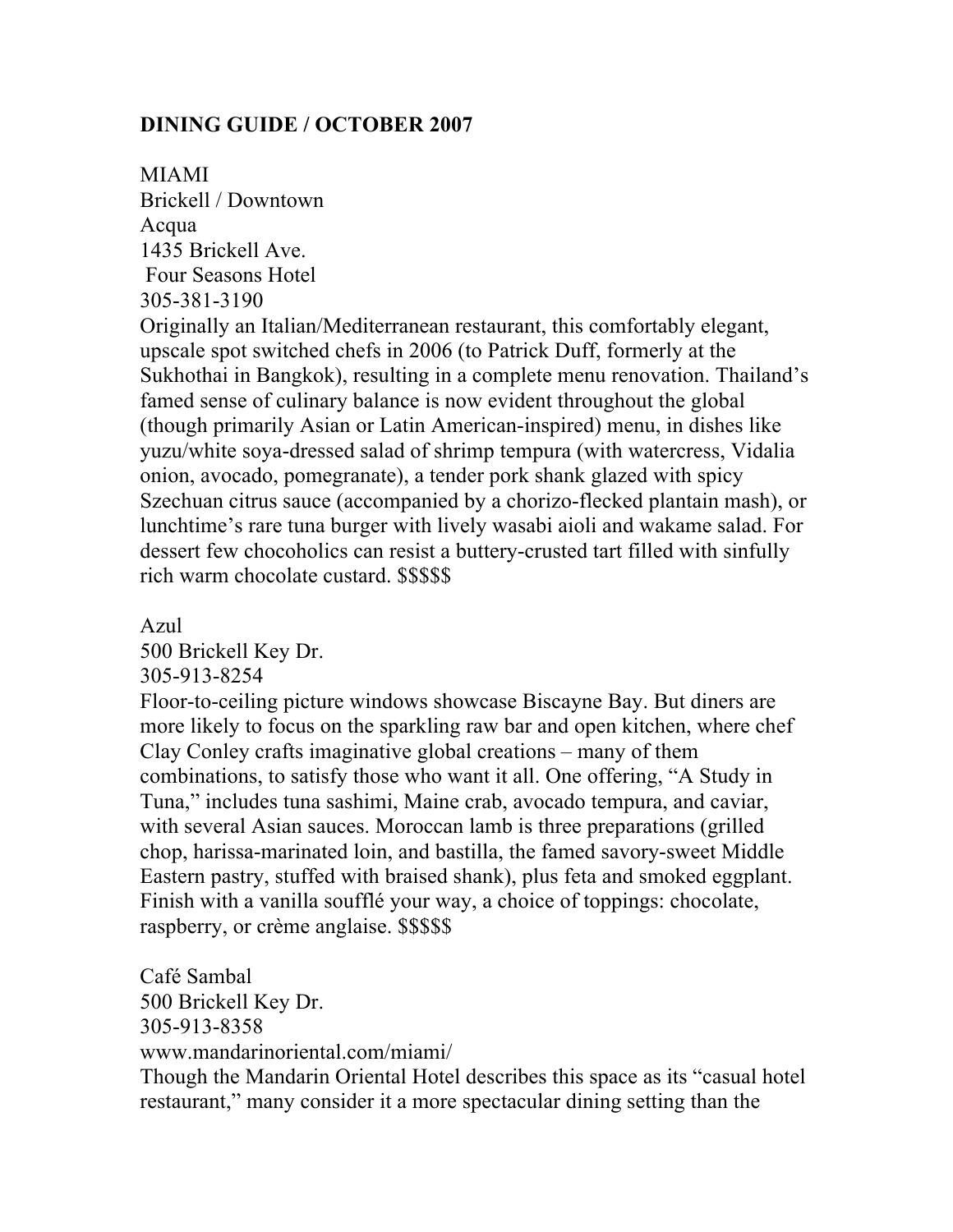upscale Azul, upstairs, owing to the option of dining outdoors on a covered terrace directly on the waterfront. The food is Asian-inspired, with a few Latin and Mediterranean accents (sushi, plus creative fusion dishes like tangerine-anise spiced short ribs with scallion pancake, or a tempurabattered snapper sandwich with lemon aioli). For the health-conscious, the menu includes low-cal choices. For hedonists there's a big selection of artisan sakes. \$\$\$-\$\$\$\$\$

Caribbean Delight

236 NE 1st Ave.

305-381-9254

Originally from Jamaica, proprietor Miss Pat has been serving her traditional homemade island specialties to downtown office workers and college students since the early 1990s. Most popular item here might be the weekday lunch special of jerk chicken with festival (sweet-fried cornmeal bread patties), but even vegetarians are well served with dishes like a tofu, carrot, and chayote curry. All entrées come with rice and peas, fried plantains, and salad, so no one leaves hungry – doubly true thanks to the home-baked Jamaican desserts. \$

Fresco California Bistro

1744 SW 3rd Ave.

305-858-0608

This festively decorated indoor/outdoor bistro packs a lot of party spirit into a small space, a large variety of food onto its menu, and a very large amount of informal retro California-style fusion food onto its plates. To the familiar Latin American/Italian equation, the owners add a touch of Cal-Mex (like Tex-Mex but more health conscious). Menu offerings range from designer pizzas and pastas to custardy tamales, but the bistro's especially known for imaginative meal-size salads, like one featuring mandarin oranges, avocado, apple, blue cheese, raisins, candied pecans, and chicken on a mesclun bed. \$\$

Garcia's Seafood Grille and Fish Market 398 NW N. River Dr. 305-375-0765

Run by a fishing family for a couple of generations, this venerable Florida fish shack is the real thing. No worries about the seafood's freshness; on their way to the rustic outside dining deck overlooking the Miami River,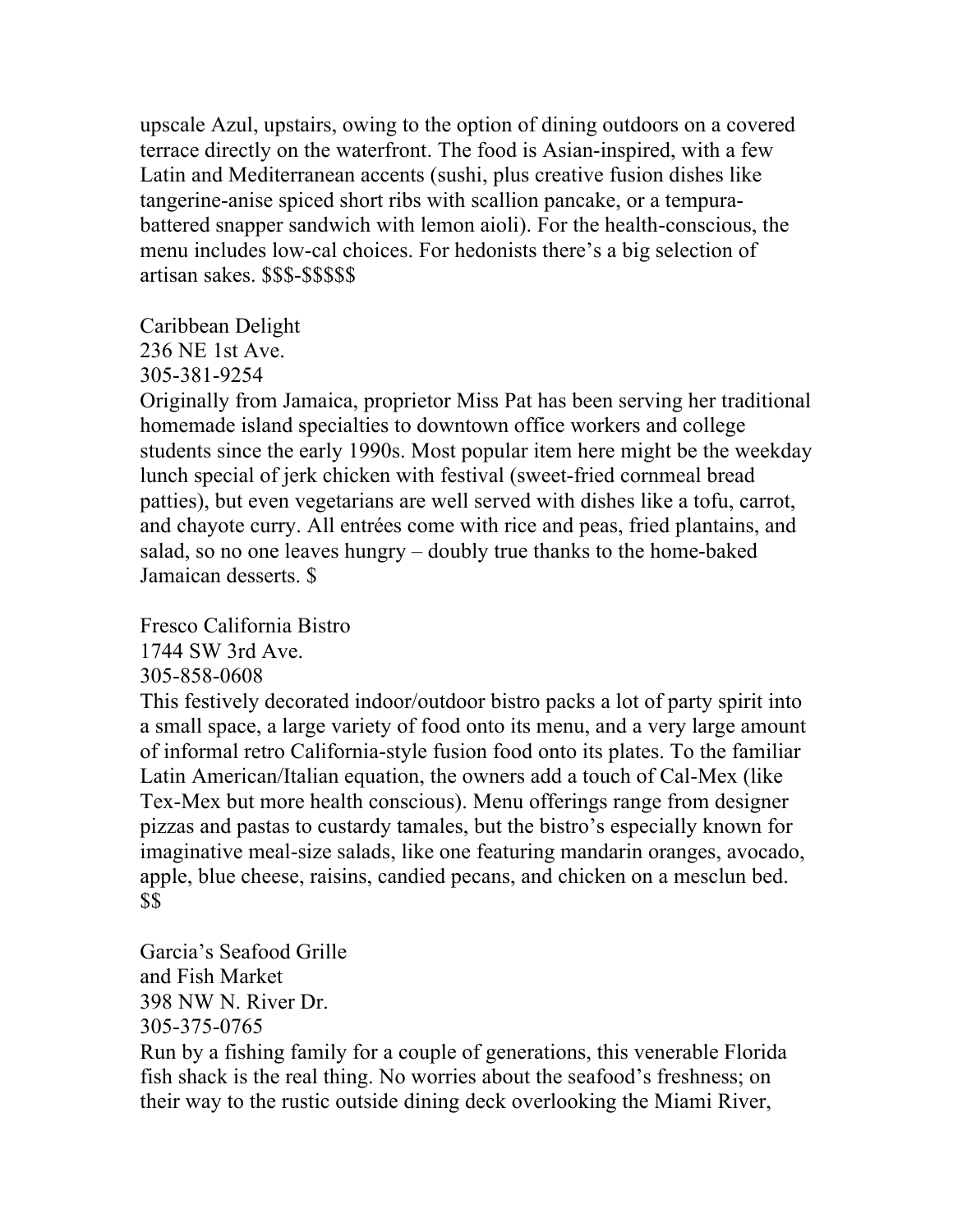diners can view the retail fish market to see what looks freshest. Best preparations, as always when fish is this fresh, are the simplest. When stone crabs are in season, Garcia's claws are as good as Joe's but considerably cheaper. The local fish sandwich is most popular – grouper, yellowtail snapper, or mahi mahi, fried, grilled, or blackened. The place is also famous for its zesty smoked-fish dip and its sides of hushpuppies. \$-\$\$

Indochine 638 S. Miami Ave. 305-379-1525 www.indochinebistro.com

Indochine has succeeded by morphing from mere restaurant into hip hangout. Copious special events (art openings, happy hours with DJs, classic movie or karaoke nights, wine or sake tastings) draw everyone from downtown business types to the counterculture crowd. Not that there's anything "mere" about the range of food served from three Asian nations. Light eaters can snack on Vietnamese summer rolls or Japanese sushi rolls, including an imaginative masago-coated model with mango, spicy tuna, and cilantro. For bigger appetites, there are Thai curries and Vietnamese specialties like pho, richly flavored beef soup with meatballs, steak slices, rice noodles, and add-in Asian herbs and sprouts. \$\$-\$\$\$

La Loggia Ristorante and Lounge

68 W. Flagler St.

305-373-4800

www.laloggia.org

This luxuriantly neo-classical yet warm-feeling Italian restaurant was unquestionably a pioneer in revitalizing downtown; when it first opened, eating options in the courthouse area were basically a variety of hot dog wagons. With alternatives like amaretto-tinged pumpkin agnolloti in sage butter sauce, cilantro-spiced white bean/vegetable salad dressed with truffle oil, and soufflé di granchi (crabmeat soufflé atop arugula dressed with honey-mustard vinaigrette), proprietors Jennifer Porciello and Horatio Oliveira continue to draw a lunch crowd that returns for dinner, or perhaps just stays on through the afternoon, fueled by the Lawyer's Liquid Lunch, a vodka martini spiked with sweetened espresso. \$\$\$

Novecento 1414 Brickell Ave. 305-403-0900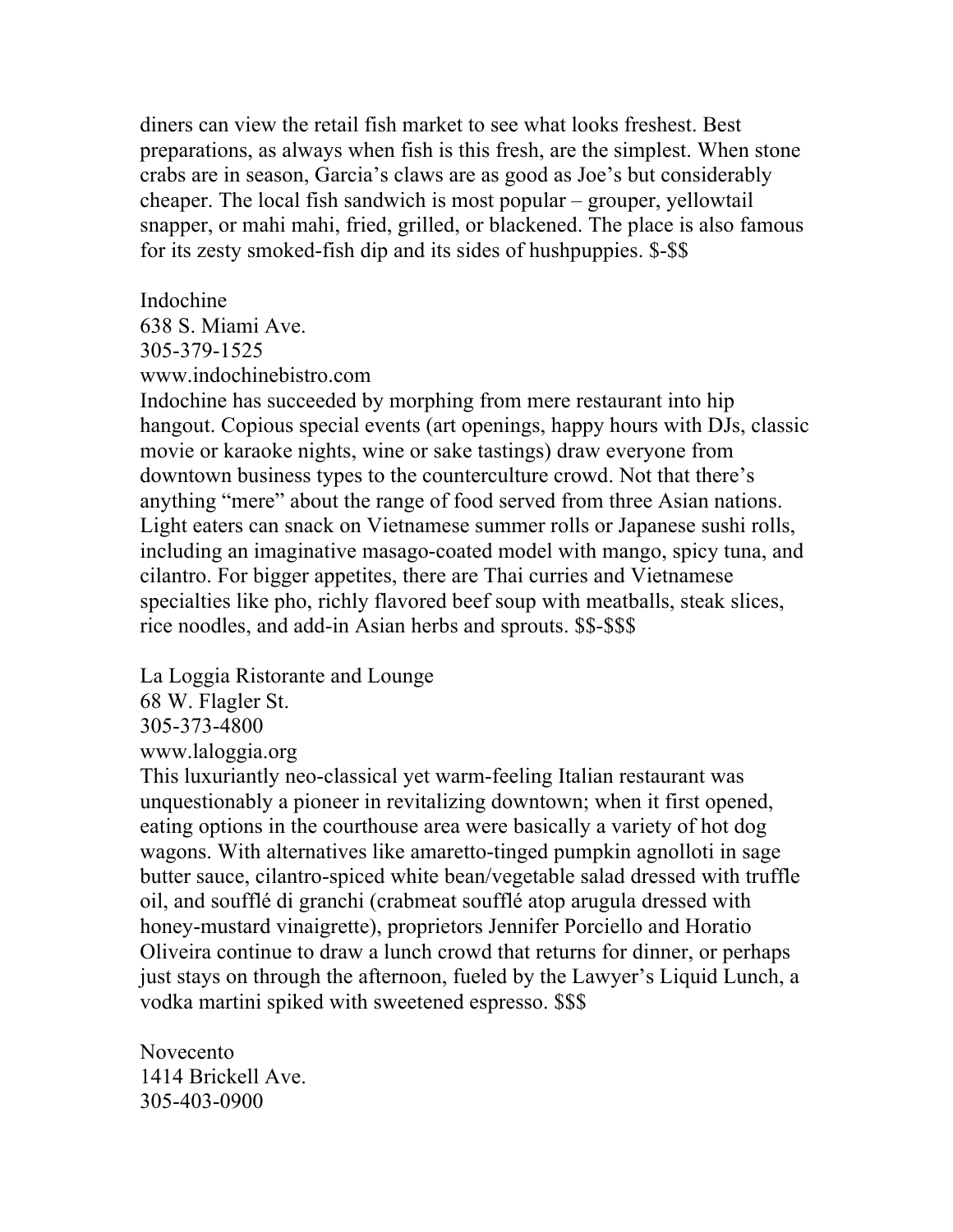#### www.bistronovecento.com

For those who think "Argentine cuisine" is a synonym for "beef and more beef," this popular eatery's wide range of more cosmopolitan contemporary Argentine fare will be a revelation. Classic parrilla-grilled steaks are here for traditionalists, but the menu is dominated by creative Nuevo Latino items like a new-style ceviche de chernia (lightly lime-marinated grouper with jalapeños, basil, and the refreshing sweet counterpoint of watermelon), or crab ravioli with creamy saffron sauce. Especially notable are entrée salads like the signature Ensalada Novecento: skirt steak slices (cooked to order) atop mixed greens coated in rich mustard vinaigrette with a side of housemade fries. \$\$-\$\$\$

Provence Grill

1001 S. Miami Ave.

305-373-1940

The cozy, terracotta-tiled dining room (and even more charming outdoor dining terrace) indeed evoke the south of France. But the menu of French bistro classics covers all regions, a Greatest Hits of French comfort food: country-style pâté maison with onion jam, roasted peppers and cornichons; steak/frites (grilled rib-eye with peppercorn cream sauce, fries, and salad); four preparations of mussels; a tarte tatin (French apple tart with roasted walnuts, served à la mode). Deal alert: An early-bird prix-fixe menu (5:30- 7:30 p.m.) offers soup or salad, entrée, dessert, and a carafe of wine for \$44 per couple. \$\$\$-\$\$\$\$

Oceanaire Seafood Room 900 S. Miami Ave. 305-372-8862 www.theoceanaire.com

With a dozen branches nationwide, Oceanaire may seem more All-American seafood empire than Florida fish shack. But while many dishes (including popular sides like bacon-enriched hash browns and fried green tomatoes) are identical at all Oceanaires, menus vary significantly according to regional tastes and fish. Here in Miami, chef Sean Bernal (formerly at Merrick Park's Pescado) supplements signature starters like lump crab cakes with his own lightly marinated, Peruvian-style grouper ceviche. The daily-changing, 15- 20 specimen seafood selection includes local fish seldom seen on local menus: pompano, parrot fish, amberjack. But even flown-in fish (and the raw bar's cold-water oysters) are ultra-fresh. \$\$\$\$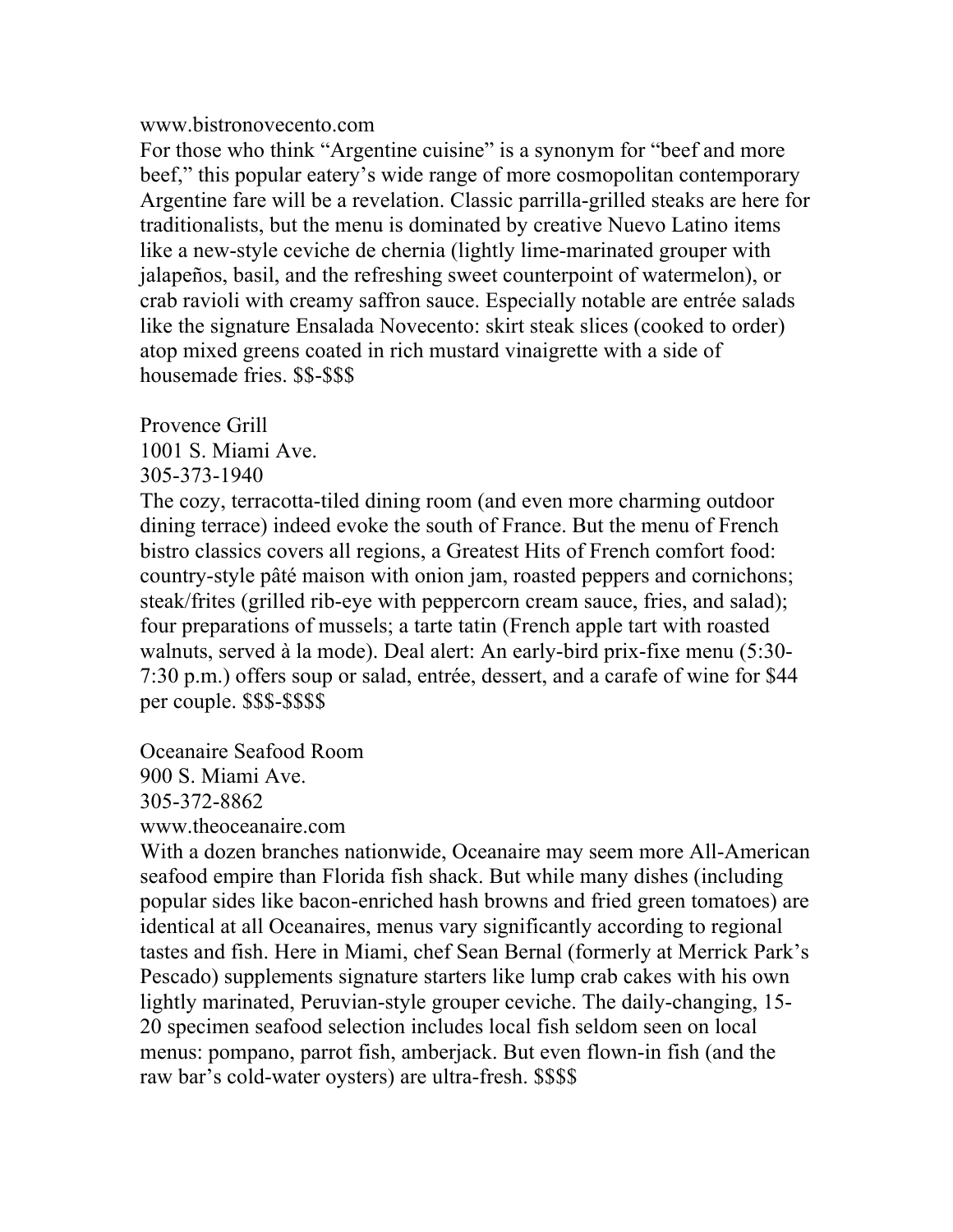#### Pasha's 1414 Brickell Ave. 305-416-5116

The original branch on Miami Beach's Lincoln Road was instantly popular, and the same healthy Middle Eastern fast food – made with no trans fats or other nutritional nasties – is served at the three newer outlets. The prices are low enough that one might suspect Pasha's was conceived as a tax write-off rather than a Harvard Business School project, which it was by founders Antonio Ellek and Nicolas Cortes. Dishes range from common classics like falafel and gyros to more unusual items like muhammara (tangy walnut spread), silky labneh yogurt cheese, and chicken adana kebabs with grilled veggies and aioli sauce. Everything from pitas to lemonade is made fresh, from scratch, daily. \$-\$\$

Peoples Bar-B-Que 360 NW 8th St. 305-373-8080 www.peoplesbarbque.com

Oak-smoked, falling-off-the-bone tender barbecued ribs (enhanced with a secret sauce whose recipe goes back several generations) are the main draw at this Overtown institution. But the chicken is also a winner, plus there's a full menu of soul food entrées, including what many aficionados consider our town's tastiest souse. Sides include collards, yams, and soft mac and cheese. And it would be unthinkable to call it quits without homemade sweet potato pie or banana pudding, plus a bracing flop – half iced tea, half lemonade. \$-\$\$

Perricone's 15 SE 10th St. 305-374-9449 www.perricones.com Housed in a Revolutionary-era barn (moved from Vermont), this market/café was one of the Brickell area's first gentrified amenities. At lunch chicken salad (with pignolias, raisins, apples, and basil) is a favorite; dinner's strong suit is the pasta list, ranging from Grandma Jennie's oldfashioned lasagna to chichi fiocchi purses filled with fresh pear and gorgonzola. And Sunday's \$15.95 brunch buffet (\$9.95 for kids) – featuring an omelet station, waffles, smoked salmon and bagels, salads, and more – remains one of our town's most civilized all-you-can-eat deals. \$\$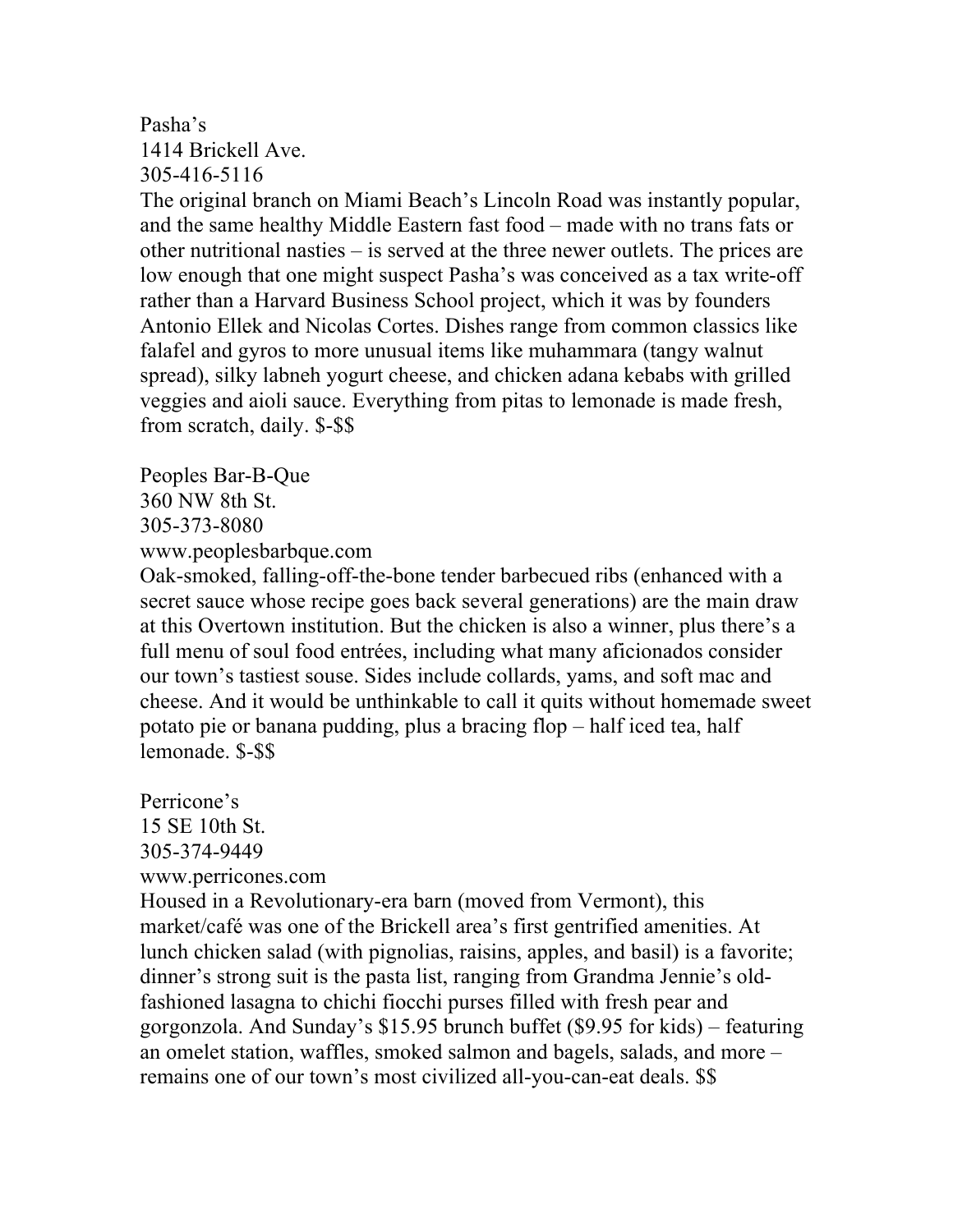The River Oyster Bar 650 S. Miami Ave. 305-530-1915 www.therivermiami.com

This casually cool Miami River-area jewel is a full-service seafood spot, as evidenced by tempting menu selections like soft-shell crabs with grilled vegetables, corn relish, and remoulade. There are even a few dishes to please meat-and-potatoes diners, like short ribs with macaroni and cheese. But oyster fans will still find it difficult to resist stuffing themselves silly on the unusually large selection of bivalves (often ten varieties per night), especially since oysters are served both raw and cooked – fire-roasted with sofrito butter, chorizo, and manchego. To accompany these delights, there's a thoughtful wine list and numerous artisan beers on tap. \$\$\$

Soya & Pomodoro

120 NE 1st St.

305-381-9511

Life is complicated. Food should be simple. That's owner Armando Alfano's philosophy, which is stated above the entry to his atmospheric downtown eatery. And since it's also the formula for the truest traditional Italian food (Alfano hails from Pompeii), it's fitting that the menu is dominated by authentically straightforward yet sophisticated Italian entrées such as spinach- and ricotta-stuffed crêpes with béchamel and tomato sauces. There are salads and sandwiches, too, including one soy burger to justify the other half of the place's name. The most enjoyable place to dine is the secret, open-air courtyard, completely hidden from the street. Alfano serves dinner on Thursdays only to accompany his "Thursday Night Live" events featuring local musicians and artists. \$-\$\$

Tobacco Road 626 S. Miami Ave. 305-374-1198 www.tobacco-road.com

Prohibition-era speakeasy (reputedly a fave of Al Capone), gay bar, strip club. Previously all these, this gritty spot has been best known since 1982 as a venue for live music, primarily blues. But it also offers food from lunchtime to late night (on weekends till 4:00 a.m.). The kitchen is especially known for its chili, budget-priced steaks, and burgers, including the mega-mega burger, a trucker-style monster topped with said chili plus cheddar, mushrooms, bacon, and a fried egg. There's also surprisingly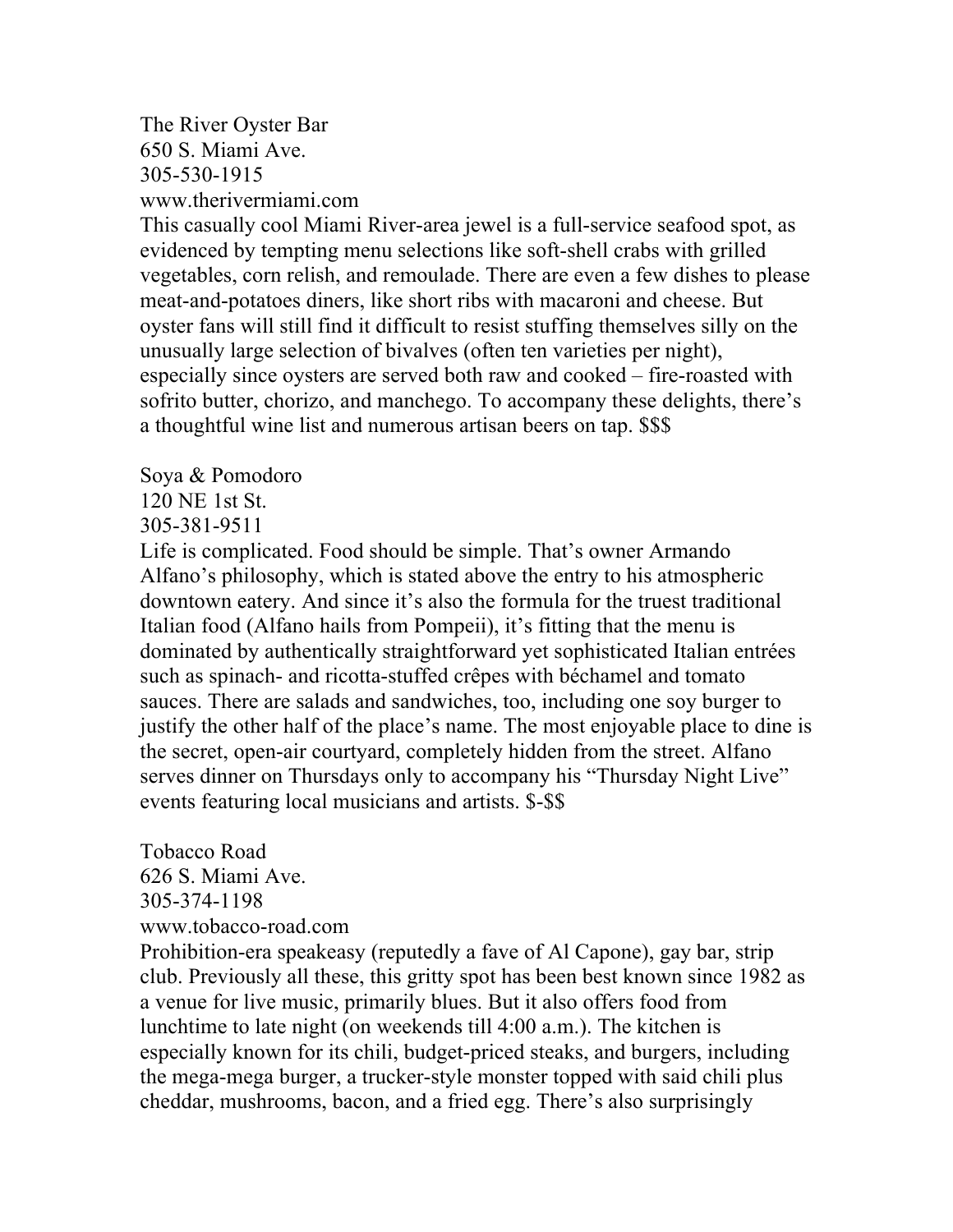elegant fare, though, like a Norwegian salmon club with lemon aioli. A meat-smoker in back turns out tasty ribs, perfect accompaniment to the blues. \$\$

Midtown / Design District Adelita's Café 2699 Biscayne Blvd.  $305 - 576 - 1262 - OK$ 

From the street (which is actually NE 26th, not Biscayne) this Honduran restaurant seems unpromising, but inside it's bigger, better, and busier than it looks. Unlike many Latin American eateries, which serve a multinational mélange, this one sticks close to the source and proves a crowd-pleaser. On weekends especially, the two casual dining rooms are packed with families enjoying authentic fare like baleadas (thick corn tacos), tajadas (Honduras's take on tostones), rich meal-in-a-bowl soups packed with seafood or meat and veggies, and more. To spend ten bucks on a meal here, one would have to be a sumo wrestler. \$

Bin No. 18 1800 Biscayne Blvd. 786-235-7575

At this wine bar/café, located on the ground floor of one of midtown's new mixed-use condo buildings, the décor is a stylish mix of contemporary cool (high loft ceilings) and Old World warmth (tables made from old wine barrels). Cuisine is similarly geared to the area's new smart, upscale residents: creative sandwiches and salads at lunch, tapas and larger internationally themed Spanish, Italian, or French charcuterie platters at night. Though the place is small and family-run friendly, Venezuelan-born chef Alfredo Patino's former executive chef gigs at Bizcaya (at the Ritz-Carlton Coconut Grove) and other high-profile venues are evident in sophisticated snacks like the figciutto, a salad of arugula, gorgonzola dolce, caramelized onions, pine nuts, fresh figs, and prosciutto. Free parking in a fenced lot behind the building. \$\$

Charcuterie 3612 NE 2nd Ave. 305-576-7877

This Design District old-timer has hung on for close to 20 years as the District has gone through its mood swings. But it's no worse for the wear. The upstairs/downstairs space looks good as new, and is still almost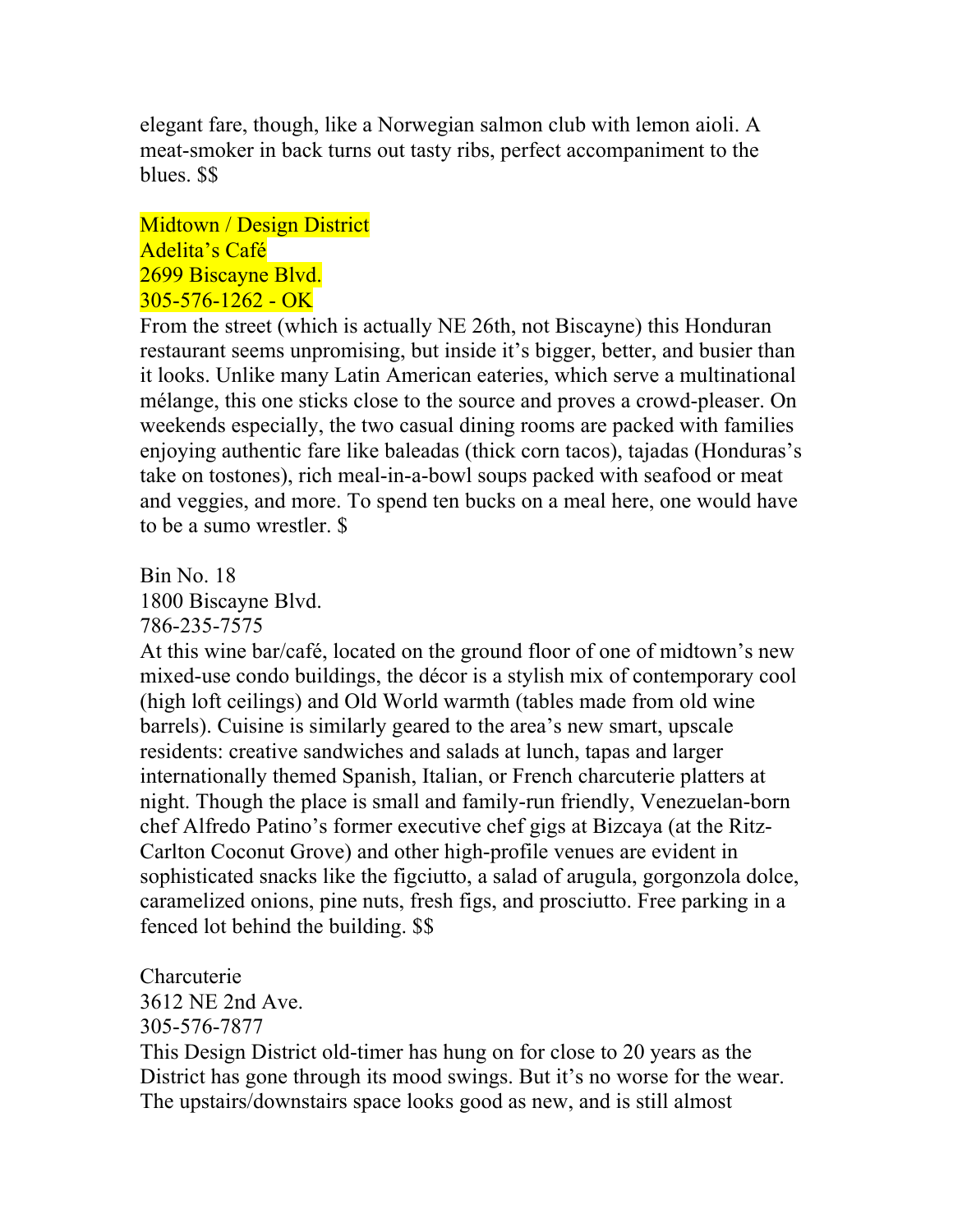impossibly cute. The menu, chalked daily on a blackboard, still features well more than a dozen typical French bistro specials like chicken Dijonaise or almond-crusted trout in creamy, lemony beurre blanc. And the salads, soups, and sandwiches are still, invariably, evocative. Rough-cut pâté de campagne, topped with cornichons on a crusty buttered baguette is an instant trip to Paris. Though weekend nighttime hours were instituted several years ago, dinner is an on-again, off-again thing, so call first. \$\$-\$\$\$

The Daily Creative Food Co.

2001 Biscayne Blvd.

305-573-4535

While the food formula of this contemporary café is familiar – sandwiches, salads, soups, breakfast food, and pastries, plus coffee and fruit drinks – a creative concept differentiates the place. Signature sandwiches are named after national and local newspapers (like the Biscayne Times: tuna salad with hummus, cucumber, roasted peppers, arugula, and sprouts on multigrain bread), giving diners something to chat about. For those who'd rather Have It Their Own Way, both sandwiches and salads can be do-ityourself projects, with an unusually wide choice of main ingredients, garnishes, breads, and condiments for the creatively minded. \$

Elements

3930 NE 2nd Ave. 305-573-0444

To the relief of lunchers who loved chef Lorena Garcia's former Design District restaurant, Food Café (which lost its lease around the time of Hurricane Wilma), this new venture is only about a block away and, despite the new name, serves many old favorites. These include the signature, slightly rechristened Food Elements Salad: baby greens with Granny Smith apples, seasonal berries, gorgonzola, and addictive candied walnuts, dressed with a raspberry vinaigrette. But there are new dishes too, such as a pankocrusted fish burger with spicy remoulade sauce. \$\$

**Grass** 

28 NE 40th St.

305-573-3355

After a couple of years in hiatus, this Design District restolounge has reopened in the same outdoor courtyard space. What's new: "MediterAsian" chef Michael Jacobs and a menu that travels beyond pan-Asian and Mediterranean influences into the Americas. Entrées range from lowbrow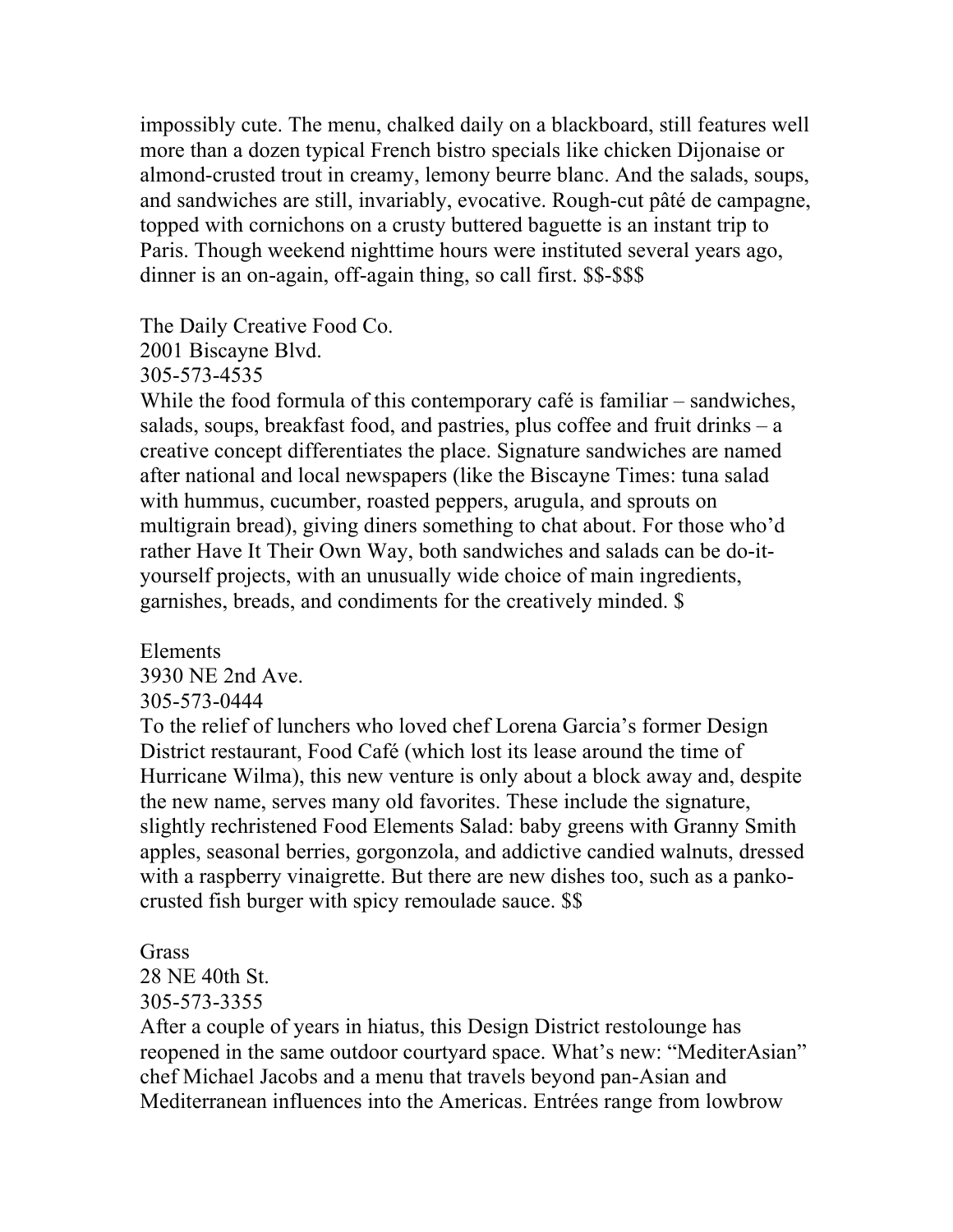comfort food (cunningly reinvented mini pot pies) to high-status extravagance (stone-seared, authentic Kobe steak). For healthy grazers, rawbar selections include ceviches and a large seafood platter (lobster, shrimp, and lump crab with housemade dipping sauces). There's also a snack menu (pristine coldwater oysters, a crab salad timbale, parmesan-truffle shoestring fries, mini-Kobe burgers) served till the wee hours, providing a welcome alternative to the Boulevard's fast food chains. \$\$-\$\$\$\$\$

Karu & Y 71 NW 14th St. 305-403-7850 www.karu-y.com

When this \$20 million entertainment complex opened, the aim of its restaurant, Karu, according to press releases, was to be deliberately atypical of South Florida – and indeed many Miamians couldn't make heads or tails of the experimental New Spanish food. Since then, though, dramatic menu changes have introduced new dishes utilizing seasonal ingredients, like Florida stone crabs highlighted in an aioli soup with lemon chive ice, cilantro micro greens, and aji Amarillo pepper caviar. And while much of the fare remains cutting edge, there's now also a steak menu (ranging from a dry-aged cowboy steak to a Wagyu skirt cut, with à la carte sides like creamy rice with Idiazábal cheese). Closed Aug. 28 -Sept. 17. \$\$\$\$\$

Latin Café 2000 2501 Biscayne Blvd. 305-576-3838 www.latincafe2000.com

The menu is similar to that at many of our town's Latin cafés, largely classic Cuban entrées and sandwiches, with a smattering of touches from elsewhere in Latin America, such as a Peruvian jalea mixta (marinated mixed seafood), or paella Valenciana from Spain, which many Miami eateries consider a Latin country. What justifies the new millennium moniker is the more modern, yuppified/yucafied ambiance, encouraged by an expansive, rustic wooden deck. Delivery is now available. \$\$

Lost & Found Saloon 185 NW 36th St. 305-576-1008 www.thelostandfoundsaloon-miami.com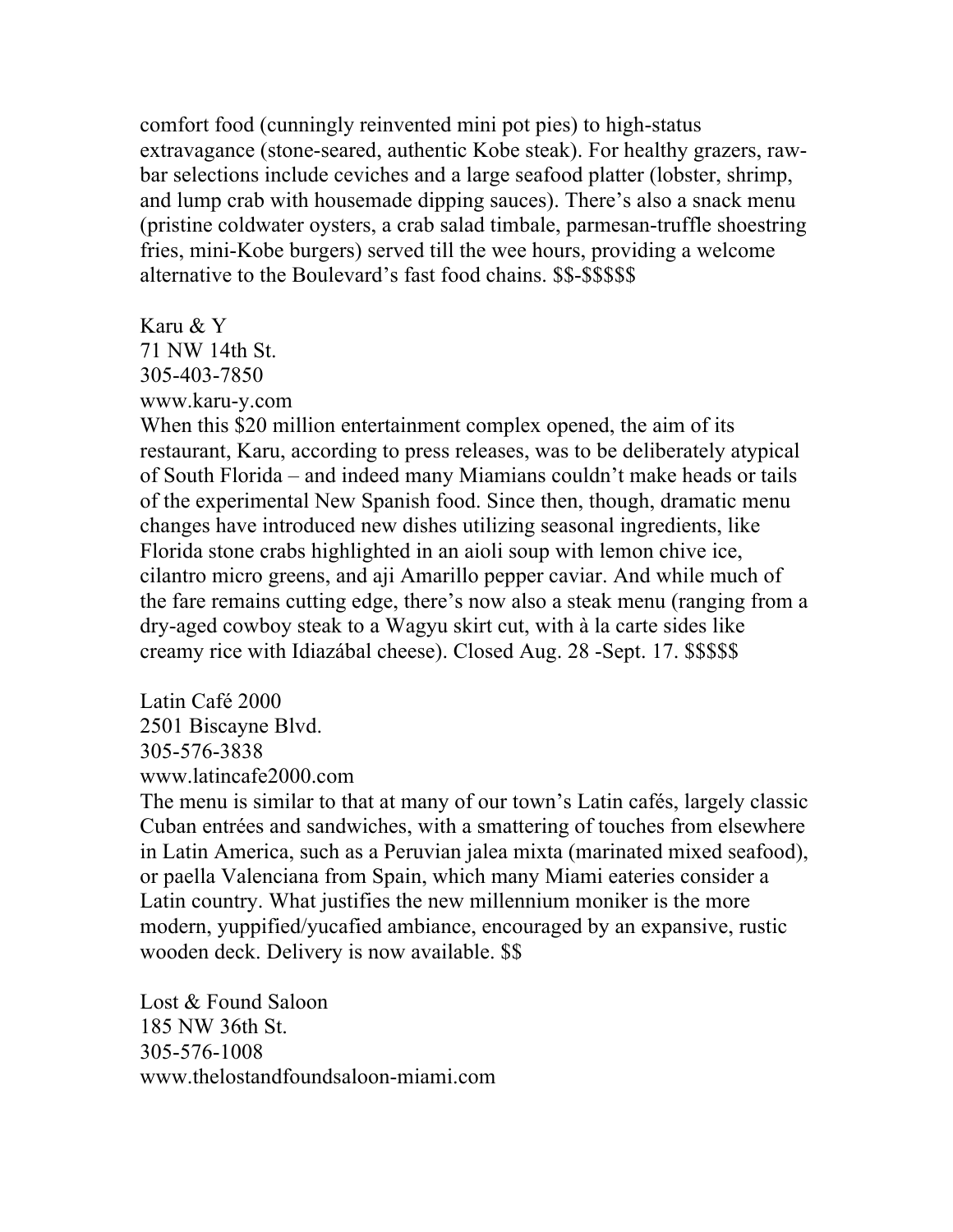There's an artsy/alternative feel to this casual and friendly Wynwood eatery, which, since opening as a weekday-only breakfast and lunch joint in 2005, has grown with its neighborhood. It's now open for dinner six nights a week, serving Southwestern-style fare at rock-bottom prices. Dishes like piñon and pepita-crusted salmon, chipotle-drizzled endive stuffed with lump crab, or customizable tacos average \$5-\$8. Also available: big breakfasts and salads, hearty soups, housemade pastries like lemon-crusted wild berry pie, and a hip beer and wine list. \$

Michael's Genuine Food and Drink 130 NE 40th St.

305-573-5550

Long-awaited and an instant smash hit, this truly neighborhood-oriented restaurant from Michael Schwartz, founding chef of Nemo's in South Beach, offers down-to-earth fun food in a comfortable, casually stylish indoor/outdoor setting. Fresh, organic ingredients are emphasized, but dishes range from cutting-edge (crispy beef cheeks with whipped celeriac, celery salad, and chocolate reduction) to simple comfort food: deviled eggs, homemade potato chips with pan-fried onion dip, or a whole wood-roasted chicken. There's also a broad range of prices and portion sizes (\$4-\$8 for snacks and small plates to \$24-\$39 for extra-large plates) to encourage frequent visits from light-bite as well as pig-out diners. Michael's Genuine also features an eclectic and affordable wine list, and a full bar, with cut-rate weekday happy hour cocktails. \$\$-\$\$\$

Mike's at Venetia 555 NE 15th St., 9th floor 305-374-5731 www.mikesvenetia.com

There's no sign out front, but this family-owned Irish pub, on the pool deck of a waterfront condo building across from the Miami Herald, for more than 15 years has been a popular lunch and dinner hang-out for local journalists – and others who appreciate honest cheap eats and drinks (not to mention a billiard table and 17 TV screens). Regulars know daily specials are the way to go. Depending on the day, fish, churrasco, or roast turkey with all the trimmings are all prepared fresh. Big burgers and steak dinners are always good, and happy hour appetizers (like meaty Buffalo wings) are always halfprice. Additionally, a limited late-night menu provides pizza, wings, ribs, and salad till 3:00 a.m. \$-\$\$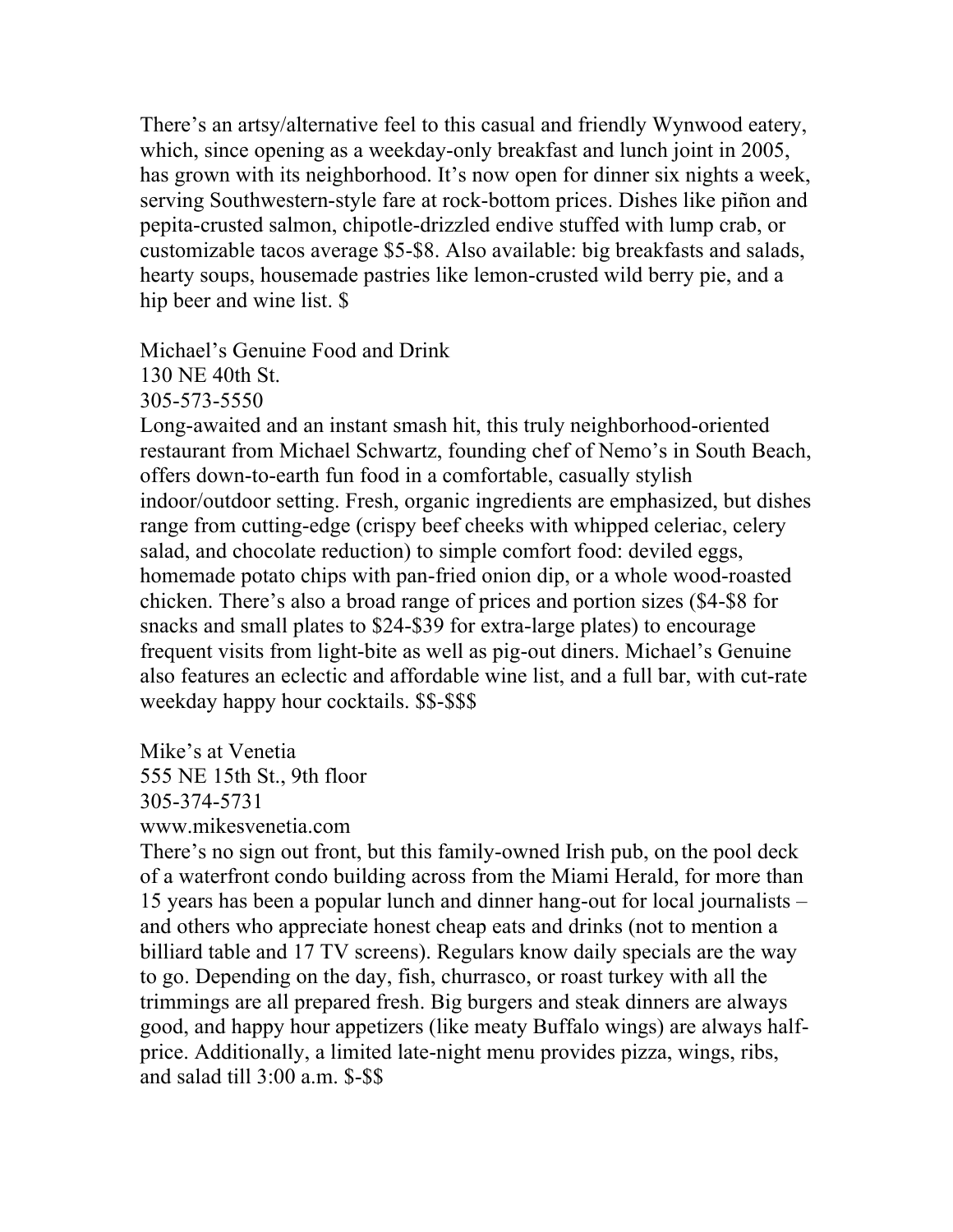### Orange Café + Art 2 NE 40th St. 305-571-4070

The paintings hanging in this tiny, glass-enclosed café are for sale. And for those who don't have thousands of dollars to shell out for the local art on the walls, less than ten bucks will get you art on a plate, including a Picasso: chorizo, prosciutto, manchego cheese, baby spinach, and basil on a crusty baguette. Other artfully named and crafted edibles include salads, daily soups, several pastas (like the Matisse, fiocchi pouches filled with pears and cheese), and house-baked pastries. \$

Out of the Blue Café 2426 NE 2nd Ave. 305-573-3800 www.outofthebluecafe.net Forget impersonal chain coffeehouses. This artist-friendly, independent

neighborhood café serves a full selection of coffee drinks made with the award-winning beans of Intelligentsia, a roasting company that works directly with artisan growers to encourage sustainable agriculture – and one helluva good cup of java. Also served: breakfast and lunch sandwiches, imaginative salads, soups, homemade pastries (including a "cupcake of the month"), and creamy fresh-fruit smoothies. With tables, sofas, and lounge chairs inside an old Midtown house (and on a protected outdoor patio), plus free wireless Internet access, the space is also just a pleasant place to hang out. Owner Carmen Miranda (real name) says beer and wine will soon be available. \$

Pasha's 3801 N. Miami Ave. 305-573-0201 (See Brickell/Downtown listing)

The Secret Sandwich Co. 3918 N. Miami Ave. 305-571-9990

The spy theme applies to menu items (the Mata Hari, Double Agent, French Connection, Bay of Pig), but it could also refer to the hard-to-spot storefront housing this take-out (and delivery) lunch spot, which, for it's small size, offers a big selection of hot and cold sandwiches, varying from char-grilled burgers to more exotic specialty items like grilled or blackened mahi mahi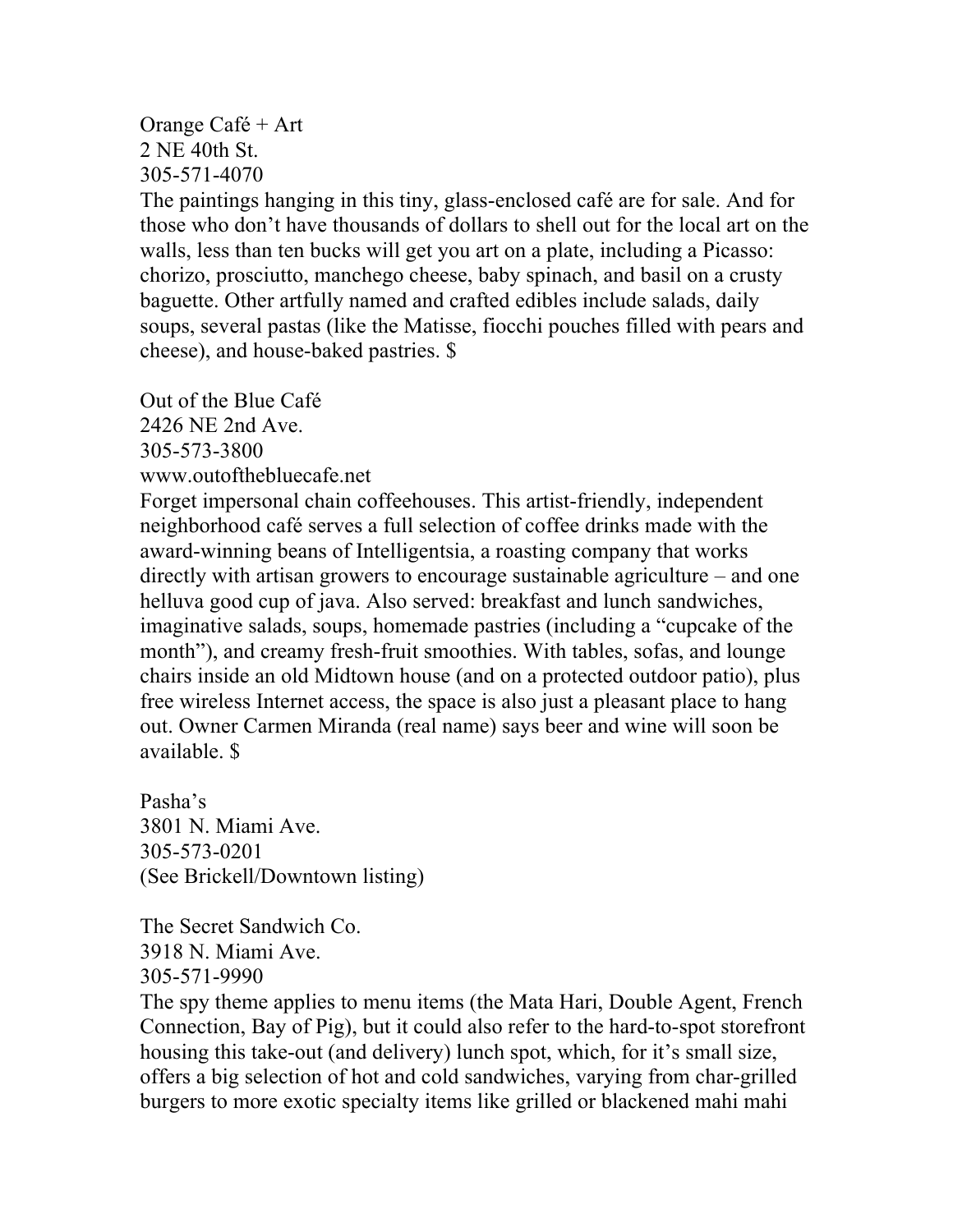with mixed greens, tomato, and creamy garlic dressing. There are also daily soups, and salads with "secret vinaigrette." But the best-kept secret is the rich, smooth, homemade flan, hidden in the chilled display case. \$

### Sheba

4029 N. Miami Ave. 305-573-1819 www.shebamiami.com

Combining contemporary Design District chic with traditional African craft (from its adjacent art gallery), Sheba's spacious setting is a soothing place to discover the exotic offerings of Miami's only Ethiopian eatery. Once diners adjust to eating with their hands (using inerja, the sourdough crepes accompanying entrées, as a utensil), the food is quite accessible. Both wats (meat and poultry stews) and tibs (sautéed dishes incorporating the familiar multicultural "holy trinity" of onions, tomatoes, and peppers) tend, like Cuban cuisine, to be spiced with complexity, not fire. A Best of the Best platter for two enables diners to sample most of the menu. \$\$\$

S & S Diner 1757 NE 2nd Ave. 305-373-4291

Some things never change, or so it seems at this diner, which is so classic it verges on cliché. Open since 1938, it's still popular enough that people line up on Saturday morning, waiting for a seat at the horseshoe-shaped counter (there are no tables) and enormous breakfasts: corned beef hash or crab cakes and eggs with grits; fluffy pancakes; homemade biscuits with gravy and Georgia sausage – everything from oatmeal to eggs Benedict, all in mountainous portions. The lunch menu is a roll call of the usual suspects, but most regulars ignore the menu and go for the daily blackboard specials. \$-\$\$

Tony Chan's Water Club 1717 N. Bayshore Dr. 305-374-8888

The décor at this upscale place, located in the Grand, a huge bayside condo/resort hotel, looks far too glitzy to serve anything but politely Americanized Chinese food. The presentation is indeed elegant, but the American dumbing-down is minimal. Many dishes are far more authentic and skillfully prepared than those found elsewhere in Miami, like delicate but flavorful yu pan quail (minced with mushrooms in lettuce cups). Moist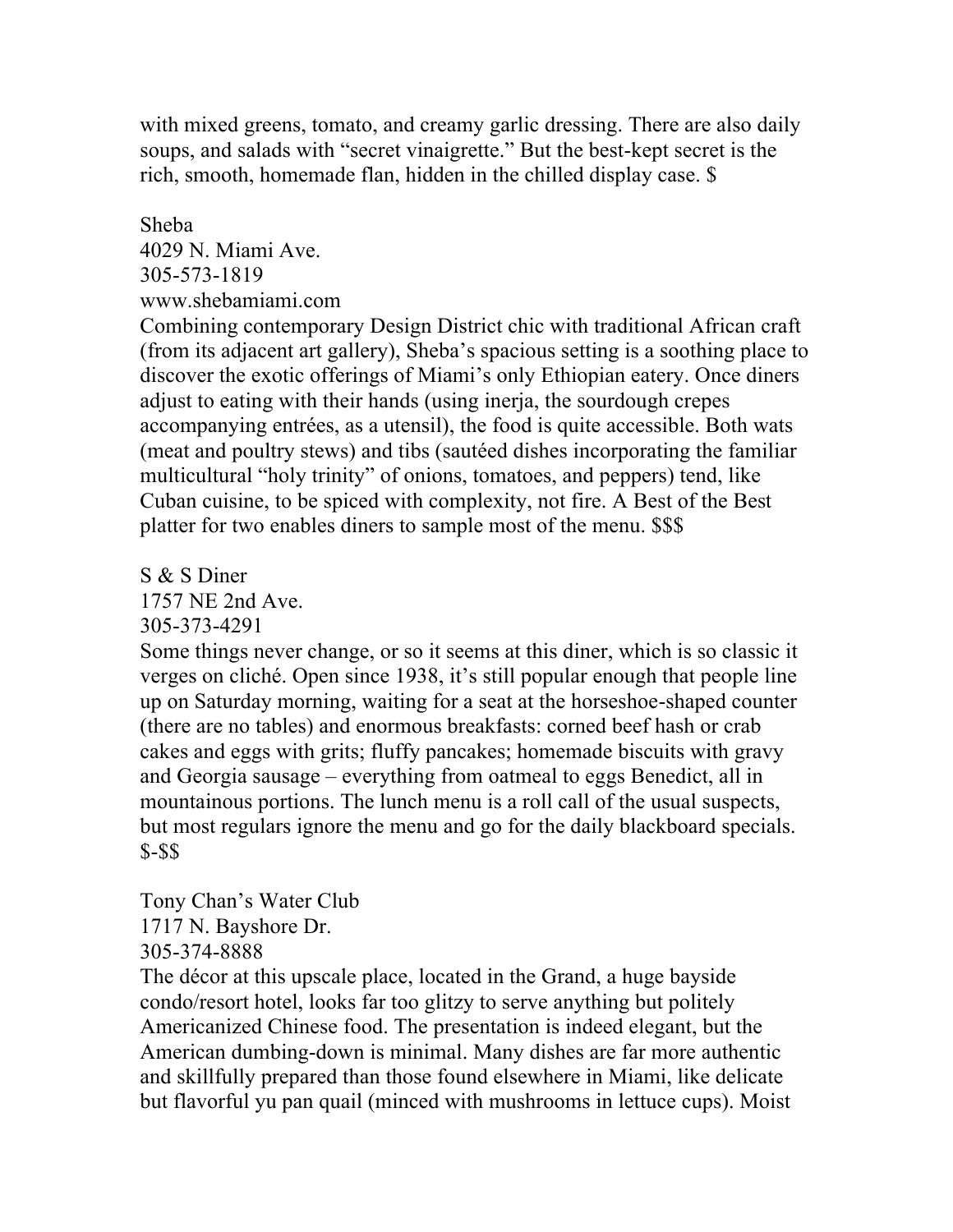sea bass fillet has a beautifully balanced topping of scallion, ginger, cilantro, and subtly sweet/salty sauce. And Peking duck is served as three traditional courses: crêpe-wrapped crispy skin, meat sautéed with crisp veggies, savory soup to finish. \$\$\$-\$\$\$\$

W Wine Bistro 3622 NE 2nd Ave. 305-576-7775

Both bistro and retail wine shop, this Design District spot is run by Florent Blanchet, an energetic young Frenchman who was previously a wine distributor. His former gig led to connections that mean if wine lovers don't find the bottle they want in W's selection of roughly 200-labels (which emphasizes boutique and organic growers), Blanchet can probably get it within 24 hours. Food is sophisticated light bites like a shrimp club sandwich with pancetta and sun-dried tomato aioli; smoked duck salad with goat cheese croutons and a poached egg; and chocolate fondant. At night there are tapas. \$-\$\$

Zuperpollo Biztro Reztocafe 3050 Biscayne Blvd. 305-573-8485 www.zuperpollo.com - OK

Occasionally there's a sign out front of the office building housing this bistro, indicating that a branch of the popular Uruguayan eatery Zuperpollo (on Coral Way, since 1986) is within. Otherwise, since the restaurant opened in 2006, locals have basically had to intuit its presence – way in back, past a guard desk and an elevator bank, behind an unmarked door. Once there, diners discover an extensive pan-Latin menu of breakfast food, salads, substantial meat and fish entrées, homemade pastas and soups, desserts, and sandwiches, including Uruguay's famed chivito, sometimes called "a heart attack on a bun": beef, bacon, ham, eggs, mozzarella, plus sautéed mushrooms and red peppers. And naturally, from the rotisserie, there's the zignature zuper chicken. \$-\$\$

Upper Eastside Amate Tea Lounge 811 NE 79th St. 305-759-8777

"Tea" (as a nickname for marijuana) was always widely available in this neighborhood, but who'd have guessed the area would become tea-central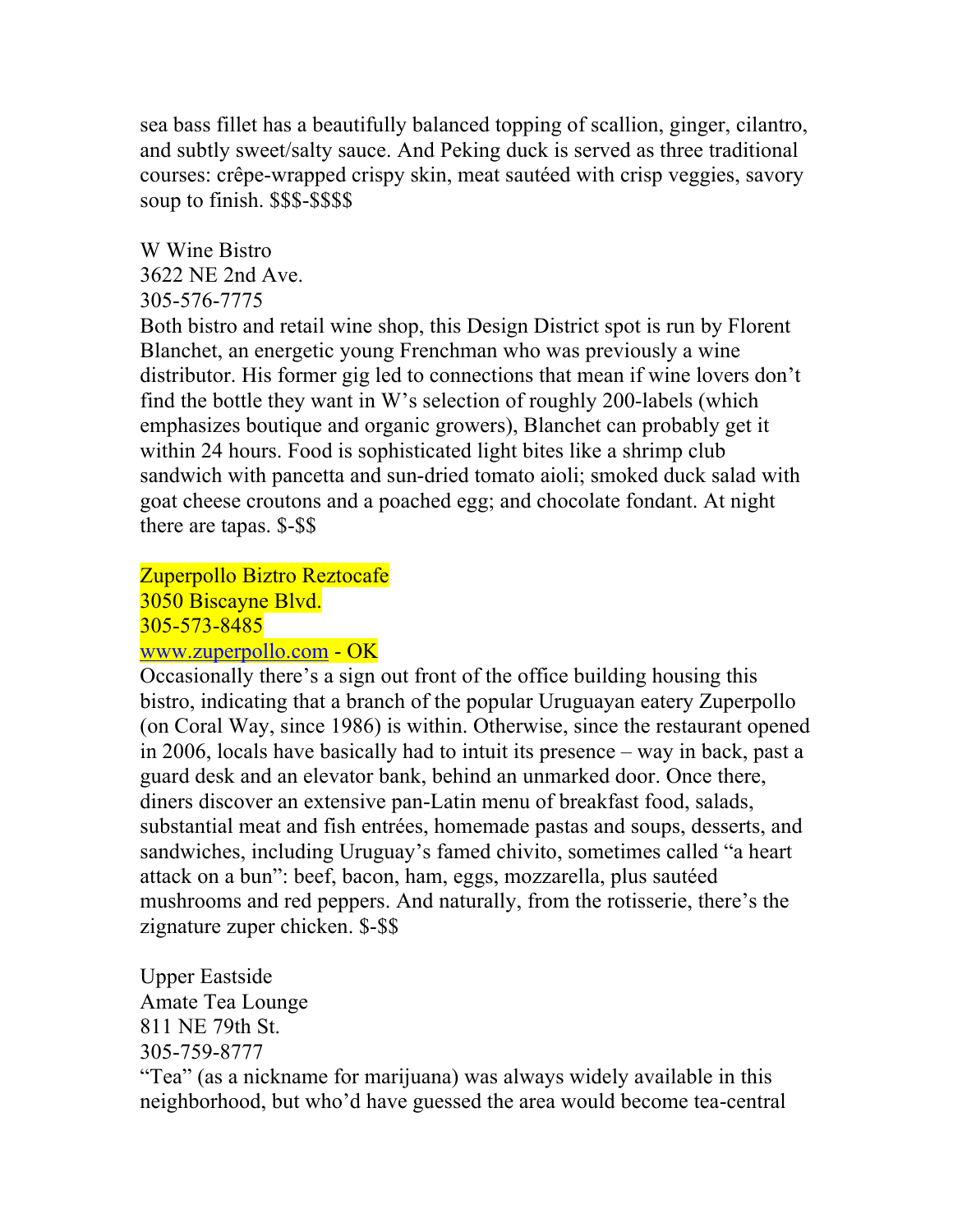for the more genteel, drinkable, with-scones kind? Barely a mile from Pineapple Blossom Tea Room (and barely a year younger), this New Age oasis, which opened in spring 2007, offers normal Ceylon teas plus exotica like coconut truffle; locally made pastries (including cupcakes from Sticky Fingers Cupcakes, located upstairs); poetry readings, full-moon drumming, and meditation gatherings in the enclosed back patio; informal matchmaking (the owner has a date book for singles); and a free parking lot. \$

Andiamo

5600 Biscayne Blvd. 305-762-5751 www.andiamopizza.com

Sharing a building with a long-established Morningside car wash, Andiamo is also part of Mark Soyka's 55th Street Station – which means ditching the car (in the complex's free lot across the road on NE 4th Court) is no problem even if you're not getting your vehicle cleaned while consuming the brickoven pies (from a flaming open oven) that are this popular pizzeria's specialty. Choices range from the simple namesake Andiamo (actually a Margherita) to the Godfather, a major meat monster. Extra toppings like arugula and goat cheese enable diners to create their own designer pies. Also available are salads and panini plus reasonably priced wines and beers (including a few unusually sophisticated selections like Belgium's Hoegaarden). \$\$

Café Le Glacier 7295 Biscayne Blvd. 305-754-6551

For anyone who can't get over thinking of French food as intimidating or pretentious, this cute café with a warm welcome, and family-friendly French home cooking, is the antidote. No fancy food (or fancy prices) here, just classic comfort food like onion soup, boeuf bourguignon (think Ultimate Pot Roast), moist, tender chicken Dijonaise, Nicoise salad, quiche, and homemade crème brûlée. And the kids can get hot dogs or grilled cheese. Top price for grown-up entrées is about \$12. \$-\$\$

Canela 5132 Biscayne Blvd. 305-756-3930 When this atmospheric little neighborhood oasis opened, the formula was Cuban cooking at lunch, Catalan tapas at night. The menu is now more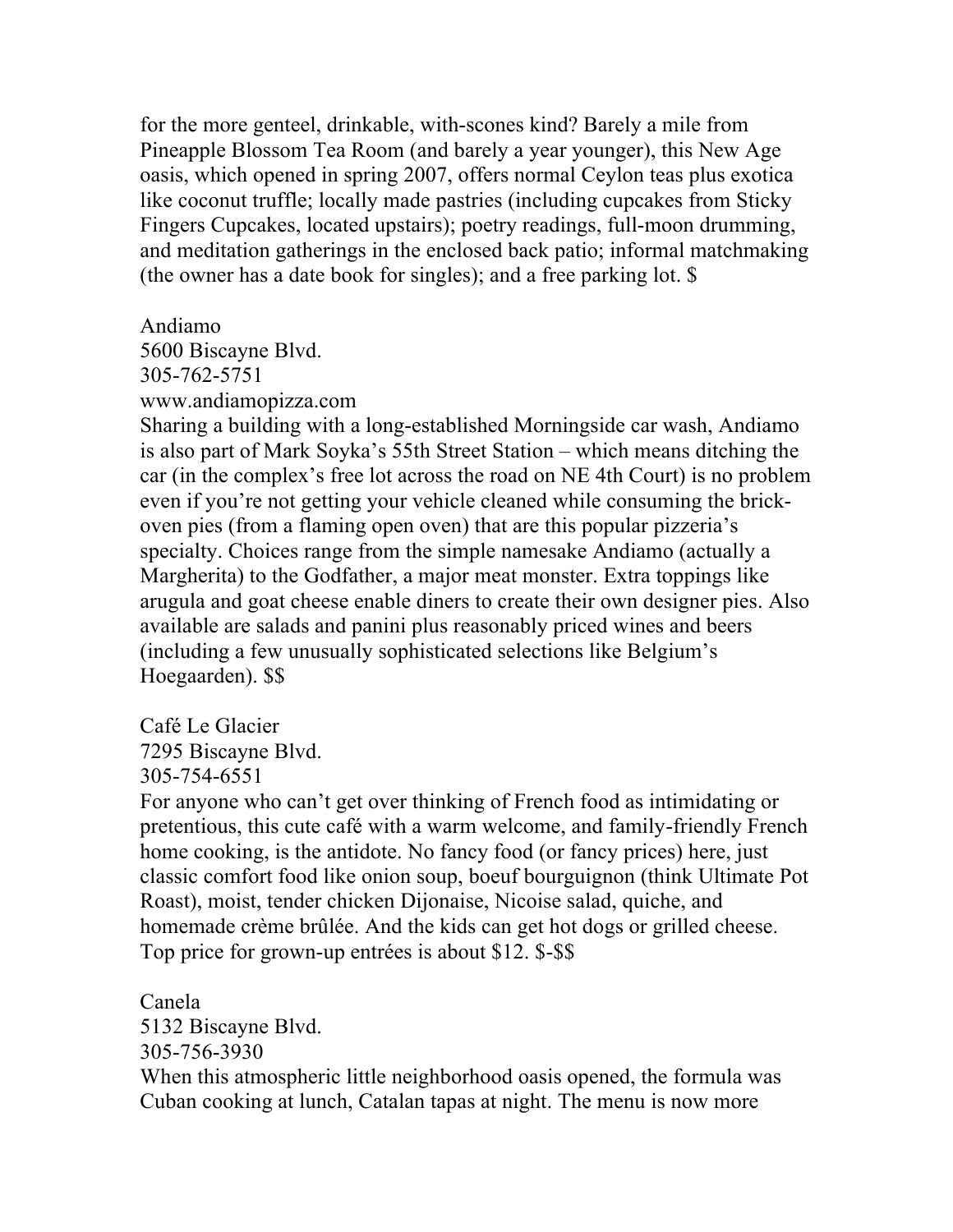uniform: contemporary Spanish and pan-Latin tapas, sandwiches, salads, sides, and entrées at all hours, just a far more elaborate selection at night. The tapas list is especially impressive, with all the usual Hispanic meat and cheese favorites but also an unusually large selection of seafood and vegetarian items such as espinaca à la catalaña (spinach sautéed with pine nuts and raisins). Must-not-miss items include ultra-creamy croquetas (ham, cheese, chicken, spinach, or bacalao), grilled asparagus with aioli, and habitforming Brazilian cheese bread. \$-\$\$\$

Captain Crab's Take-Away 1100 NE 79th St. 305-754-2722

The drive-through window says "fast food," and so do this long-lived seafood shack's low prices. And indeed there are three Captain Crab's Take-Aways (the others are in Carol City and Fort Lauderdale), all related to the sit-down Crab House restaurants. But there the resemblance to McFauxFood ends. For about the price of a bucket of the Colonel's chicken you can get a bucket of the Captain's savory garlic crabs. The King's burger meal or the Captain's similarly priced fried (or garlic boiled or New Orleans-spiced) shrimp meal? No contest. Also popular: crab cakes and conch (fried or in fritters and chowder). For fish haters, spicy or garlic chicken wings are an option; for kids, cut-price "first mate" meals. \$-\$\$

Casa Toscana 7001 Biscayne Blvd. 305-758-3353 www.casatoscanamiami.com

Tuscan-born chef/owner Sandra Stefani cooked at Norman's (and briefly ran the Indian Creek Hotel's restaurant) before opening this Upper Eastside neighborhood jewel, a wine market/eatery whose 30 original seats have been supplemented by a wine room/garden for tasting events and private dining. Stefani travels regularly to Italy to find exciting, limited-production wines and inspiration for truly Tuscan-tasting daily special dishes with honest, authentic flavors, such as grilled wild boar sausages with lentil croquettes. Favorites that show up often on the menu include pear and ricotta raviolini with sage butter sauce, grilled eggplant slices rolled around herbed goat cheese and sun-dried tomatoes, and a light ricotta tart with lemon and rosemary. \$\$\$

Che Sopranos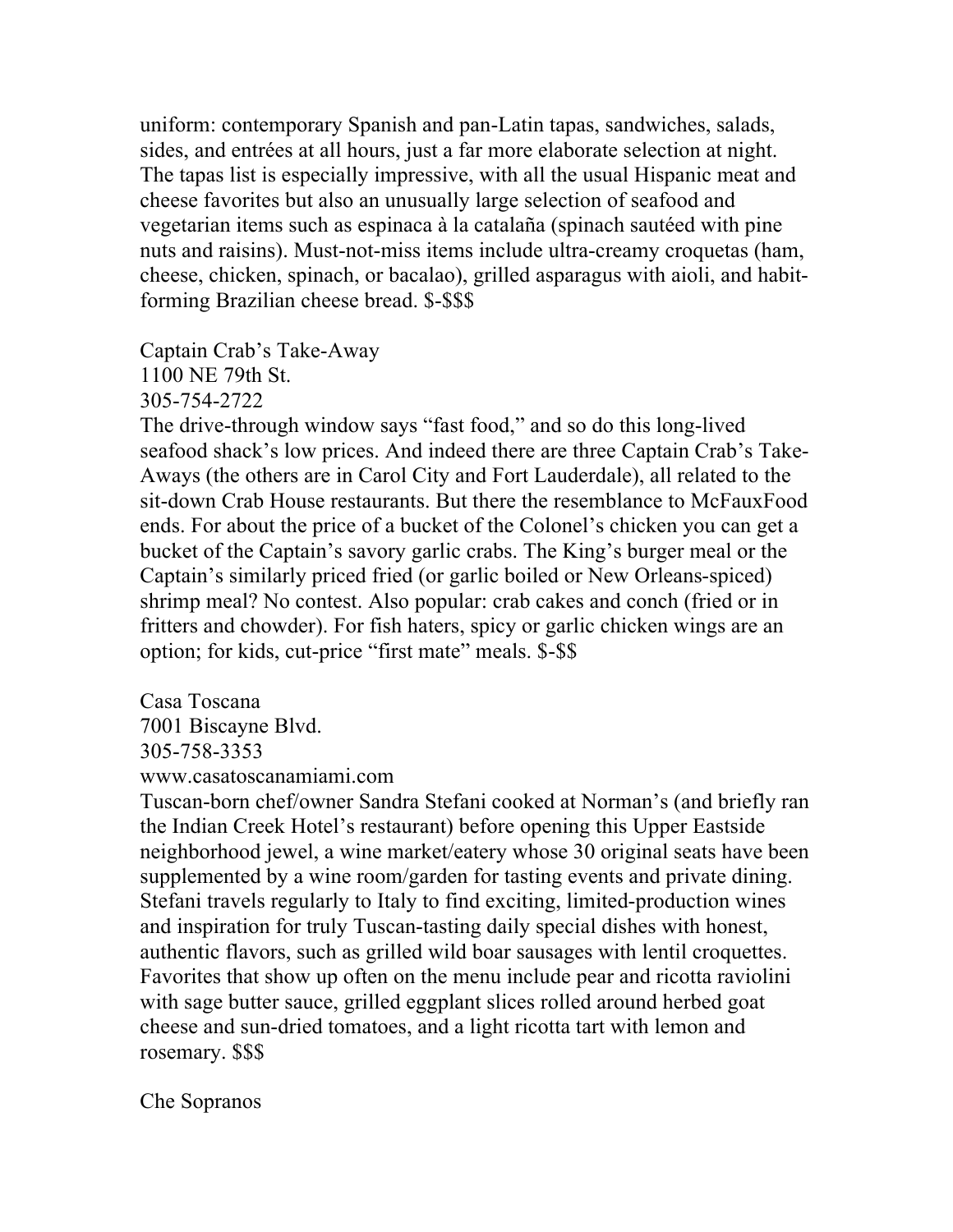#### 7251 Biscayne Blvd.

305-754-8282

This branch of a Miami Beach Italian/Argentine pizzeria, housed in a charming bungalow and featuring a breezy patio, covers multicultural bases. If the Old World Rucola pizza (a classic Margherita topped with arugula, prosciutto, and shredded parmesan) doesn't do the trick, the New World Especial (a Latin pie with hearts of palm and boiled eggs) just might. Also available are pastas, salads, sandwiches, dinner entrées (eggplant parmigiana with spaghetti, lomito steak with Argentinean potato salad), and desserts (tiramisu or flan). \$

Chef Creole 200 NW 54th St. 305-754-2223

Sparkling fresh Creole-style food is the star at chef/owner Wilkinson Sejour's two tiny but wildly popular establishments. While some meatier Haitian classics like griot (fried pork chunks) and oxtail stew are also available – and a \$3.99 roast chicken special is a hard deal to resist – the glistening fish display that greets diners as they walk in makes it clear that seafood is the specialty here: crevette en sauce (steamed shrimp with Creole butter sauce), lambi fri (a mountain of perfectly tenderized fried conch), poisson gros sel (local snapper in a spicy butter sauce), garlic or Creole crabs. Note for ambiance-seekers: The Miami branch has outdoor tiki-hut dining; North Miami's outlet, a former Carvel, has the same food but lacks the tropical charm. \$-\$\$

### Chez Rosie 5961 NW 2nd Ave. 305-756-9881 - OK

In its former Biscayne Boulevard location, Chez Rosie (named after the mom of Haitian-born, Johnson & Wales-trained chef Ernest Martial) was beloved by knowledgeable locals as the source of the Boulevard's biggest bargain lunch. In its new location, the Creole spot still serves astonishingly hefty specials (which change daily) for four bucks or less. Few regular dishes break double digits. As in French cooking, spicing is subtly balanced in this chef's rendition of Haitian dishes like juicy griot (fried marinated pork chunks), batterless fried chicken, stuffing-topped breaded butterflied shrimp, and accra (fluffy fritters made from black-eyed peas and malanga). An especially nice touch: All condiments, from salad dressings to fiery pikliz slaw, even tartar sauce, are housemade. \$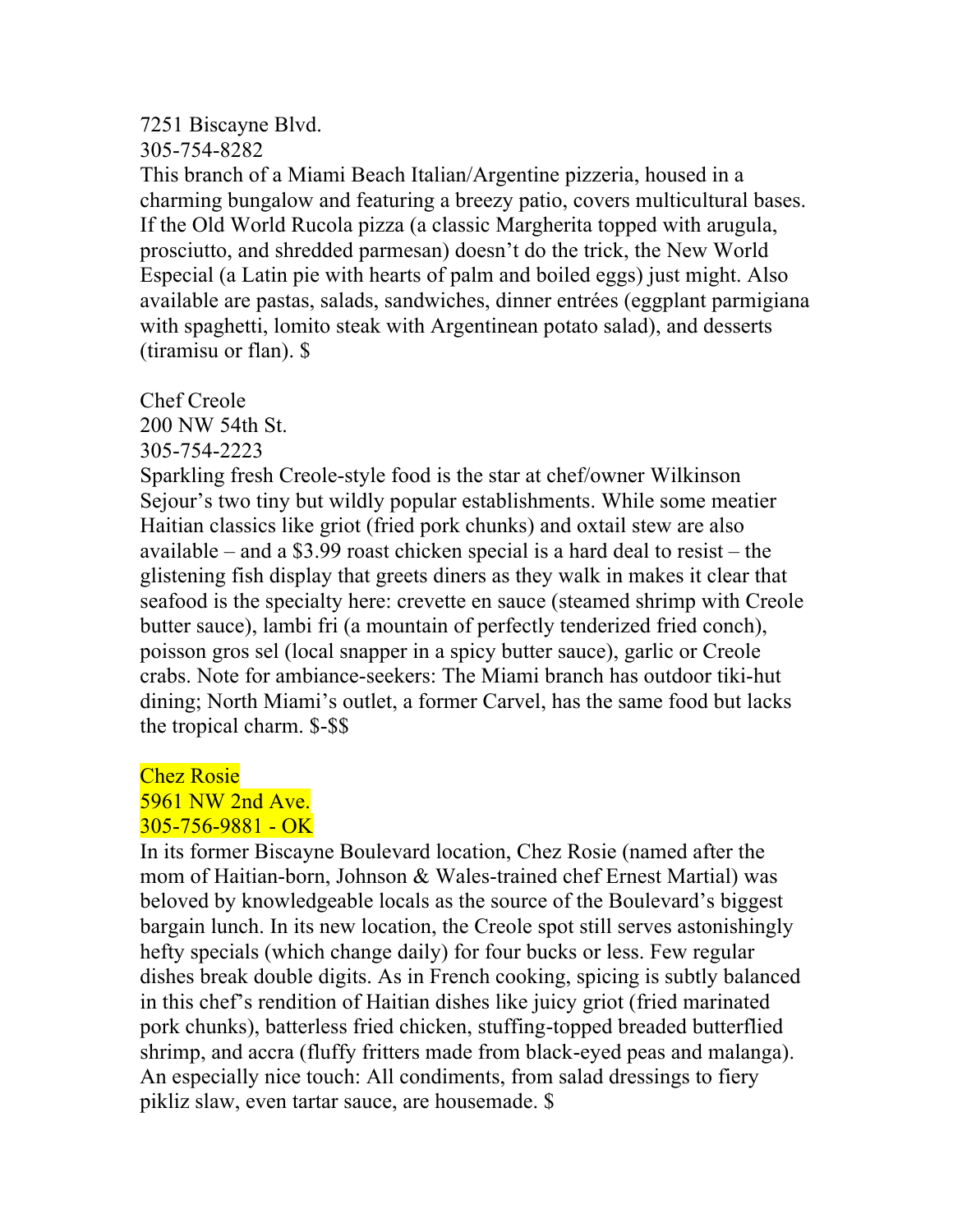#### Dogma Grill 7030 Biscayne Blvd. 305-759-3433 www.dogmagrill.com

What could induce downtown businessmen to drive to the Upper Eastside to eat at a few outdoor-only tables just feet from the busy Boulevard? From the day it opened, people have been lining up, even in summer's sweltering heat, for this stand's sauce-garnished, all-beef, soy veggie, turkey, and chicken hot dogs. The 22 varieties range from simple (the Classic, with ketchup, relish, and chopped onion) to the elaborate (the Athens, topped with a Greek salad, including extra-virgin olive oil dressing) to near-unbelievable combinations like the VIP, which includes parmesan cheese and crushed pineapple. \$

East Side Pizza 731 NE 79th St. 305-758-5351

Minestrone, sure. But a pizzeria menu with carrot ginger soup? Similarly many Italian-American pizzerias offer entrées like spaghetti and meatballs, but East Side also has pumpkin ravioli in brown butter/sage sauce, wild mushroom ravioli, and other surprisingly upscale choices. The East Side Salad includes goat cheese, walnuts, and cranberries; quaffs include imported Peroni beer. As for the pizza, they are classic pies, available whole or by the slice, made with fresh plum tomato sauce and Grande mozzarella (considered the top American pizza cheese). Best seating for eating is at the sheltered outdoor picnic tables. \$

#### Fidele Seafood Restaurant 7232 Biscayne Blvd. 305-756-8886 – NO ANSWER

The day of the famed \$3.99 lunch special has passed (though its sign out front remains). Prices at this veteran Haitian eatery now hover around ten dollars if you go for the namesake seafood – dishes like steamed conch, shrimp, or crab Creole. But you can still score stew chicken, griot (fried pork chunks), or cow foot for five or six bucks, and plates still overflow with sides like salad, rice, fried plantains, and the fiery cabbage slaw piklis. Most customers at this cash-only spot opt for take-out, but a small dining room is available. \$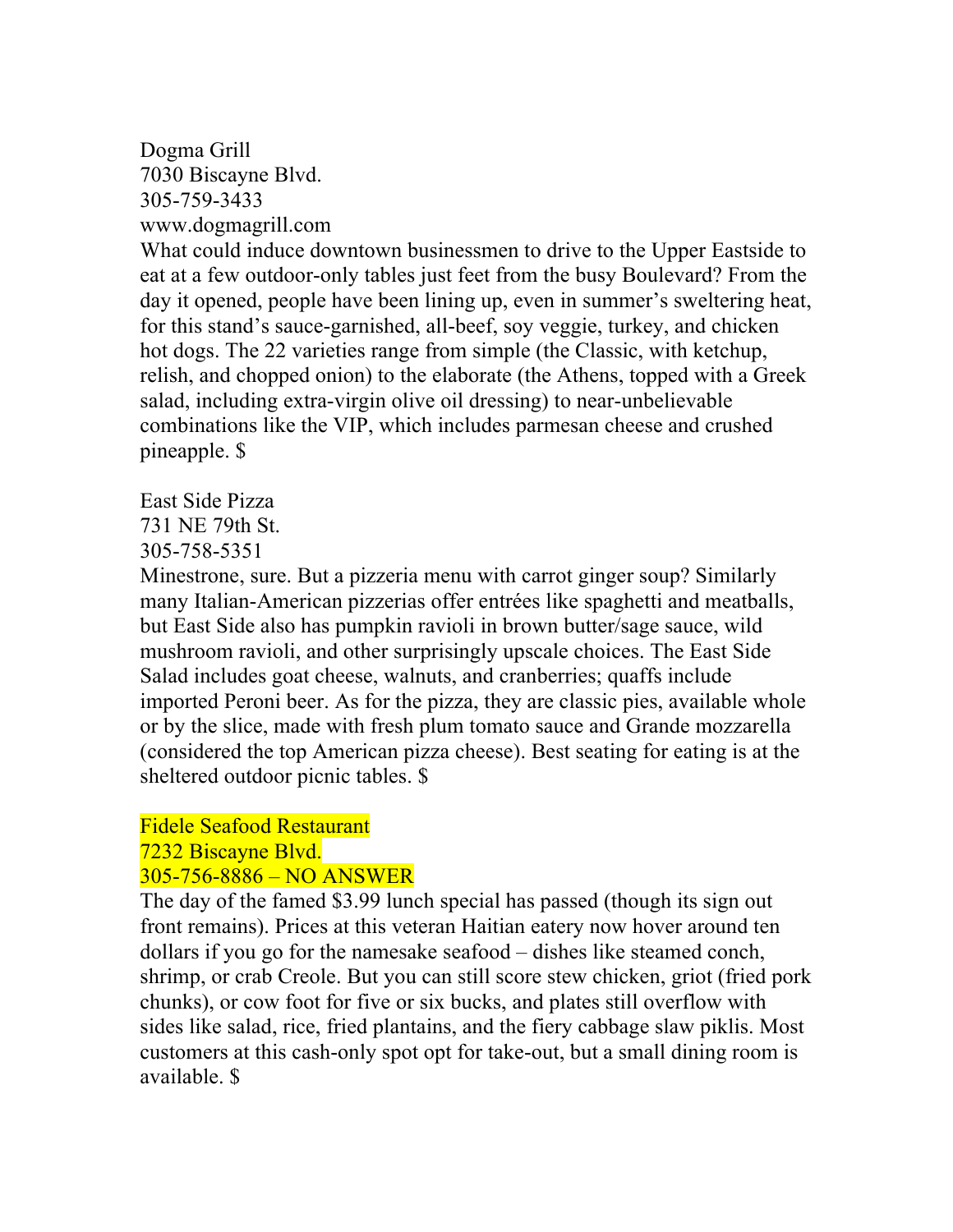### Garden of Eatin' 136 NW 62nd St. 305-754-8050

Low profile would be an understatement for this place. Housed in a yellow building that's tucked in back of a parking lot behind a small grocery store, it's nearly invisible from the street. Inside, though, it has the comfortable feel of a beach bar, and generous servings of inexpensive Afro-Caribbean vegan food. Rastafari owner Immanuel Tafari cooks up meat and dairy-free specials, like Jamaican pumpkin/chayote stew in coconut milk, that depend on what looks good at that morning's produce market. Large or small plates, with salad and fried sweet plantains (plus free soup for eat-in lunchers), are served for five or seven bucks. Also available are snacks like vegetarian blue corn tacos, desserts like sweet potato pie, and a breakfast menu featuring organic blueberry waffles with soy sausage patties. \$

Hiro's Sushi Express 5140 Biscayne Blvd. 305-759-0914 (See North Miami Beach listing)

Jimmy's East Side Diner 7201 Biscayne Blvd. 305-754-3692

Open for more than 30 years, Jimmy's respects the most important American diner tradition: Breakfast at any hour. Admittedly the place closes at 4:00 p.m., but still. There are blueberry hot cakes and pecan waffles for sweet-tooth eaters; eggs any style, including omelets and open-face frittatas for those preferring savories; and a full range of sides: biscuits and sausage gravy, grits, hash, hash browns, even hot oatmeal. Also available are traditional diner entrées (meat loaf, roast turkey, liver and onions), plus burgers, salad platters, and homemade chicken soup. \$-\$\$

Karma 7010 Biscayne Blvd. 305-759-1392

A real car wash with meticulous detailing takes time. But killing an hour is a pleasure at this stylish car wash/tapas bar, where the elegant light fare occasionally even outshines the hand-washed automobiles. Vegetarians do especially well, with crusty baguette sandwich combos like brie, walnuts, and honey, or another featuring grilled artichokes and buttery St. Andre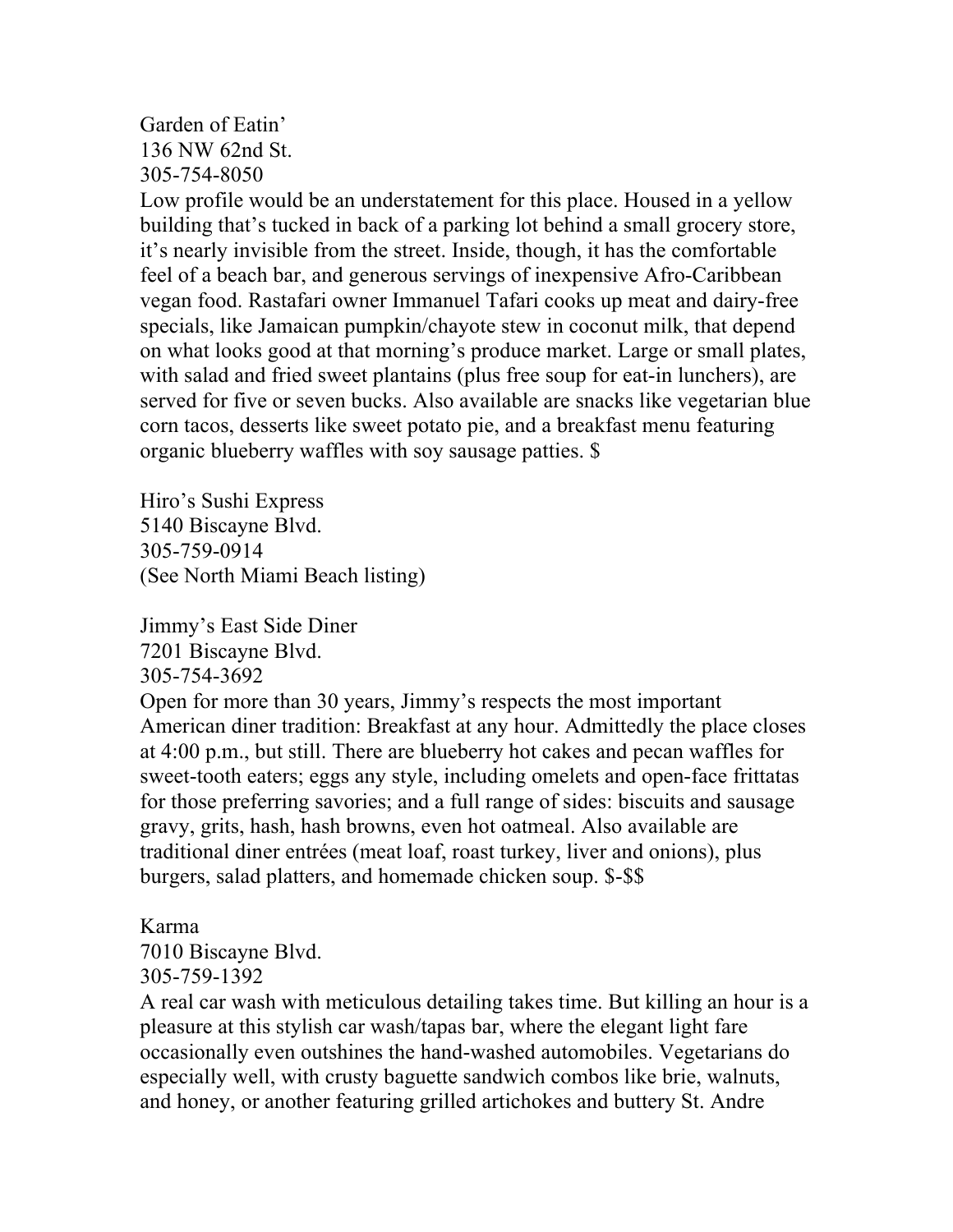cheese. Lower carb items range from an imported olive assortment to an antipasto platter with Spanish Cantimpalo chorizo, manchego cheese, and garbanzos. There are breakfast and dessert pastries too. Beverages include organic coffee and soy chai lattes, as well as wines and an extensive beer list featuring Belgian brewskis. On Thursday nights the car wash transforms into a chic lounge until 2:00 a.m. \$-\$\$

#### Kingdom

6708 Biscayne Blvd.

305-757-0074

This newly renovated, indoor/outdoor sports bar serves low-priced but highquality steaks, plus more typical bar food that's actually far from the usual premade, processed stuff. Philly cheese steak sandwiches, big enough for two, are made from hand-sliced rib eye; sides include fries and beer-battered onion rings, but also lightly lemony sautéed spinach. And the burgers rule, particularly the Doomsday, a cheese/ bacon/mushroom-topped two-pound monster that turns dinner into a competitive sport. But even the smallest Queenburger (a half-pounder that's no sissy) is a perfectly seasoned contender. No hard liquor, but the beer list makes up for it. \$\$

Luna Café 4770 Biscayne Blvd. 305-573-5862 www.lunacafemidtown.com

The ground floor of the Wachovia Bank building may not seem a particularly evocative locale for an Italian eatery, but once inside, the charming décor and the staff's ebullient welcome indeed are reminiscent of a café in Italy. The kitchen's outstanding feature is a brick oven, which turns out designer pizzas (greater in variety, lesser in cost on the lunch menu, in effect till 4:30 p.m.) and crisp-skinned roast chickens. Otherwise the menu holds few surprises – except the prices, surprisingly low for such a stylish place. No dish exceeds \$22. \$\$-\$\$\$

### The Lunch Room 7957 NE 2nd Ave.  $305 - 722 - 0759 - OK$

Hidden in Little Haiti, this Thai/Japanese spot, which opened in 2005, remains one of the Upper Eastside's best-kept secrets. But chef Michelle Bernstein (of Michy's) and other knowledgeable diners wander over from the Boulevard for simple but perfect pad Thai, chili grouper (lightly battered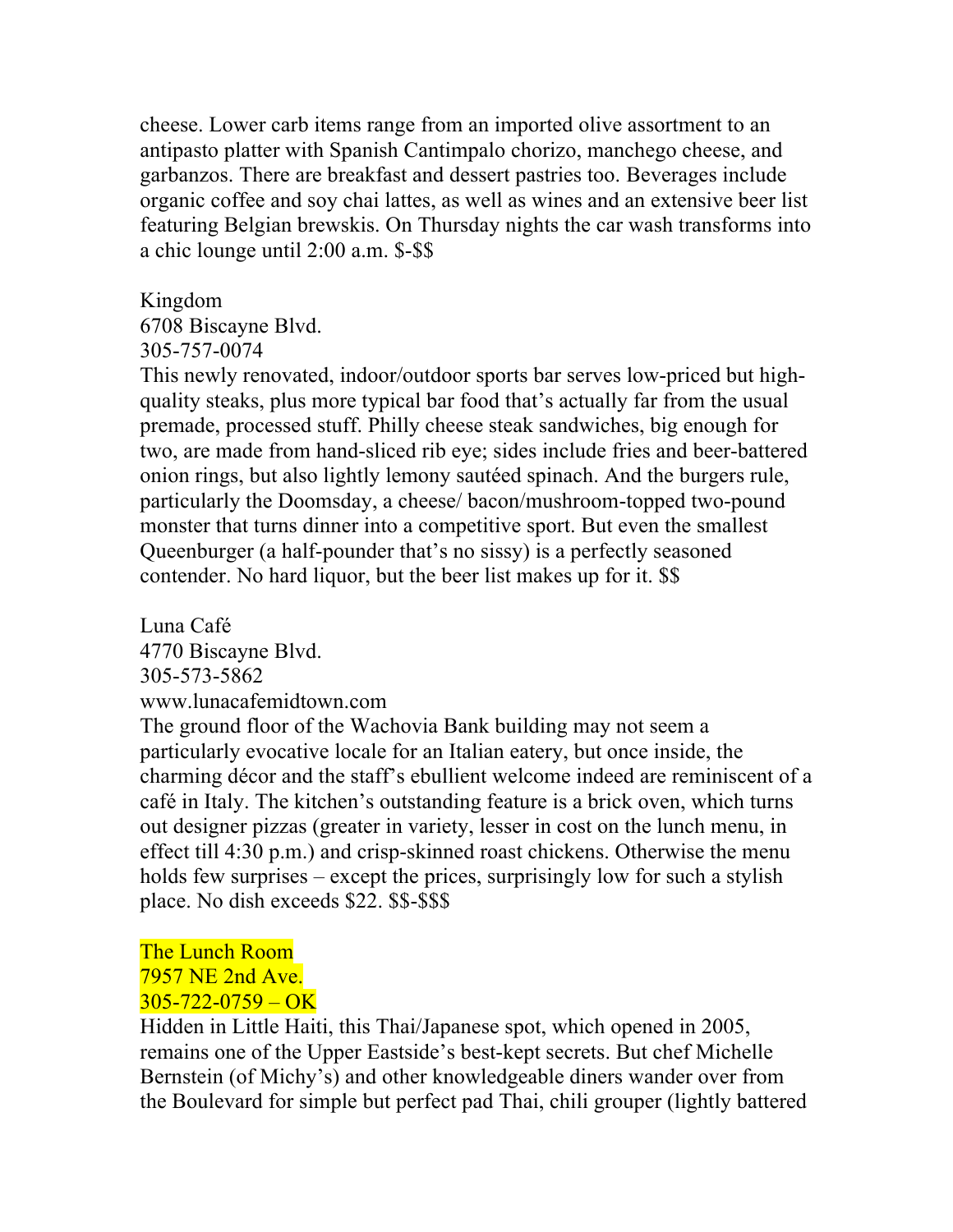fillets in a mouthwatering tangy/sweet/hot sauce), silky Asian eggplant slices in Thai basil sauce, and other remarkably low-priced specialties of Matilda Apirukpinyo, who operated a critically acclaimed South Beach Thai eatery in the 1990s. Though the casually cute indoor/outdoor place is only open for weekday lunches, "cantina" dinners can be ordered and picked up after hours. \$

Mario the Baker 2590 Biscayne Blvd. 305-438-0228 (See North Miami listing)

Michy's 6927 Biscayne Blvd. 305-759-2001

Don't even ask why Michele Bernstein, with a résumé that includes top-chef gigs at upscale eateries like Azul, not to mention regular Food Network appearances, opened a homey restaurant in an emerging (but far from fully gentrified) neighborhood. Just be glad she did, as you dine on white almond gazpacho or impossibly creamy ham and blue cheese croquetas. Though most full entrées also come in half-size portions (at almost halved prices), the tab can add up fast. Table-to-table conversations about the food are common, something that only happens at exciting, if not flawless, restaurants. And at this one, the star herself is usually in the kitchen. Parking in the rear off 69th Street. \$\$\$-\$\$\$\$

One Ninety 26 NE 54th St. 305-758-7085 www.oneninetyrestaurant.com

When the original One Ninety, a hip Nuevo Hippie hangout in residential Buena Vista, closed because of rent increases in 2004, loyal patrons from all walks of life mourned the loss. In its new Little Haiti location, the space is much smaller but the loose vibe is the same, as are the eclectic live bands and some old food favorites: bacalao cake with onion, cuke, and tomato salad with lemony aioli sauce; ricotta-walnut agnolotti with butter and sage; and chef Alan Hughes's unique black-pepper-spiked white chocolate mousse (now presented as one of a five-item chocolate medley). \$\$-\$\$\$

Pineapple Blossom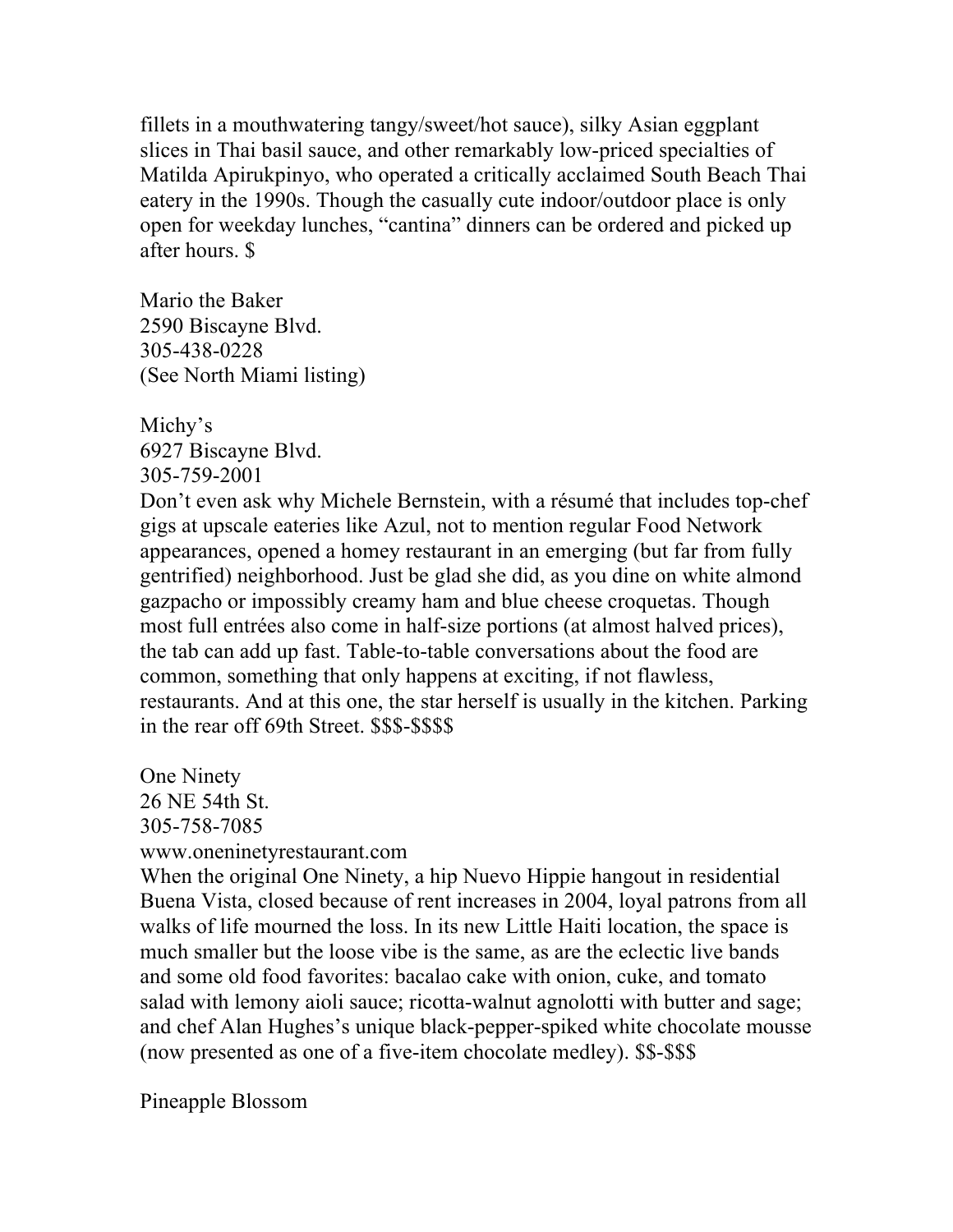# Tea Room 8214 Biscayne Blvd. 305-754-8328

www.pineappleblossom.com The interior of this pineapple-yellow building is a soothing oasis offering traditional full English tea service – or a more zingy tropical fruit-flavored Caribbean variation. Whether your chosen brew is steaming Earl Grey or pineapple-mint iced tea, the scones (with thick cream and jam), tea cakes, cookies, and desserts, are hometown treats. Owner Frances Brown is a pastry chef. There's more substantial fare, too. Innovative wraps like Caribbean shrimp salad with tropical fruit salsa; salads such as warm goat cheese with fresh greens, tomatoes, dried cranberries, and candied cashews. Also offered are tempting take-out baskets like the Tea for Two (with tea, jam, scones, and cookies), great for gifts or for at-home teas. \$-\$\$

#### Royal Bavarian Schnitzel Haus 1085 NE 79th St.

# 305-754-8002 - OK

With Christmas lights perpetually twinkling and party noises emanating from a new outdoor biergarten, this German restaurant is owner Alex Richter's one-man gentrification project, transforming a formerly uninviting stretch of 79th Street one pils at a time. The fare includes housemade sausages (mild veal bratwurst, hearty mixed beef/pork bauernwurst, spicy garlicwurst) with homemade mustard and catsup; savory yet near-greaseless potato pancakes; and, naturally, schnitzels, a choice of delicate pounded pork, chicken, or veal patties served with a half-dozen different sauces. \$\$- \$\$\$

Soyka 5556 NE 4th Court 305-759-3117

www.soykarestaurant.com

This expansive, contemporary hangout was often credited with almost single-handedly sparking the revitalization of the Biscayne Corridor's Upper Eastside. Now that the hype has calmed down, Soyka remains a solid neighborhood restaurant that, like restaurateur Mark Soyka's previous ventures (notably Ocean Drive's pioneering News Café and the Van Dyke on Lincoln Road) is a perfect fit for its area. Comfortably priced yuppie comfort food like meatloaf with mashed potatoes, crab cakes with spicysweet slaw, a wild mushroom/smoked mozzarella pizza, or a Cobb salad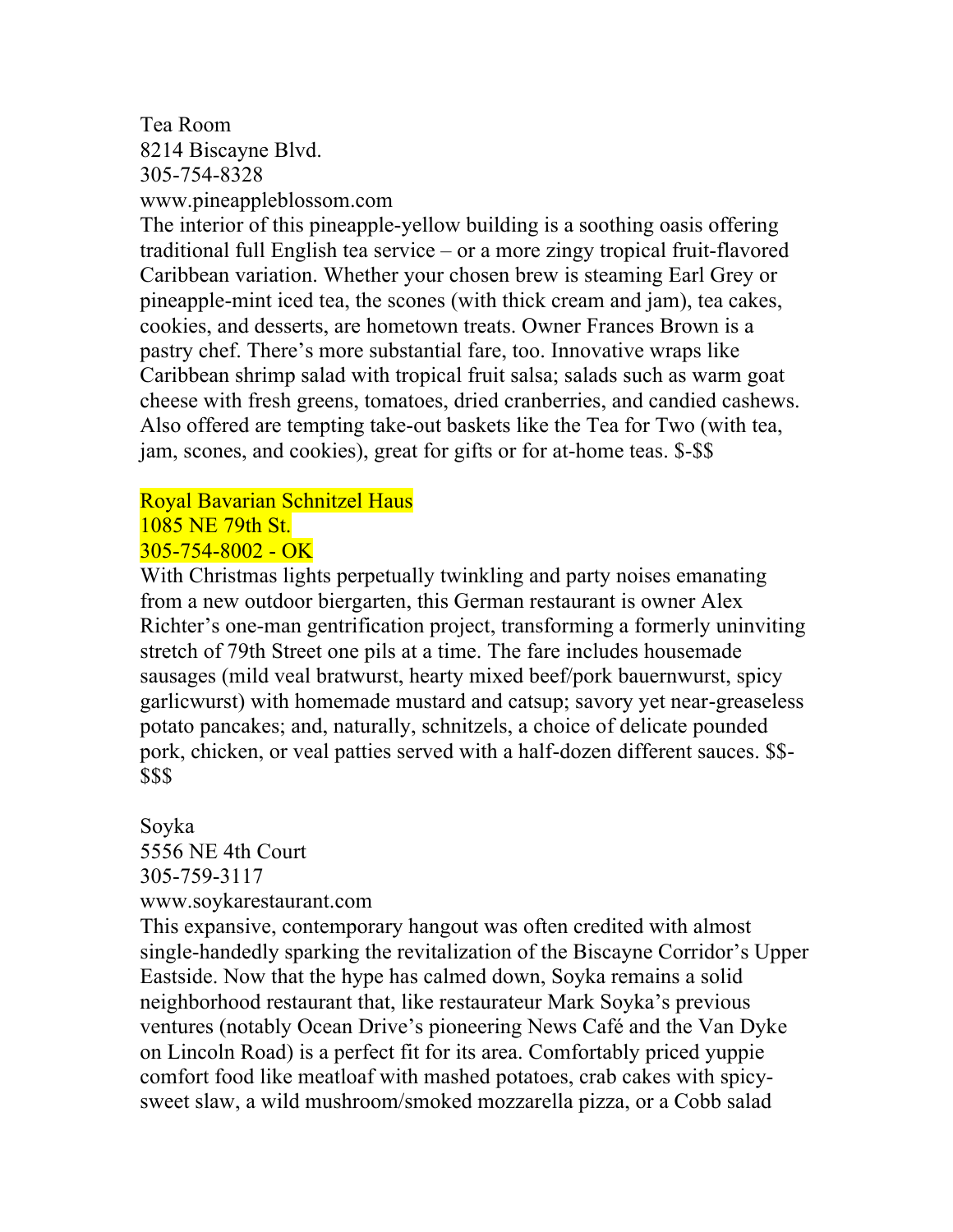may not be revolutionary fare, but Soyka continues to thrive while more ambitious, nationally publicized restaurants like OLA have come and gone. \$\$-\$\$\$

### Sushi Siam 5582 NE 4th Court 305-751-7818

On the fairly standard menu of sushi bar specialties plus a small selection of Thai and Japanese cooked dishes there are a few surprises, such as a unique lobster maki that's admittedly huge in price (\$25.95), but also in size: six ounces of crisp-fried lobster chunks, plus asparagus, avocado, lettuce, tobiko (flying fish), masago (smelt) roes, and special sauces. Also popular are red and orange dragon rolls, similarly sauced makis of fried shrimp plus veggies topped with, respectively, raw tuna and salmon. Thai dishes are served with a choice of more than a dozen sauces, ranging from traditional red or green curries to the inventive, such as an unconventional honey sauce. \$\$\$

Sushi Square 7244 Biscayne Blvd.

305-754-3100

At this tiny, trendy place, you won't find a menu dominated by the kinds of makis offered by most Miami sushi houses: Americanized, cream-cheesestuffed, tempura-flake-covered. Instead numerous sushi rolls are filled with Japanese ingredients: the gobo shiso (Japanese mountain burdock root and shiso leaf); the shitake maki (sweet soy-simmered shitake mushroom). And many others are uniquely imaginative, like the Key West (key limemarinated salmon, chives, cilantro pesto, and pear). There are equally unusual soups, salads, and starters, too. But if nothing appeals, the chef enjoys a challenge. Tell him, as Diaghilev instructed Sartre, to astonish you. \$\$-\$\$\$

### Uva  $69$ 6900 Biscayne Blvd.

305-754-9022

Owned by Sinuhé and Michael Vega of the bakery Cane á Sucre – now defunct but one of the Biscayne Corridor's first cool, contemporary cafés in the Midtown area – this outdoor/indoor wine bar serves the same purpose on the Upper Eastside, helping to transform a ragged portion of the Boulevard into a hip place to hang out. As for the food served, there are Cane's freshbaked breakfast pastries, as well as more substantial lunch and dinner fare: a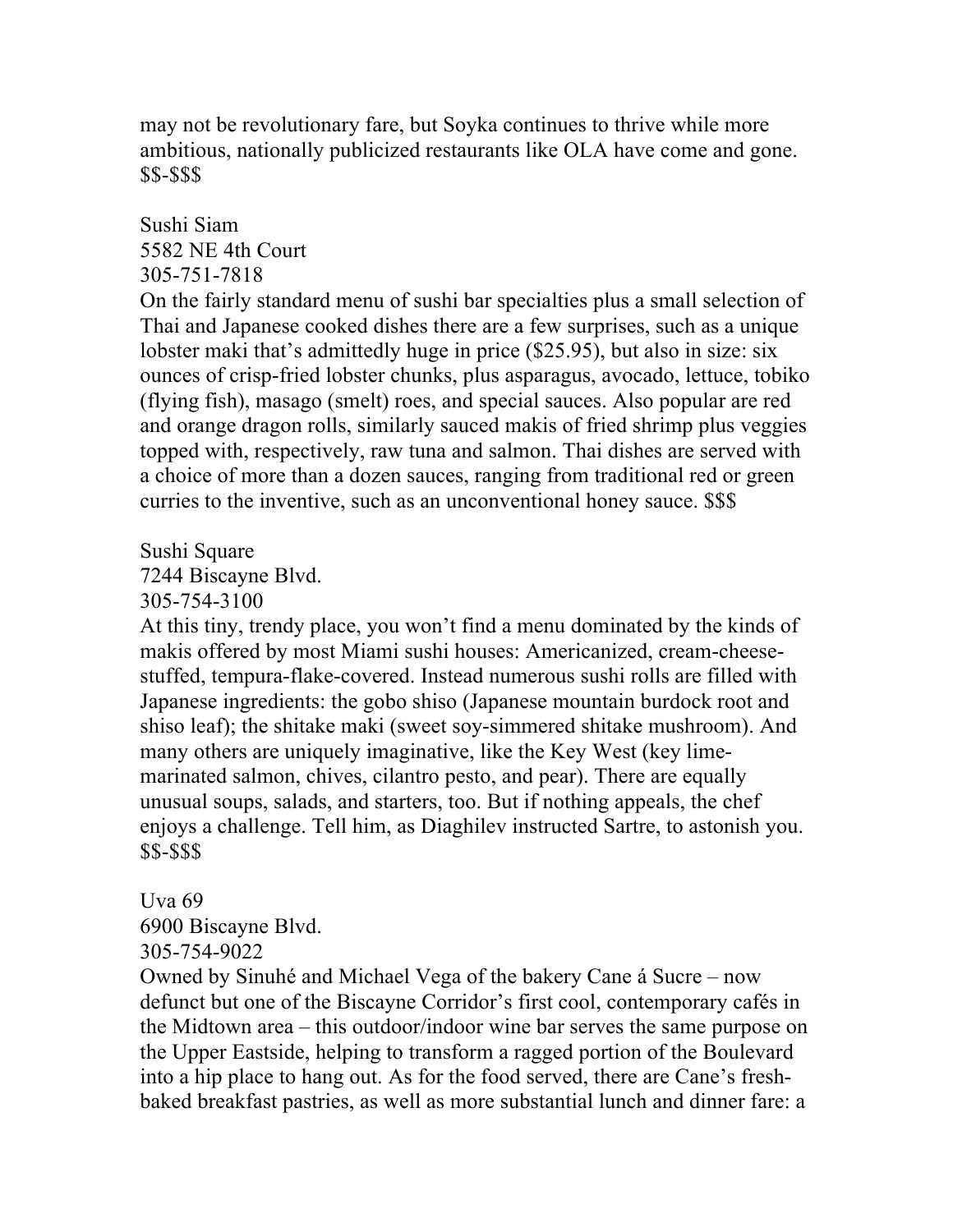salad of tempura-battered rock shrimp atop chayote slaw, elegant sandwiches like the Franco-Cuban Le Habanero (pulled pork, imported French ham, pepper jack, cornichons, and Dijon mustard on a housemade baguette), and a nighttime tapas menu. \$\$-\$\$\$

Ver-Daddys Taco Shop 7501 Biscayne Blvd. Miami 305-303-9755

At this soulful new taco shop, the menu descriptions are in common English ("cinnamon puffs" drizzled with honey and lime, not "buñuelos"). But taco fillings range from the commonplace (ground beef, shredded chicken) to more unusual pork in chili verde, fried potato, or Baja battered fish (authentically garnished with Mexican crema and cilantro-spiked cabbage). And all offerings can be loaded with other garnishes from the kitchen (refried beans, cheese, crema) or less perishable offerings from a salsa bar. For the heath-minded, oils are nonhydrogenated, and sauces/seasonings are all housemade and free of preservatives. \$

NORTH BAY VILLAGE

Barchetta on the Bay

1601 79th St. Causeway

305-861-2228

Location, location, location. The truth of the old real estate cliché could not be better illustrated than at this reasonably priced Italian restaurant. While pastas like lobster ravioli in tomato/cream vodka sauce are under \$20, and no meat or seafood entrée exceeds \$30, the spectacular setting on Biscayne Bay is priceless. Floor to ceiling picture windows serve as the expansive indoor dining space's rear wall, but the primo seats are outdoors, in sheltered banquettes and patio tables where the water view, and carefree tropical party feel, is unimpeded. \$\$-\$\$\$\$

Japanese Market and Sushi Deli 1412 79th St. Causeway 305-861-0143

Inside a small market that is, nevertheless, widely considered Miami's premier source of Japanese foodstuffs, the "Sushi Deli" restaurant component is nothing more than a lunch counter to the left of the entrance. But chef Michio Kushi, who worked for years at the Sushin, Miami's first full-service Japanese restaurant, serves up some sushi found nowhere else in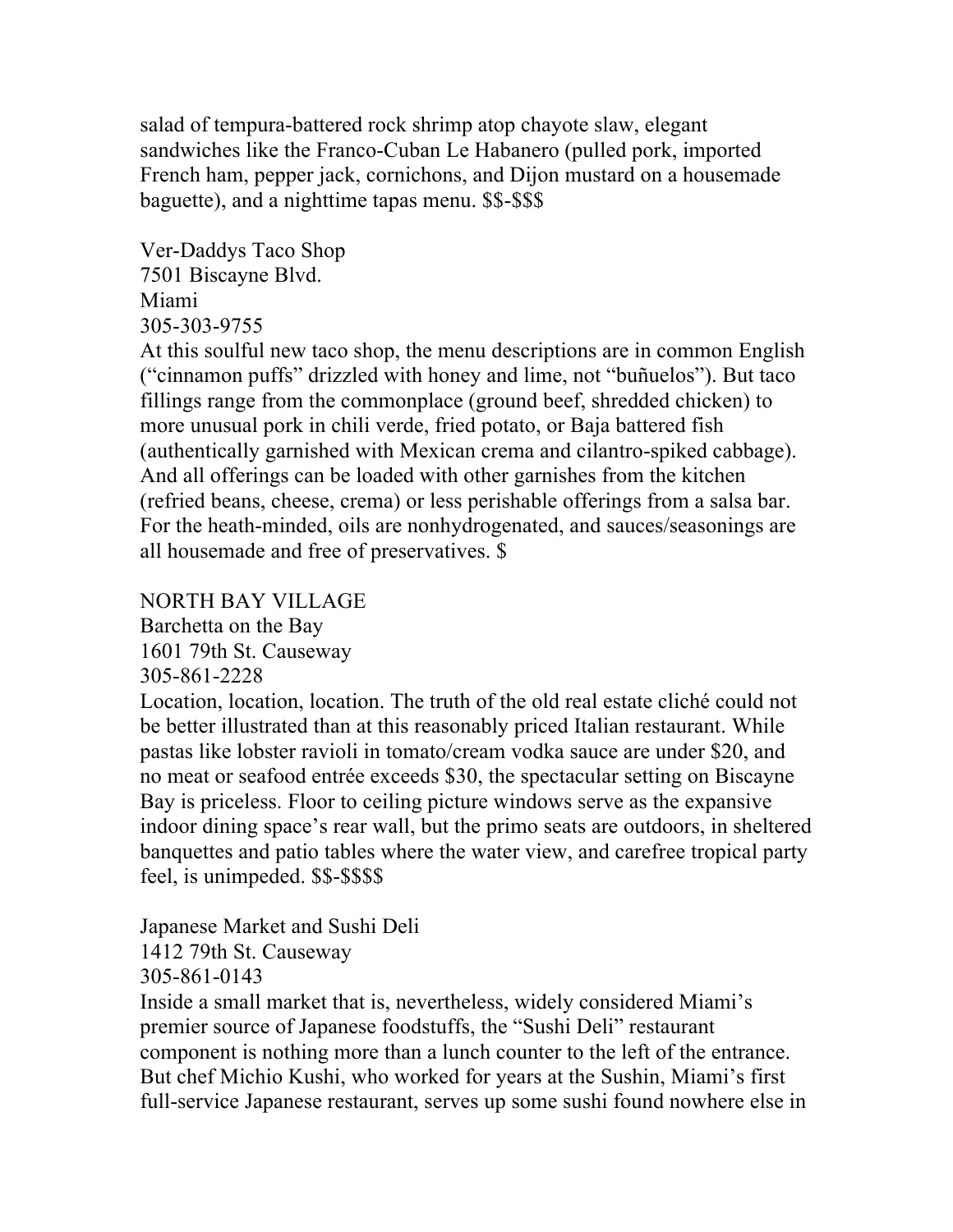town. Example: traditional Osaka-style sushi – layers of rice, seasoned seaweed, more rice, and marinated fresh mackerel, pressed into a square box, then cut into lovely one-bite sandwich squares. While raw fish is always impeccable here, some unusual vegetarian sushi creations also tempt, as do daily entrées, like curried beef stew, that typify Japanese home cooking. \$

#### Oggi Caffe

1666 79th St. Causeway 305-866-1238 www.oggicaffe.com

This cozy, romantic spot started back in 1989 as a pasta factory (supplying numerous high-profile restaurants) as well as a neighborhood eatery. And the wide range of budget-friendly, homemade pastas, made daily, remains the main draw for its large and loyal clientele. Choices range from homey, meaty lasagna to luxuriant crab ravioli with creamy lobster sauce, with occasional forays into creative exotica such as seaweed spaghettini (with sea scallops, shitakes, and fresh tomatoes). For those tempted by too much, ultra-accommodating servers have been known to allow half orders of two pastas. \$\$-\$\$\$

Shuckers Bar & Grill 1819 79th St. Causeway

305-866-1570

"Cheap eats and a million-dollar view" is the sound bite manager Philip Conklin uses to describe this outdoor beach bar, hidden in back of a bayfront motel. The joint dates from South Beach's late 1980s revival, but the kickoff-your-shoes vibe – not to mention the pool tables and jukebox – couldn't be farther from SoBe glitz. The food ranges from classic bar favorites (chargrilled wings, conch fritters, raw or steamed shellfish) to full dinners featuring steak, homemade pasta, or fresh, not frozen, fish. And since about half of the establishment is sheltered, the bites and bay view rock even when the weather sucks. \$-\$\$

Sushi Siam 1524 NE 79th St. Causeway 305-864-7638 (See Miami listing)

MIAMI SHORES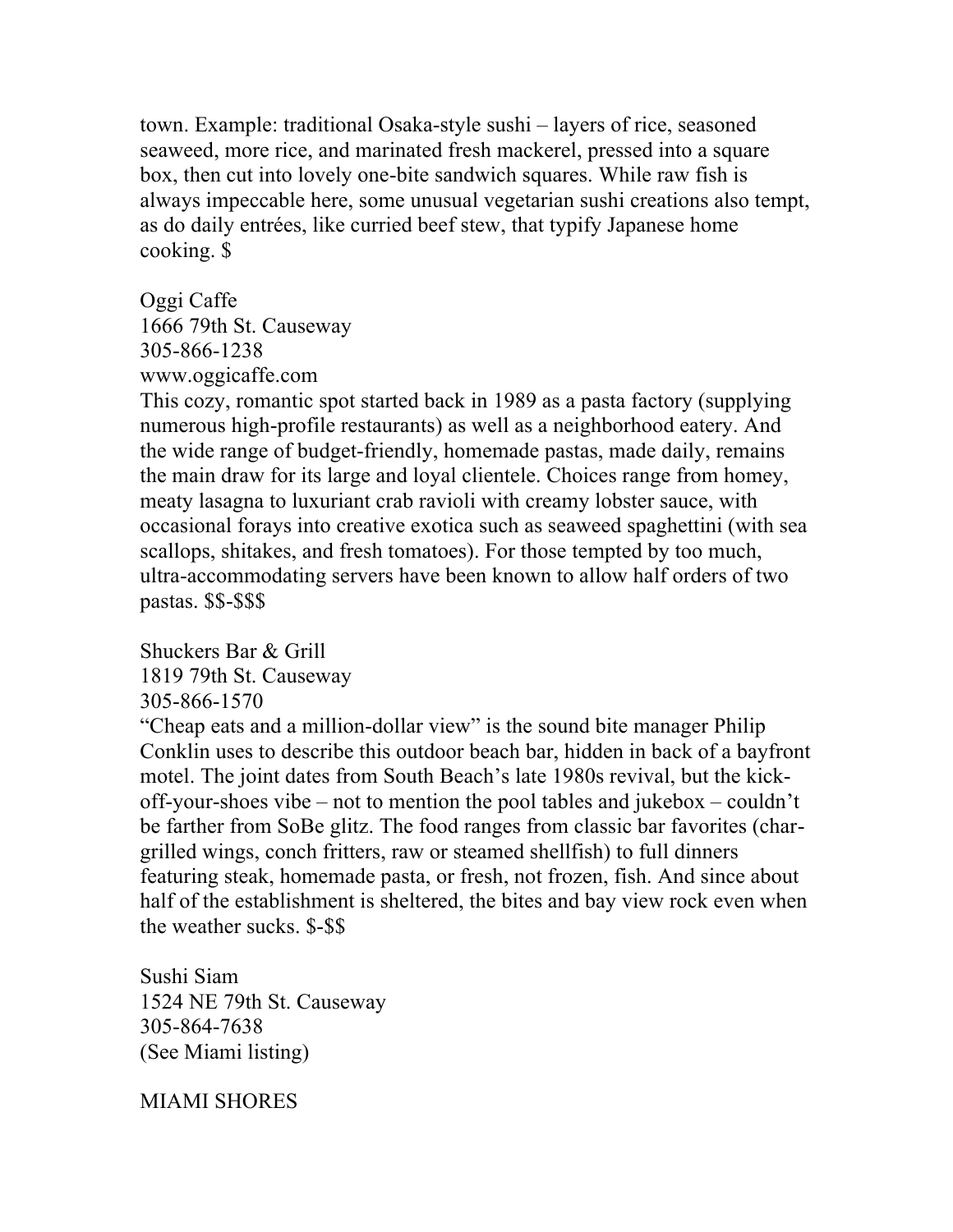#### Village Café 9540 NE 2nd Ave. Miami Shores 305-757-6453 www.villagecaferestaurant.com

There's an official Village Hall a few blocks up the road, but a popular vote would probably proclaim Village Café the community center of Miami Shores. Few residents can resist starting the workday with unique breakfast treats like a pressed panini of ham, Brie, and caramelized apples. Later locals gather over a balsamic-dressed cranberry blue chicken salad (a grilled breast on romaine with gorgonzola, walnuts, and dried cranberries), panfried blue crab cakes with beurre blanc and crisp cayenne-fried onions, wonton-topped salmon Oriental, or homemade pasta. As for dessert, the pastry case speaks for village residents: Let them eat (fresh-baked) cake! \$- \$\$

#### NORTH MIAMI

Los Antojos 11099 Biscayne Blvd. 305-892-1411 - OK

If it's Sunday, it must be sancocho de gallina, Colombia's national dish. If it's Saturday, it must be ajiaco. Both are thick chicken soups, full meals in a bowl. But veggies and garnishes vary, and this modest Colombian eatery is a handy spot to comparison-test such typical stews. Adventuresome eaters may want to try another Saturday special, mondongo (tripe soup, similar to Mexico's menudo). For Colombian-cuisine novices, a Bandeja Paisa (sampler including rice, beans, carne asada, chicharron, eggs, sautéed sweet plantains, and an arepa corn cake) is available every day, as are antojitos – "little whims," smaller snacks like chorizo con arepa (a corn cake with Colombian sausage). And for noncarnivores there are several hefty seafood platters, made to order. \$\$

Bagels & Co. 11064 Biscayne Blvd. 305-892-2435

While this place is often referred to as Guns & Bagels, one can't actually buy a gun here. The nickname refers to its location next to a firearms shop. But there's a lot of other stuff aside from bagels here, including a full range of sandwiches and wraps. Breakfast time is busy time, with banana-walnut pancakes especially popular. But what's most important is that this is one of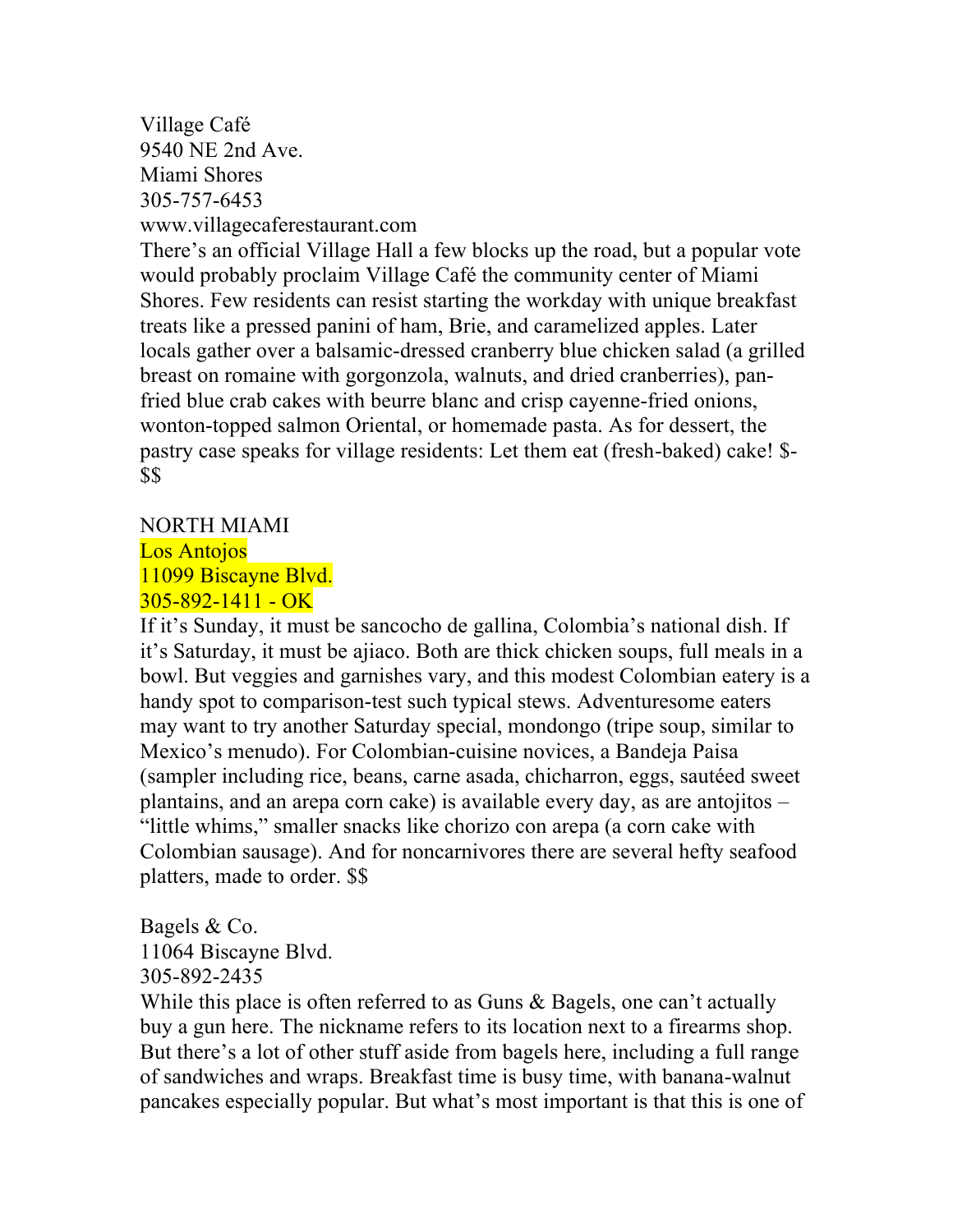the area's few sources of the real, New York-style water bagel: crunchy outside, challengingly chewy inside. Those puffy half-donuts most places pass off as bagels aren't even contenders. \$

#### Bamboche 13408 Biscayne Blvd. 305-947-6339 - OK

Buried in a strip mall perpendicular to the Boulevard, Bamboche is worth the hunt on one of those head-splitting Saturdays, for a Haitian specialty not found in many area restaurants: bouillon tet cabrit, a soup packed with greens (like spinach, cabbage, cress, string beans) and root veggies that is reputed to be a miraculous hangover remedy. Along with bouillon, weekend specials include more unusual dishes like fritay, fried street snacks. Haitian standards (griot, tassot) are available daily, as are fresh-squeezed juices, lattes, and almost two dozen desserts. \$

## Canton Café

#### 12749 Biscayne Blvd.  $305 - 892 - 2882 - OK$

Easily overlooked, this strip-mall spot serves mostly Cantonese-based dishes, ranging from all the old Chinese-American classics (chop suey, moo goo gai pan, pu pu platters) through newer Americanized fusion favorites like honey garlic chicken, teriyaki beef, and crab Rangoon. But there are also about two dozen spicier, Szechuan-style standards like kung po shrimp, ma po tofu, and General Tso's chicken. And there are a few imaginative new items, like the intriguingly christened "Shrimp Lost in the Forest," Singapore curried rice noodles, crispy shrimp with honey-glazed walnuts, and Mongolian beef (with raw chilis and fresh Oriental basil). Delivery is available for both lunch and dinner. \$\$

Captain Jim's Seafood 12950 W. Dixie Hwy. 305-892-2812

This market/restaurant was garnering critical acclaim even when eat-in dining was confined to a few Formica tables in front of the fish counter, owing to the freshness of its seafood (much of it from Capt. Jim Hanson's own fishing boats, which supply many of Miami's most upscale eateries). Now there's a casual but pleasantly nautical side dining room with booths, and more recently added, a sushi bar stocked largely with flown-in Japanese fish just as pristine as the local catch. Whether it's garlicky scampi (made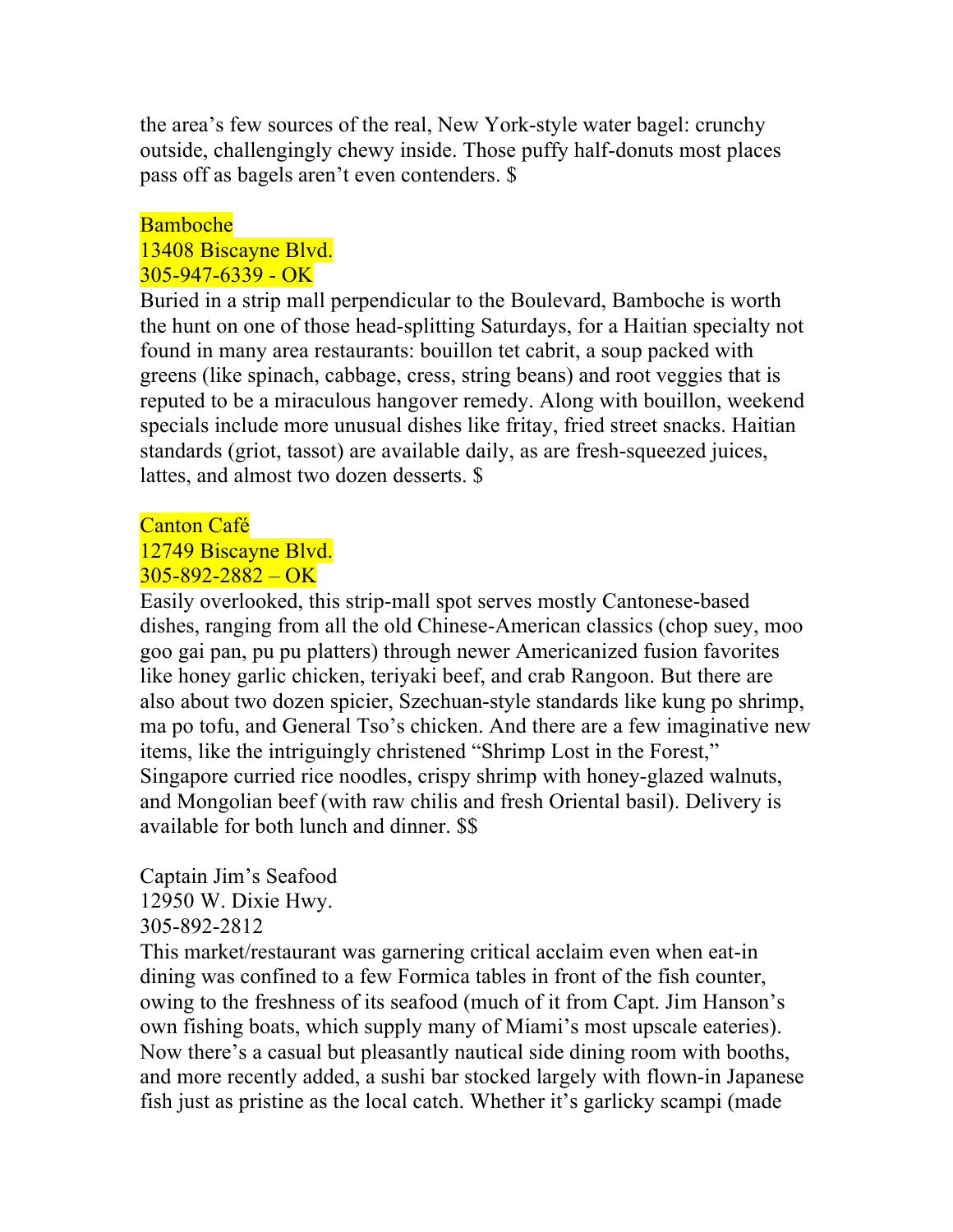with sweet Key West shrimp), housemade smoked fish dip, grilled yellowtail (or some more exotic local snapper, like hog or mutton), perfectly tenderized cracked conch, or conch fritters (with just enough batter to bind the big chunks of Bahamian shellfish), everything is deftly prepared and bargain-priced. \$\$

#### Ceviche House

RESTAURANT NAME IS ACHA MAMA PERUVIAN RESTAURANT – CEVICHE HOUSE IS NOT IN OPERATION ANY MORE 13448 Biscayne Blvd. 305-947-0304

Not surprisingly a full assortment of fish and shellfish ceviches is available here, including a few types not found in every Peruvian eatery, like ceviche al Callao (in the style of Peru's largest port, Callao, renowned for its rawfish dishes). And the rest of the menu reads like a list of traditional Peruvian greatest hits: papa or yucca a la huancaina (potato or yucca in rich cheese sauce), jalea mixta (a huge mound of fried fish and shellfish with onions, peppers, and lime), Afro-Peruvian tacu tacu (a fried tamale of mashed canary beans and rice, spiced with aji Amarillo peppers), cau cau (an Incan tripe and potato stew), Chinese immigrant-inspired lomo saltado, and much more. \$\$

Chéen-huyae 15400 Biscayne Blvd. 305-956-2808

Diners can get some of the usual Tex-Mex dishes at this cute spot, if they must. But the specialty is Mayan-rooted Yucatan cuisine. So why blow bucks on burritos when one can sample Caribbean Mexico's most typical dish: cochinita pibil? It's currently LA's trendiest taco filling (and morningafter hangover remedy). But that city couldn't have a more authentically succulent version of the pickle-onion-topped marinated pork dish than Chéen's – earthily aromatic from achiote, tangy from bitter oranges, meltingly tender from slow cooking in a banana leaf wrap. To accompany, try a lime/soy/chili-spiced michelada, also authentically Mexican, and possibly the best thing that ever happened to dark beer. \$\$-\$\$\$

Chef Creole 13105 W. Dixie Hwy. 305-893-4246 (See Miami listing)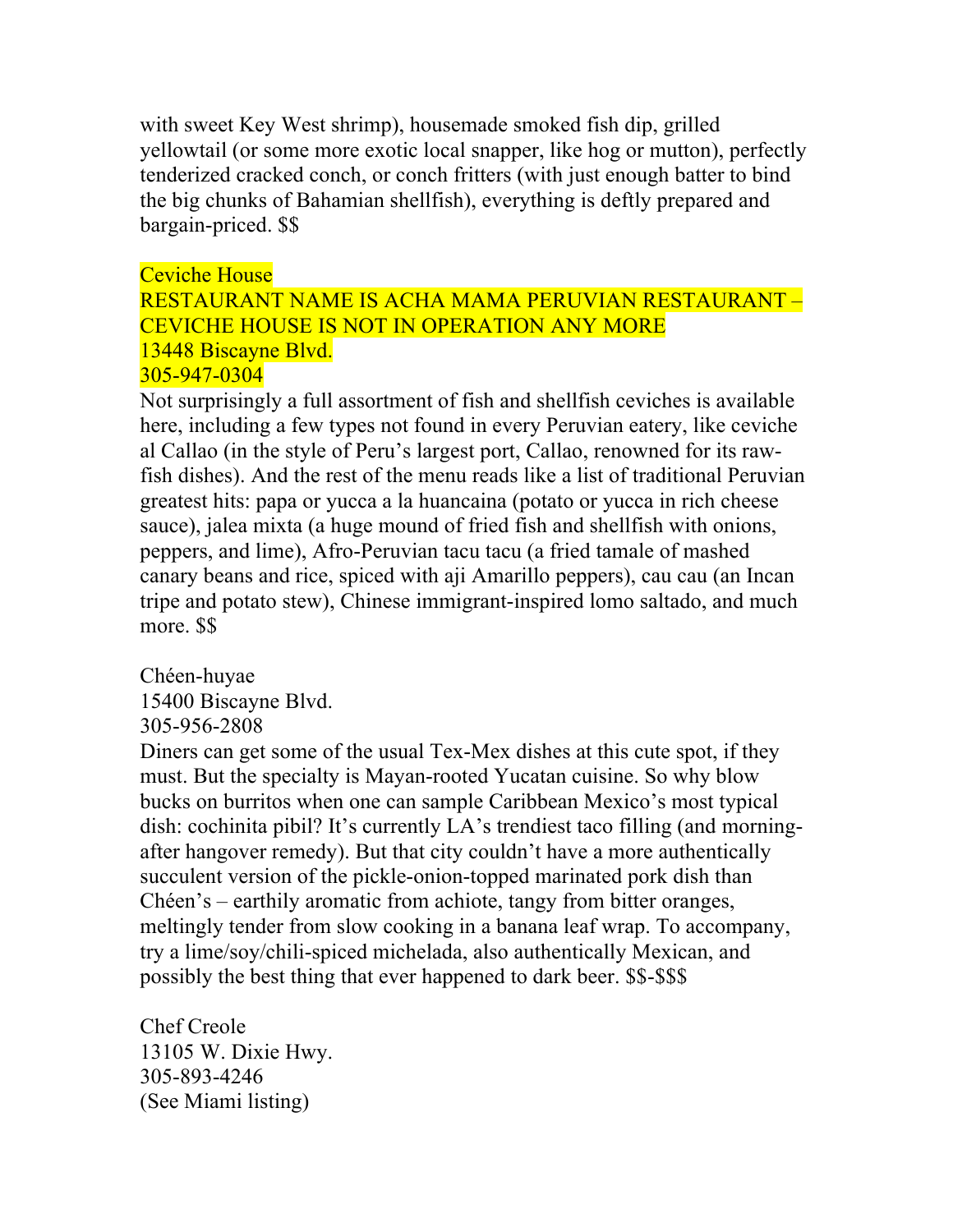### D.J.'s Diner 12210 Biscayne Blvd. 305-893-5250 - OK

Located in a Best Western motel, this place, run by a Chinese-American family, serves mostly basic American diner fare – burgers, sandwiches, about a dozen dinner entrées, fresh-baked apple pie, and, oddly, a whole section of Caesar salad variations. But it's also a secret source for Chinese food, mostly chow mien/chop suey-type dishes, but also a few dishes such as eggplant with garlic sauce and ma po tofu that are a step up in authenticity. \$-\$\$

Hanna's Gourmet Diner 13951 Biscayne Blvd. 305-947-2255

When Sia and Nicole Hemmati bought the Gourmet Diner from retiring original owner Jean-Pierre Lejeune in the late 1990s, they added "Hanna's" to the name, but changed little else about this retro-looking French/American diner, a north Miami-Dade institution since 1983. Customers can get a cheeseburger or garlicky escargots, meatloaf in tomato sauce or boeuf bourguignon in red wine sauce, iceberg lettuce and tomatoes, or a mushroom and squid salad with garlic dressing. For oysters Rockefeller/tuna-melt couples from Venus and Mars, it remains the ideal dinner date destination. \$\$-\$\$\$

Le Griot de Madame John 975 NE 125th St.  $305 - 892 - 9333 - OK$ 

When Madame moved her base of operations from her Little Haiti home to a real restaurant (though a very informal one, and still mostly take-out), she began offering numerous traditional Haitian dishes, including jerked beef or goat tassot and an impressive poisson gros sel (a whole fish rubbed with salt before poaching with various veggies and spices). But the dish that still packs the place is the griot: marinated pork chunks simmered and then fried till they're moistly tender inside, crisp and intensely flavored outside. \$

Here Comes the Sun 2188 NE 123rd St. 305-893-5711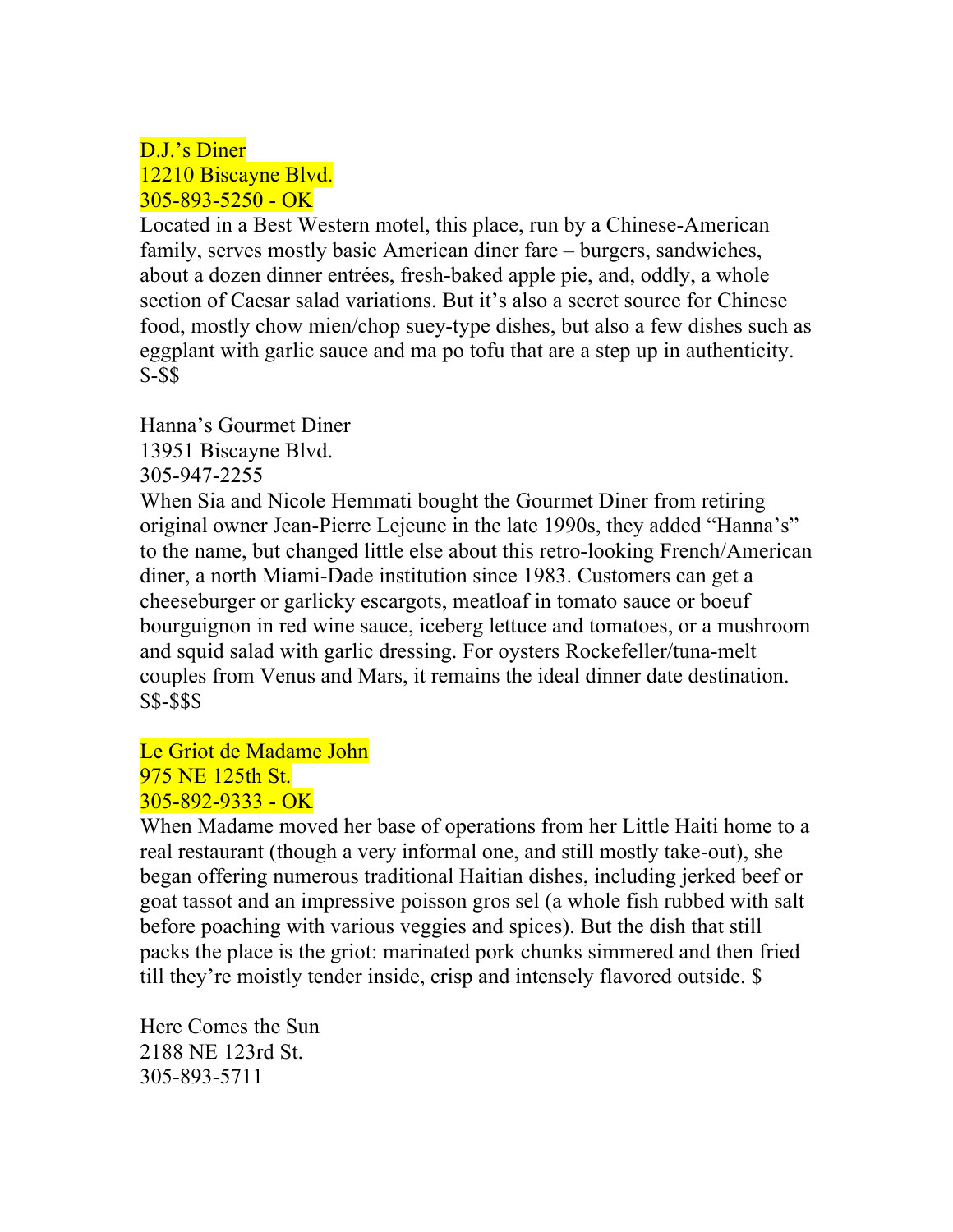At this friendly natural foods establishment, one of Miami's first, there's a full stock of vitamins and nutritional supplements. But the place's hearty soups, large variety of entrées (including fresh fish and chicken as well as vegetarian selections), lighter bites like miso burgers with secret "sun sauce" (which would probably make old sneakers taste good), and daily specials are a tastier way to get healthy. An under-ten-buck early-bird dinner is popular with the former long-hair, now blue-hair, crowd. Frozen yogurt, fresh juices, and smoothies complete the menu. \$-\$\$

Ichi

13488 Biscayne Blvd.

305-944-9334

Half sushi/sashimi, half cooked Japanese dishes, the menu is relatively small but covers most of the traditional favorites and a few surprises. Popular makis include the Dream (shrimp tempura, avocado, Japanese mayo, and masago), the vegetarian Popeye spicy spinach roll, and the deep-fried Crispy, a riceless salmon and veggie roll. Among cooked items, there's a large list of teriyakis, and a few dishes prepared with a different twist – panko-breaded pork or chicken katsu cutlets, for instance, that eschew the standard sweet sauce for curry. \$\$

Jerusalem Market and Deli

16275 Biscayne Blvd.

305-948-9080

Specialties like shawarma, spinach pies, kebabs, hummus, and kibbeh (a savory mix of ground lamb and bulgur, arguably the world's most interesting meatball) are native to many Middle East countries, but when a Lebanese chef/owner, like this eatery's Sam Elzoor, is at the helm, you can expect extraordinary refinement. There are elaborate daily specials here, like lemon chicken or stuffed cabbage with a variety of sides, but even a common falafel sandwich is special when the pita is also stuffed with housemade cabbage and onion salads, plus unusually rich and tart tahina. For home cooks, there's also a limited selection of imported spices and staples. \$-\$\$

### Kingston Bar & Grill 12108 Biscayne Blvd.  $305 - 899 - 0074 - OK$

Making a quick run for photocopy toner can lead to a pleasant surprise if your destination is the Office Depot next door to this humble eatery. The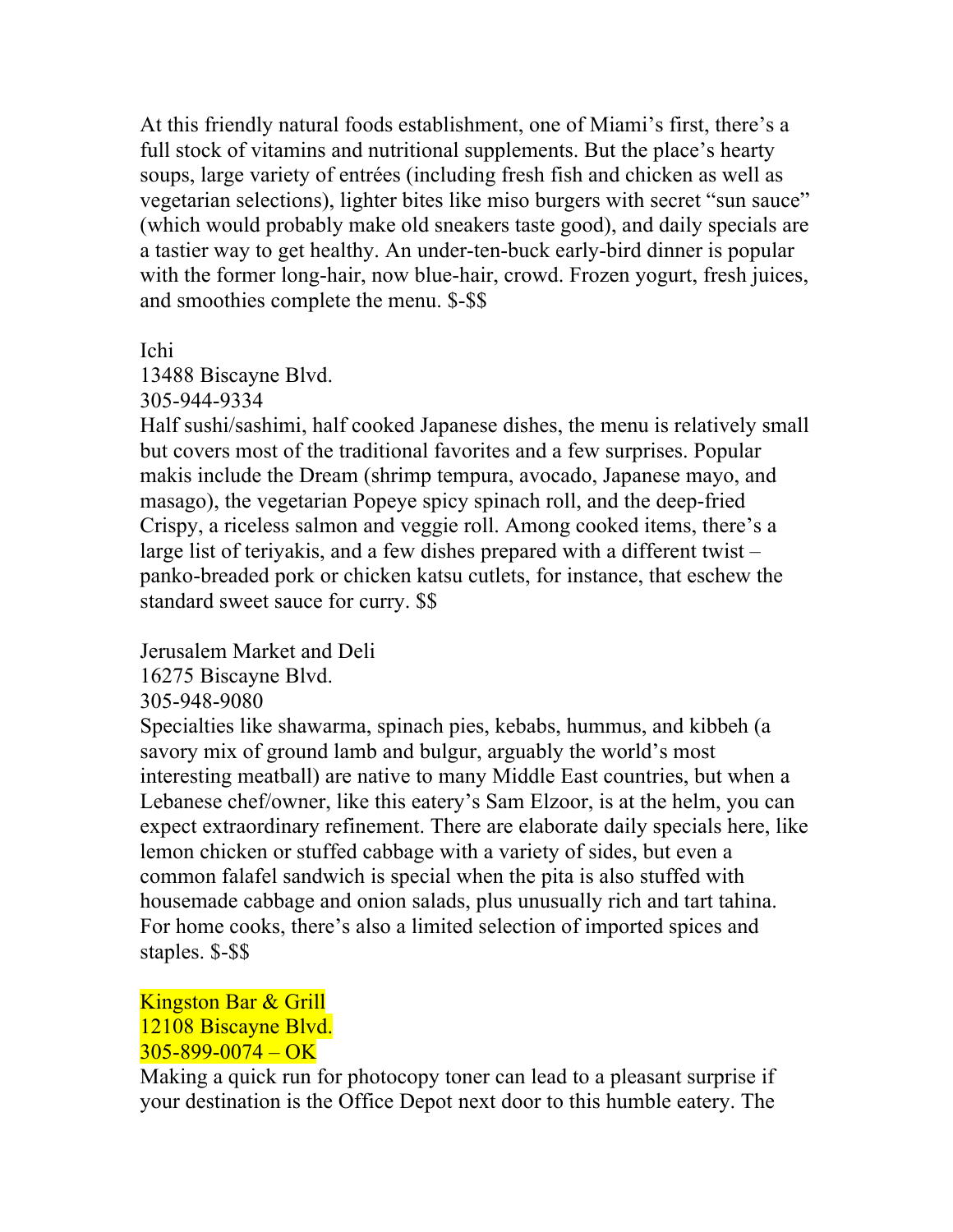storefront looks more like a derelict Laundromat than a source for authentic Jamaican fare (plus a few Haitian specialties). But the changing \$3.99 lunch specials, and even cheaper Tuesday and Thursday chicken special (curry, brown jerk, fried, or stew chicken for an unbelievable \$2.50), can't be beat on the Boulevard. Breakfast, served 7:00 a.m. to 11:00 p.m., includes specialties like ackee and salt fish, callaloo, and fried or boiled dumplings. On Fridays look for goat-head soup. \$

Lime Fresh Mexican Grill

14831 Biscayne Blvd.

305-949-8800

Like its South Beach predecessor, this Lime was an instant hit, as much for being a hip hangout as for its carefully crafted Tex-Mex food. Though Lime is now franchising, the chain's concept is "fast casual" rather than fast food – meaning nice enough for a night out. It also means ingredients aren't canned-type crapola. Seafood tacos are about as exotic as the standard menu gets, but the mahi mahi for fish tacos comes fresh, never frozen, from a local supplier, and salsas are housemade daily. Niceties include low-carb tortillas for dieters and many Mexican beers for partiers. \$

Little Havana 12727 Biscayne Blvd. 305-899-9069 www.littlehavanarestaurant.com

In addition to white-tablecoth ambiance that's several steps up in elegance from the majority of neighborhood eateries, this place features live Latin entertainment and dancing, making it a good choice when diners want a night out, not just a meal. It's also a good choice for diners who don't speak Spanish, but don't worry about authenticity. Classic Cuban home-style dishes like mojo-marinated lechon asado, topped with onions, and juicy ropa vieja are translated on the menu, not the plate, and fancier creations like pork filet in tangy tamarind sauce seem universal crowd-pleasers. \$\$\$

Louie's Brick Oven 15979 Biscayne Blvd. 305-948-3330 www.louiesbrickoven.com

A pocket flashlight isn't a bad idea if you want to read the menu in this mood-lit room. But who needs to read it? There's a coal-fired brick oven, so order pizza, which comes out of the ultra-hot enclosure with a perfect crust –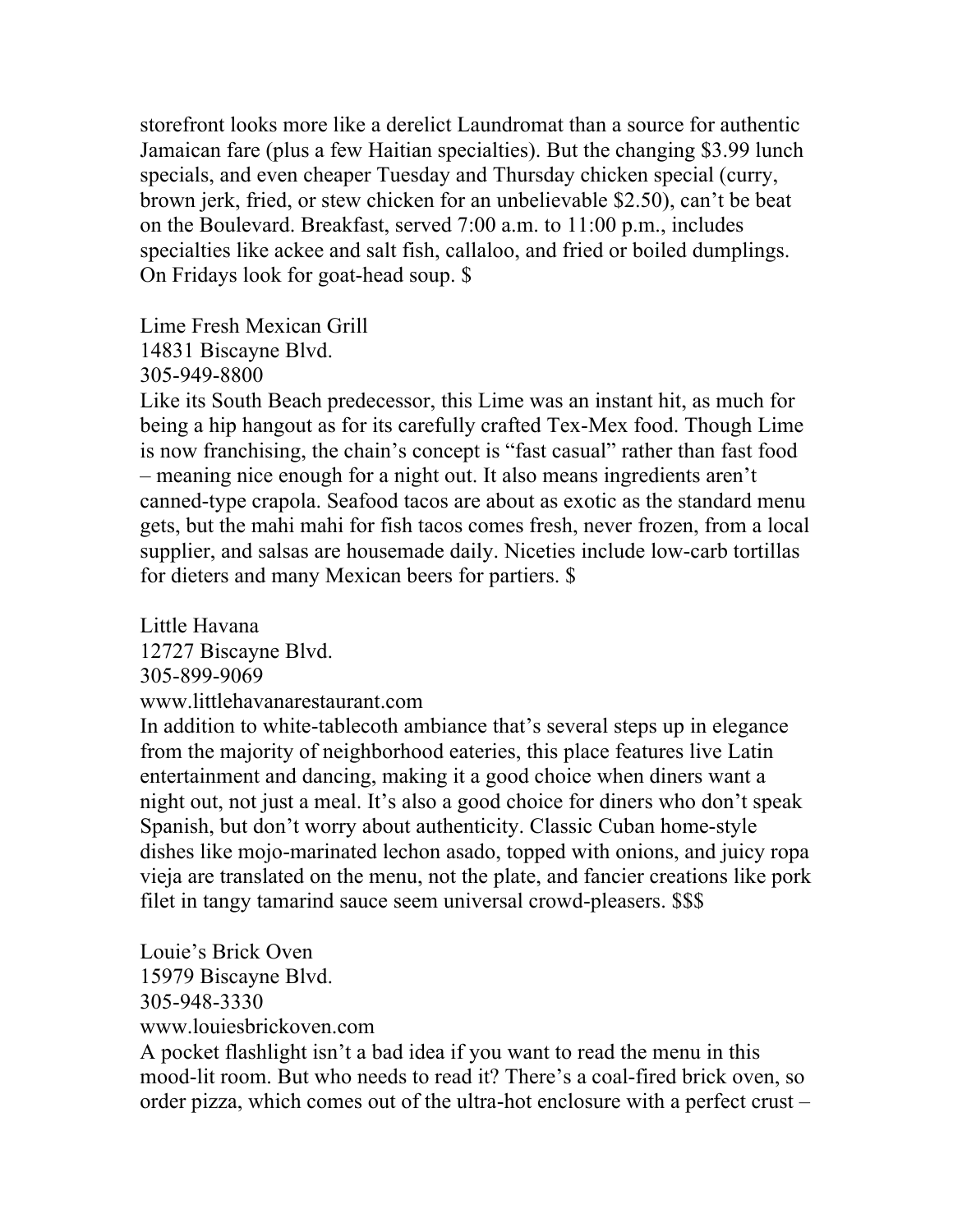beautifully blistered, crisp outside, chewy inside. Appealing toppings include the Calabrese (Italian sausage, caramelized onions, kalamata olives, mozzarella, tomato sauce) and a more modern mix of mozzarella, tomato sauce, onion, thin-sliced prosciutto, and arugula drizzled with olive oil. For those craving more crunch than the latter pie's arugula salad, there are flavorful veggies from a hardwood-fired grill. Wings from the brick oven (spiced with roasted garlic and Italian herbs, topped with grilled onions) are a smokin' starter. \$\$-\$\$\$

Mama Jennie's 11720 NE 2nd Ave. 305-757-3627

For more than 35 years this beloved red-sauce joint has been drawing students and other starvation-budget diners with prodigious portions of lasagna, spaghetti and meatballs (the latter savory yet light-textured), veal marsala topped with a mountain of mushrooms, and other Italian-American belly-busters. All pasta or meat entrées come with oil-drenched garlic rolls and either soup (hearty minestrone) or a salad (mixed greens, tomatoes, cukes, brined olives, and pickled peppers) that's a dinner in itself. Rustic roadhouse ambiance, notably the red leatherette booths, add to Mama's charm. \$-\$\$

Mario the Baker 13695 W. Dixie Hwy. 305-891-7641 www.mariothebakerpizza.com

At this North Miami institution (opened in 1969) food is Italian-American, not Italian-Italian: spaghetti and meatballs, lasagna, eggplant parmigiana, and hot or cold subs. No imported buffala, arugula, or other chichi stuff on the New York-style medium-thin-crusted pizzas; the top topping here is the savory housemade sausage. And no one leaves without garlic rolls, awash in warm parsley oil and smashed garlic (\$4 a dozen, \$3 per half-dozen, which won't even last the ride home). A new branch is now open in Miami's Midtown neighborhood. \$

The Melting Pot 15700 Biscayne Blvd. 305-947-2228 www.meltingpot.com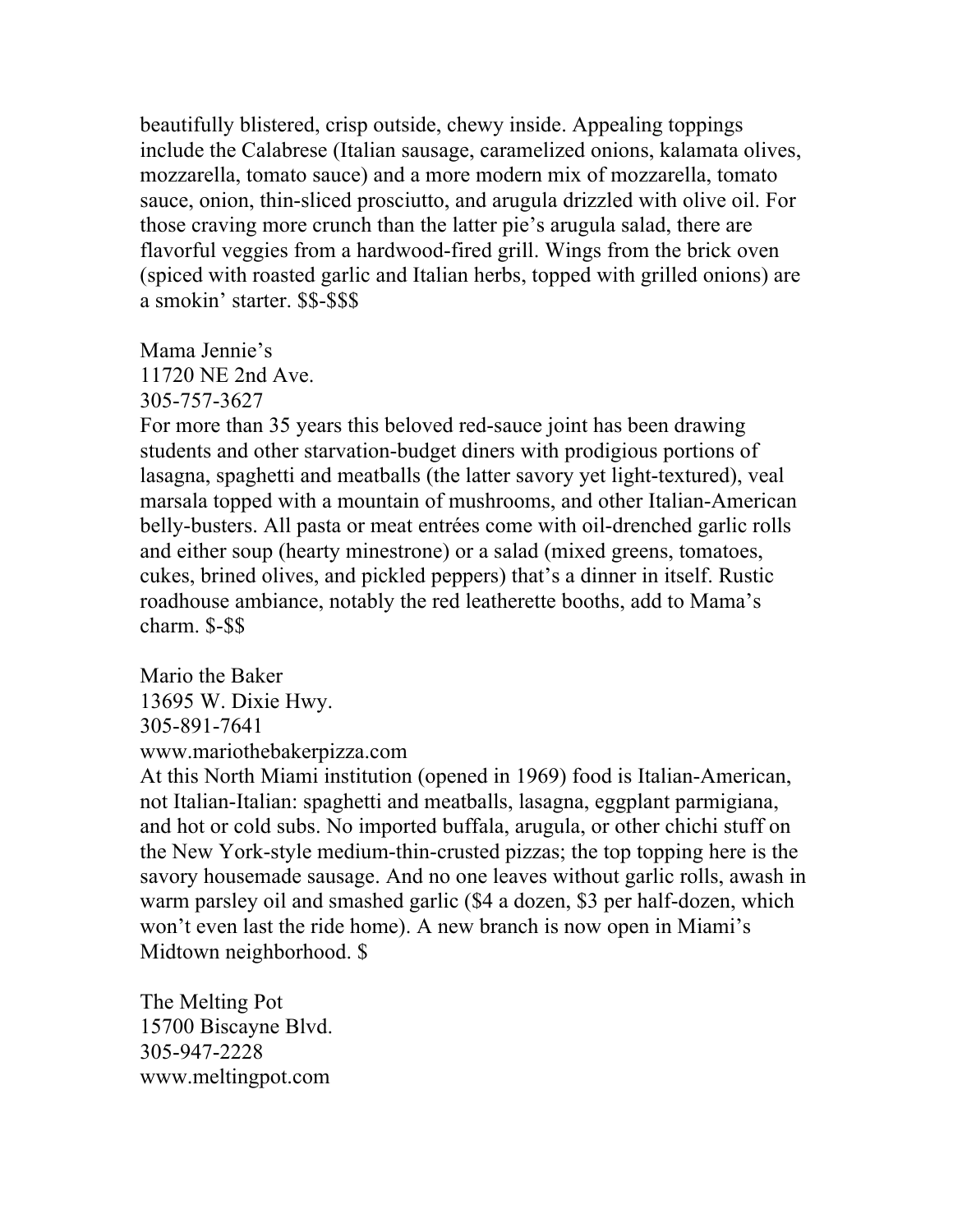For 1950s and 1960s college students, fondue pots were standard dorm accessories. These days, however, branches of this chain (originating in Maitland, Florida, in 1975) are generally the only places to go for this blastfrom-the-past eating experience. Fondues are available à la carte or as full dip-it-yourself meals. Start with a wine-enriched four-cheese fondue; proceed to an entrée with choice of meat or seafood, plus choice of cooking potion – herbed wine, bouillon, or oil; finish with fruits and cakes dipped in your favorite melted chocolate. Fondue etiquette dictates that diners who drop a skewer in the pot must kiss all other table companions, so go with those you love. \$\$\$

Michele Caffe 16121 Biscayne Blvd. 305-948-0224 www.michelecaffe.com

Inspired by Europe's classic cafés, which are so relaxed they're practically second homes, rather than places to eat and run, this café is also a bakery, gelateria, gourmet mini-grocery, informal gallery of local artwork, occasional live jazz club, and at night a full Italian restaurant. Since the Venezuelan-born chef/owner trained and worked in Italy as a pastry chef, it's not surprising that the place's strong suit is baked goods, such as the elegant pastry shells encasing Milan Scrambled Eggs (with ham, cheese, and spinach); ultra-thin-crusted designer pizzas; the crisp crostini accompanying a sweet miso-dressed ahi tuna salad; or a tart of crisp apple slices atop a slightly nutty cheesecake-style filling, enclosed by tender crust. \$-\$\$\$

North One 10 11052 Biscayne Blvd. 305-893-4211 www.northone10.com

For most chefs a Miami-to-Manhattan move is generally considered one of those offers you can't refuse. But after helming several NYC restaurants for China Grill Management, the homegrown married team of chef Dewey and sommelier Dale LoSasso returned to do their own thing in their own neighborhood. The menu is "creative comfort food": a shrimp waffle with basil butter; "steak and eggs" (a grilled NY strip with truffled goat cheese frittata, herb demiglace, and hash browns); a stone crab hot dog the chef invented for a Super Bowl party. The award-winning wine list inspires playfully themed pairing events like an Italian food/wine "Godfather"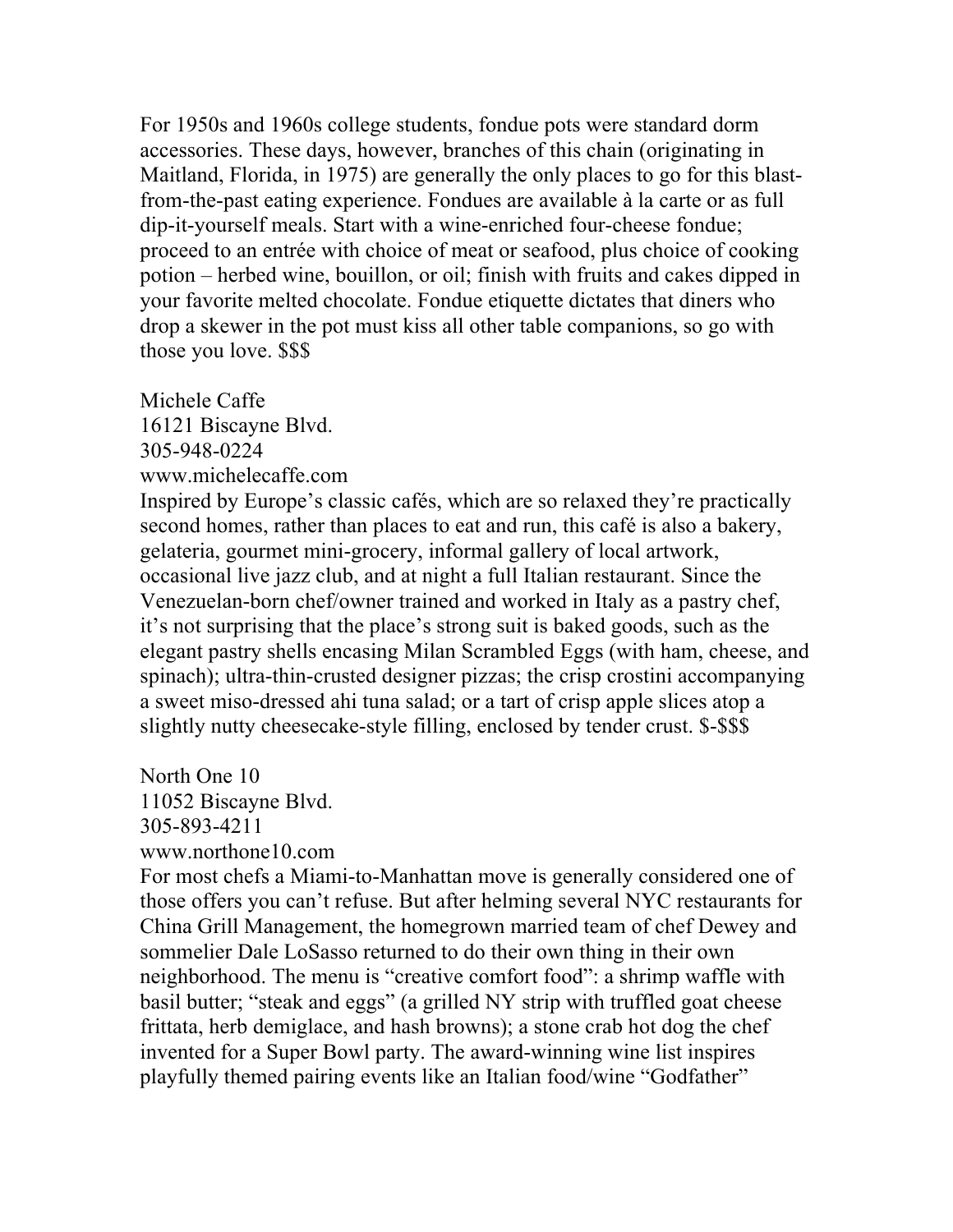dinner. But it's not South Beach, so prices are reasonable, and parking is free. \$\$\$-\$\$\$\$

Nuvo Kafe 13152 W. Dixie Hwy. 305-892-1441

Though the neighborhood is decidedly ungentrified, the interior of this café is an oasis of cultivated Caribbean cool and subtly sophisticated global fare. Haitian-born, Montreal-schooled chef Ivan Dorval formerly cooked at the Oasis Café in Miami Beach, as well as the Delano, and the varied background is reflected in cuisine that's chiefly creative Caribbean but with influences from the Middle East, Asia, Greece, and Italy. Homemade, health-oriented dishes include velvety ginger pumpkin bisque, unusually refined conch fritters (light batter, monster chunks of conch), West Indies crab cakes with citrus aioli, and a signature lavish, but only slightly sinful, Citadel Raw Fruit Pie. \$\$-\$\$\$

# Oishi Thai 14841 Biscayne Blvd. 305-947-4338 www.oishithai.com – OK

At this stylish, dramatically minimalist Thai/sushi spot, the regular Thai and Japanese dishes are as good as anywhere in town. But the way to go is the menu of specials, many of which clearly reflect the young chef's fanatic devotion to fresh fish, as well as the time he spent in the kitchen of Knob: broiled miso-marinated black cod; rock shrimp tempura with creamy sauce; even Nobu Matsuhisa's "new style sashimi" (slightly surface-seared by drizzles of hot olive and sesame oil). Formerly all Japanese-influenced, the specials menu now includes some Thai-inspired creations, too, such as veal massaman curry, Chilean sea bass curry, and sizzling filet mignon with basil sauce. \$\$\$-\$\$\$\$

La Paloma 10999 Biscayne Blvd. 305-891-0505

Step into La Paloma and you'll be stepping back in time, circa 1957. Adorned with antiques (some even real) and chandeliers, the over-the-top plush décor was the American fine-dining ideal – half a century ago (though actually the place only dates from the 1970s). Cuisine is similarly retro-luxe: old-fashioned upscale steaks, chops, and lobster, plus fancier Continental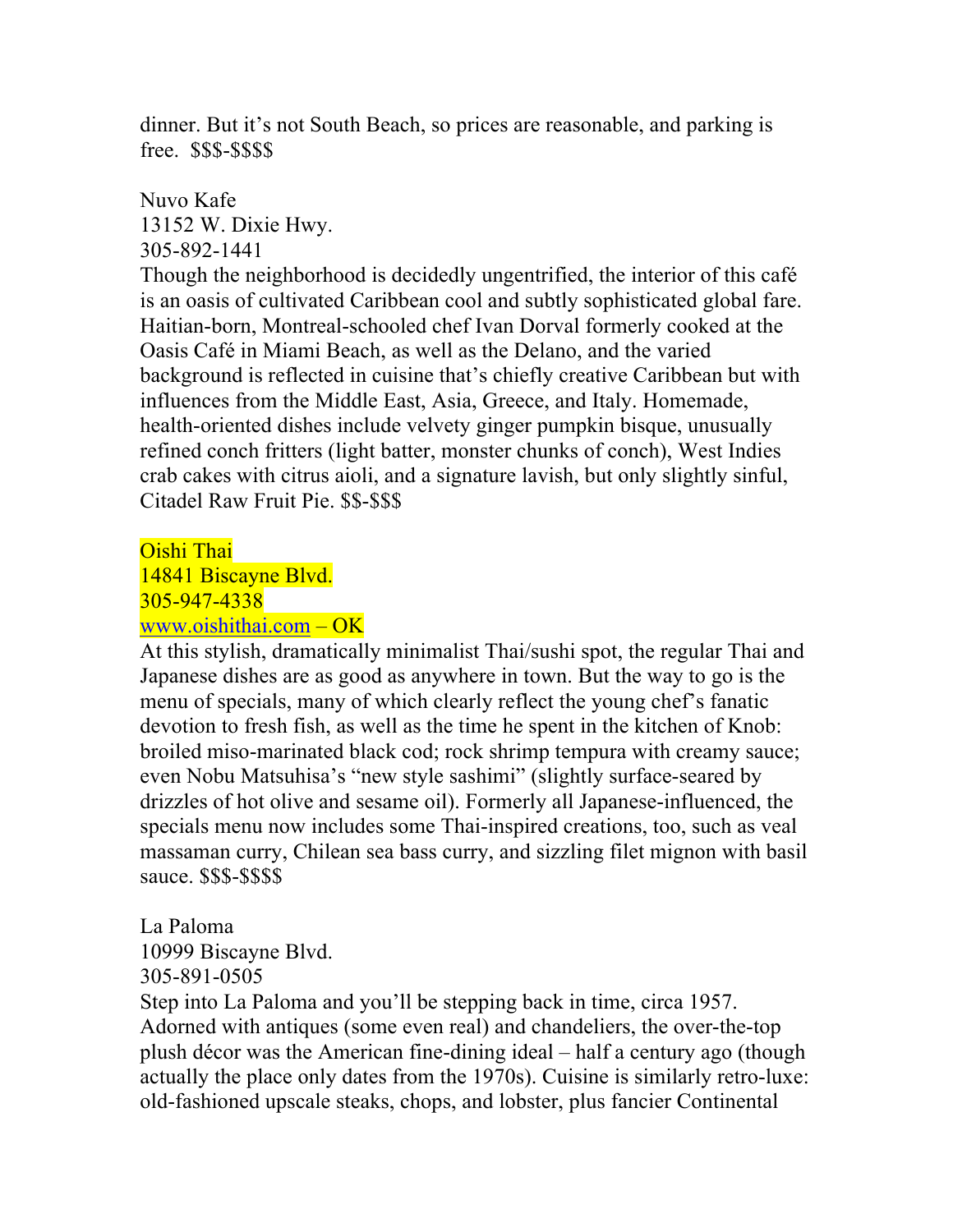fare. If you have a yen for chateaubriand, duck a l'orange, oysters Rockefeller, French onion soup, trout almondine, wiener schnitzel, and peach Melba, it's the only place in town that can deliver them all. A huge wine list fuels the fantasy. \$\$\$\$

Paquito's 16265 Biscayne Blvd. 305-947-5027

From the outside, this strip-mall Mexican eatery couldn't be easier to overlook. Inside, however, its festivity is impossible to resist. Every inch of wall space seems to be covered with South of the Border knickknacks. And if the kitschy décor alone doesn't cheer you, the quickly arriving basket of fresh (not packaged) taco chips, or the mariachi band, or the knockout margaritas will. Food ranges from Tex-Mex burritos and a party-size fajita platter to authentic Mexican moles and harder-to-find traditional preparations like albóndigas – spicy, ultra-savory meatballs. \$\$-\$\$\$

Pasha's 14871 Biscayne Blvd. 786-923-2323 www.pashas.com (See Miami: Brickell / Downtown listing)

Paul Bakery Café 14861 Biscayne Blvd. 305-940-4443 www.paulusa.com

From one rural shop in 1889, the French bakery known simply as Paul has grown to a worldwide chain, which fortunately chose to open its first U.S. outlet in our town. One bite of the crusty peasant loaf, the olive-studded fougasse, or another of the signature artisan breads transports you right back to France. As authentic as the boulangerie breads are, the patisserie items like flan normande (a buttery-crusted, almond-topped apple-and-custard tart) are just as evocative. For eat-in diners, quite continental soups, salads, and sandwiches are equally and dependably French. \$\$

Plein Sud 12409 Biscayne Blvd. 305-891-2355 –MACHINE ANSWERED WITH RESTAURANT INFO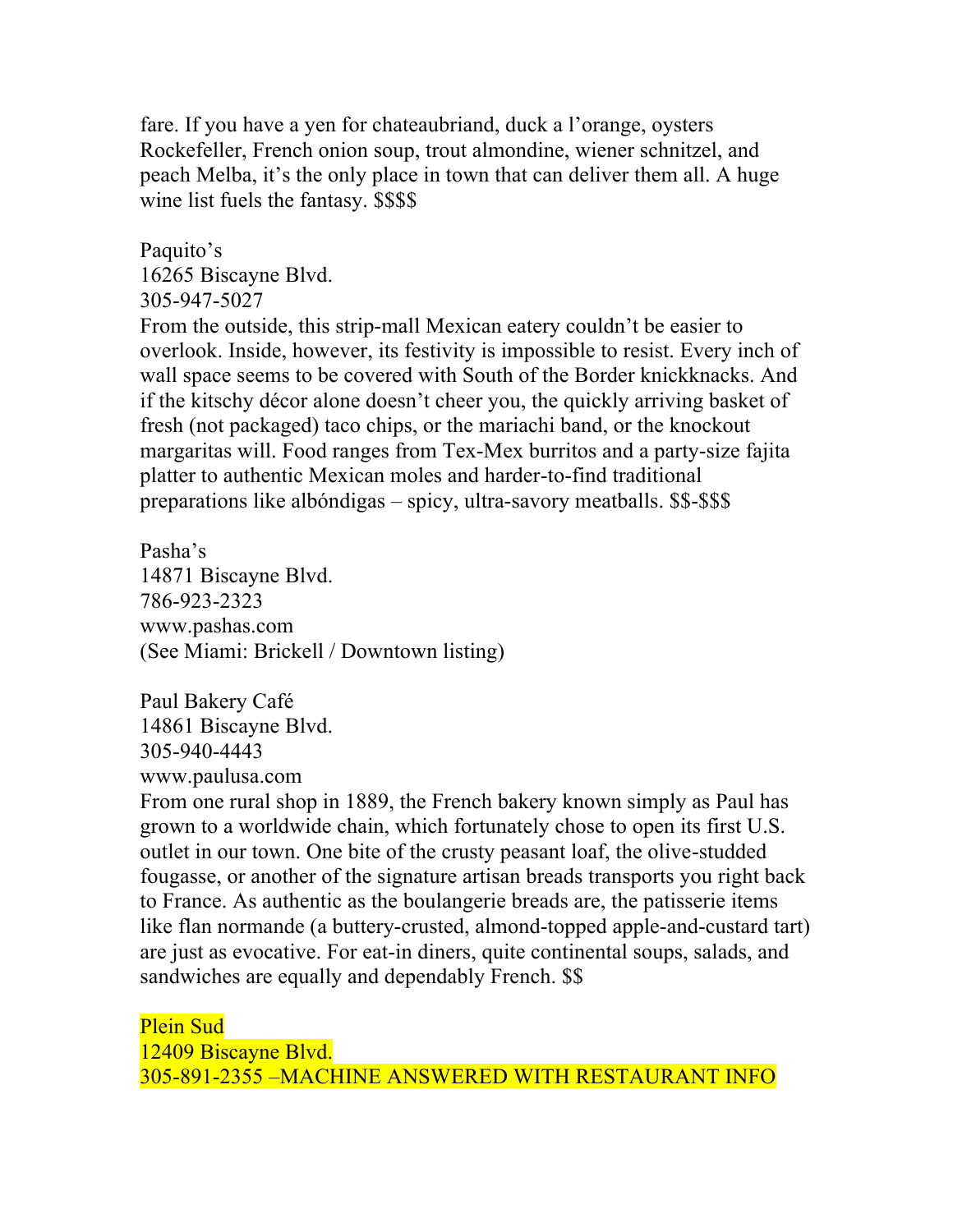The Boulevard may not be the Champs-Elysées, but diners could be fooled once inside this evocative French bistro. The ambiance is Old World, and the menu is solid and well executed. Starters range from country comfort (Lyonnaise sausage with warm, vinegary potato salad; a charcuterie platter with homemade pâté) to urban sophistication (Maine lobster tail with celery remoulade). Entrées include long-stewed, creamy blanquette de veau, or a precision-cooked steak-frites (rib eye with crisp shoestring fries). For dessert there is the ubiquitous tarte tatin, caramelized apples atop puff-pastry crust. \$\$-\$\$\$

### Sara's

2214 NE 123rd St. 305-891-3312 www.saraskosherpizza.com – NO ANSWER BUT PRETTY SURE THEY'RE OPEN

While this mainly vegetarian kosher place is best known for its pizza (New York-style medium crust or thick-crusted Sicilian, topped with veggies and/or "meat buster" imitation meats), it's also offers a full range of breakfast/lunch/dinner vegetarian cuisine of all nations, with many dairy and seafood items too. Admittedly the cutesie names of many items – baygels, bergerrbite, Cezarrrr salad, hammm, meat-a-ball, schmopperrr – may cause queasiness. But the schmopperrr itself is one helluva high-octane veggie burger. \$-\$\$

Scorch Grillhouse and Wine Bar 13750 Biscayne Blvd. 305-949-5588 www.scorchgrillhouse.com

Though some food folks were initially exasperated when yet another Latininfluenced grill replaced one of our area's few Vietnamese restaurants, it's hard to bear a grudge at a friendly, casual neighborhood place that offers monster ten-ounce char-grilled burgers, with potatoes or salad, for \$8.50; steaks, plus a side and a sauce or veg topper, for nine bucks at lunch, \$15 to \$18.75 (the menu's top price) at night; and three-dollar glasses of decent house wine. Many other grilled meat and seafood items are also offered, plus pastas, salads, gooey desserts, and specials (events as well as food). \$-\$\$

Steve's Pizza 12101 Biscayne Blvd. 305-891-0202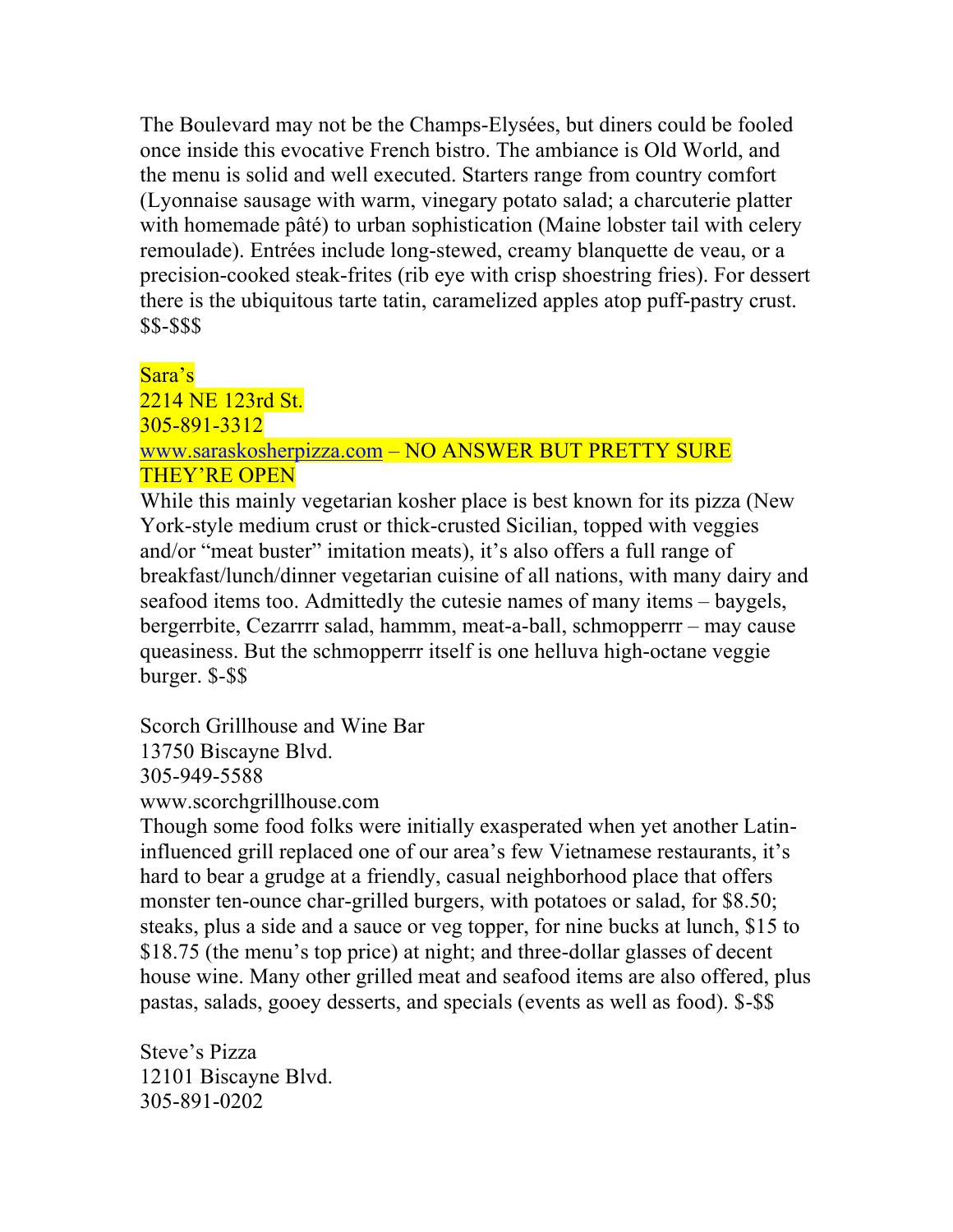At the end of a debauched night of excess, some paper-thin designer pizza with wisps of smoked salmon (or similar fluff) doesn't do the trick. Open till 3:00 or 4:00 a.m., Steve's has, since 1974, been serving the kind of comforting, retro pizzas people crave at that hour. As in Brooklyn, tomato sauce is sweet, with strong oregano flavor. Mozzarella is applied with abandon. Toppings are stuff that give strength: pepperoni, sausage, meatballs, onions, and peppers. \$

### Sun City Café

### 15400 Biscayne Blvd.  $305 - 940 - 6955 - OK$

Super-stuffed crêpes, made to order from scratch, are the main specialty here – some sweet (the Banana Split: fresh strawberries, sliced bananas, candied walnuts, ice cream, and Nutella or dulce de leche), some savory (the Sun City Steak: beef, mushrooms, onions, red peppers, Swiss cheese, and A1 sauce). But there's also a smaller selection of custom-crafted wraps, salads, sandwiches, and sides, plus smoothies, coffee drinks, even beer or wine. Free Wi-Fi encourages long, lingering lunches. \$

### Sushi House

#### 15911 Biscayne Blvd.

305-947-6002 – ANSWERING MACHINE WITH RESTAURANT INFO In terms of décor drama, this sushi spot seems to have taken its cue from Philippe Starck: Delano-like sheer floor-to-ceiling drapes, for starters. The sushi list, too, is over the top, featuring monster makis: the Cubbie Comfort (spicy tuna, soft-shell crab, shrimp and eel tempura, plus avocado, jalapeños, and cilantro, topped with not one but three sauces: wasabi, teriyaki, and spicy mayo); the Volcano, topped with a mountain of tempura flakes; the spicy/sweet sauce-drenched Hawaiian King Crab, containing unprecedented ingredients like tomatoes, green peppers, and pineapple. To drink there are boutique wines, artisan sakes, and cocktails as exotic as the cuisine. \$\$\$- \$\$\$\$

Tokyo Bowl 12295 Biscayne Blvd.

305-892-9400

This fast-food drive-thru (unexpectedly serene inside) is named for its feature item, big budget-priced bowls of rice or noodles topped with cooked Japanese-style items like teriyaki fish (fresh fish sautéed with vegetables), curried chicken and veggies, spicy shrimp, or gyoza dumplings in tangy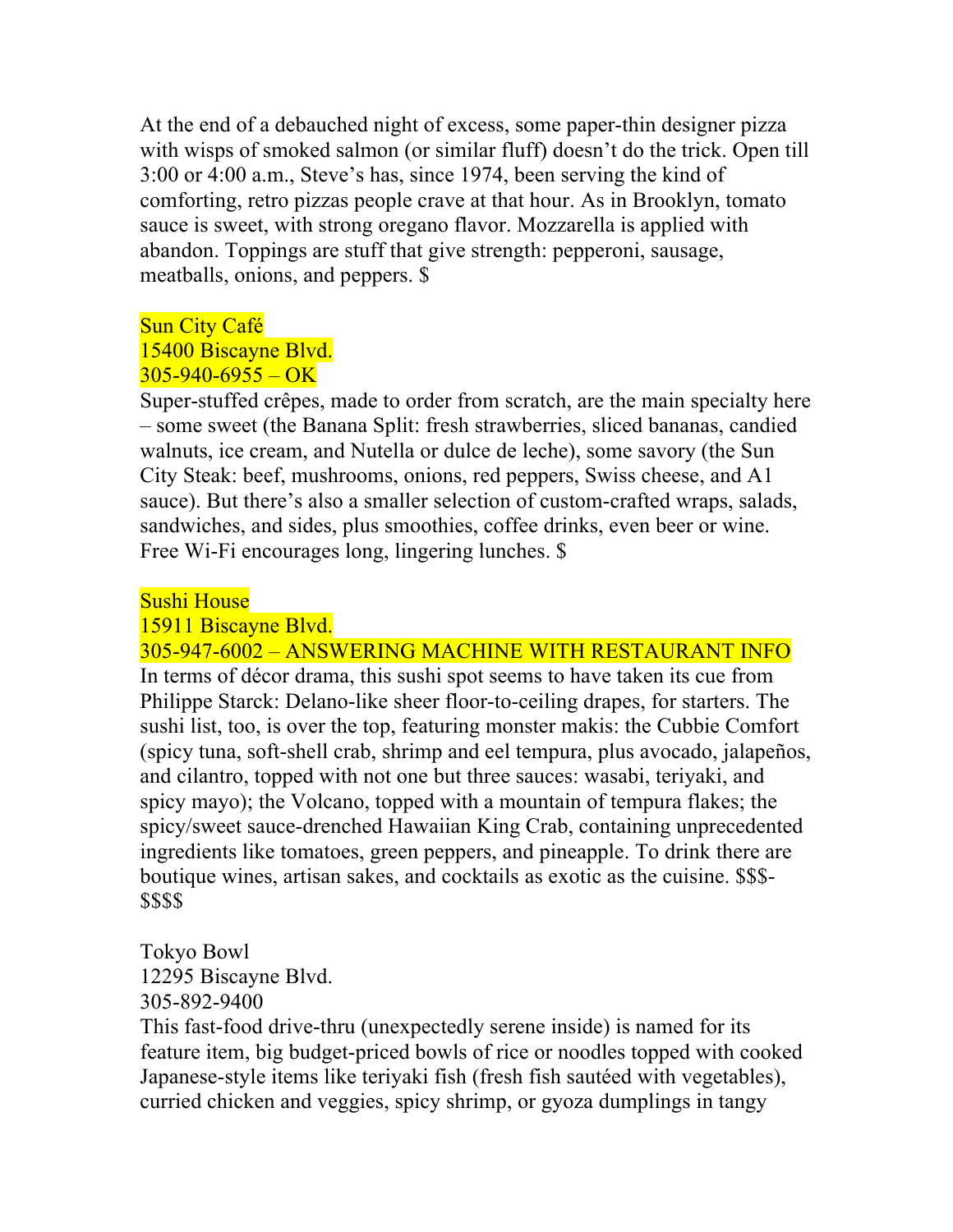sauce. There's also an all-you-can-eat deal – sushi (individual nigiri or maki rolls) plus tempura, teriyaki, and other cooked items for \$14; three bucks more for sashimi instead of sushi. \$-\$\$

### Venezia Pizza and Café 13452 Biscayne Blvd.  $305 - 940 - 1808 - OK$

No frozen pizza crusts or watery mozzarella here. No imported designer ingredients either. The pies are New York-style, but the dough is made fresh daily, and the cheese is Grande (from Wisconsin, considered America's finest pizza topper). Also on the menu are Italian-American pastas, a large selection of hot an cold subs, simple salads, and a few new protein adds – grilled chicken breast, fried fish, or a steak. \$-\$\$

### Wong's Chinese Restaurant 12420 Biscayne Blvd. 305-891-4313 - OK

This old-timer's menu reads like a textbook on how to please everyone, with food ranging from traditional Chinese to Chinese-American to just plain American. Appetizers include honey garlic chicken wings or Buffalo wings. A crab-claw starter comes with choice of pork fried rice or French fries. Seafood lovers can get shrimp chop suey, or salty pepper shrimp (authentically shell-on). And snowbirds will be pleased to find a number of dishes that are mainstays of Manhattan Szechuan menus but not common in Miami: cold sesame noodles, Hunan chicken, twice-cooked pork, Lake Tung Ting shrimp, and peppery kung po squid. \$\$

Woody's Famous Steak Sandwich

13105 Biscayne Blvd.

305-891-1451

The griddle has been fired up since 1954 at this indie fast-food joint, and new owners have done little to change the time-tested formula except to stretch operating hours into the night and expand its classic griddled-orfried-things menu to include a few health-conscious touches like Caesar salad, plus a note proclaiming their oils are free of trans fats. Otherwise the famous steak sandwich is still a traditional Philly – thin-sliced beef, cheese, and onions on a buttered Italian roll (with tasty housemade sour cream/horseradish sauce served on the side so as not to offend purists). Extras like mushrooms are possible, not imposed. Drippin' good burgers,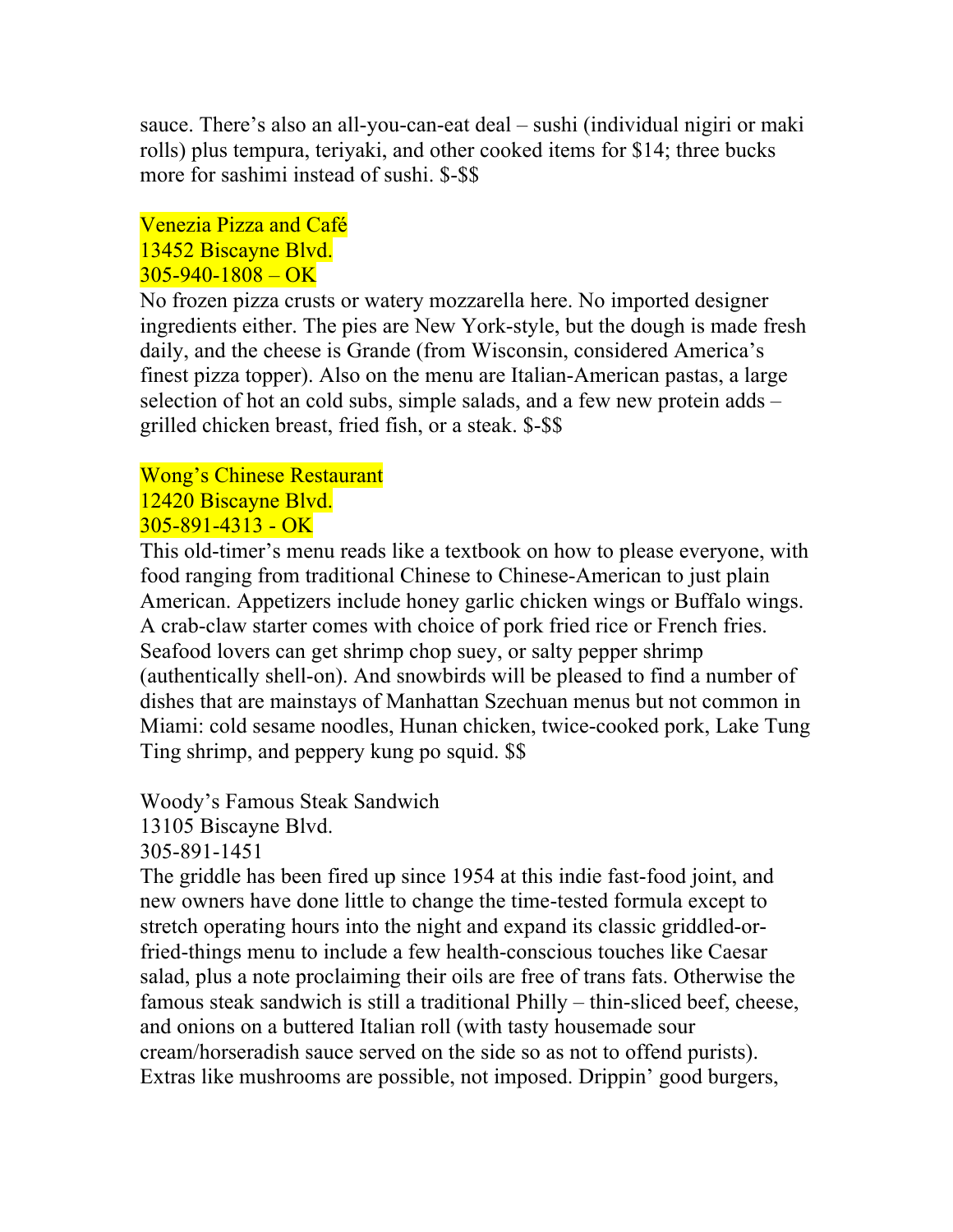too. And unlike MacChain addicts, patrons here can order a cold beer with the good grease. \$-\$\$

### Zipang 14316 Biscayne Blvd.  $305 - 919 - 8844 - OK$

It's appropriate that the name of this small strip-mall sushi spot refers to Japan's first and only sparkling sake – something most Americans have never heard of, making the reference pretty much an insider's joke. Since opening several years ago, the restaurant itself has been one of our town's best-kept secrets. But the perfectionist chef/owner's concentration on quality and freshness of ingredients has made Zipang the pick of sushi cognoscenti like Loews's executive chef Marc Ehrler, who has named the unpretentious place his favorite Miami eatery, while admitting the obvious: "Nobody knows it." \$\$-\$\$\$

NORTH MIAMI BEACH Bamboo Garden 1232 NE 163rd St. 305-945-1722

Big enough for a banquet (up to 300 guests), this veteran is many diners' favorite on the 163rd/167th Street "Chinatown" strip because of its superior décor. But the menu also offers well-prepared, authentic dishes like peppery black bean clams, sautéed mustard greens, and steamed whole fish with ginger and scallions, plus Chinese-American egg foo young. Default spicing is mild even in Szechuan dishes marked with red-chili icons, but don't worry; realizing some like it hot, the chefs will customize spiciness to heroic heat levels upon request. \$\$

# China Restaurant 178 NE 167th St.  $305 - 947 - 6549 - OK$

When you have a yen for the Americanized Chinese fusion dishes you grew up with, all the purist regional Chinese cuisine in the world won't scratch the itch. So the menu here, containing every authentically inauthentic Chinese-American classic you could name, is just the ticket when nostalgia strikes – from simple egg rolls to pressed almond duck (majorly breaded boneless chunks, with comfortingly thick gravy). \$-\$\$

Christine's Roti Shop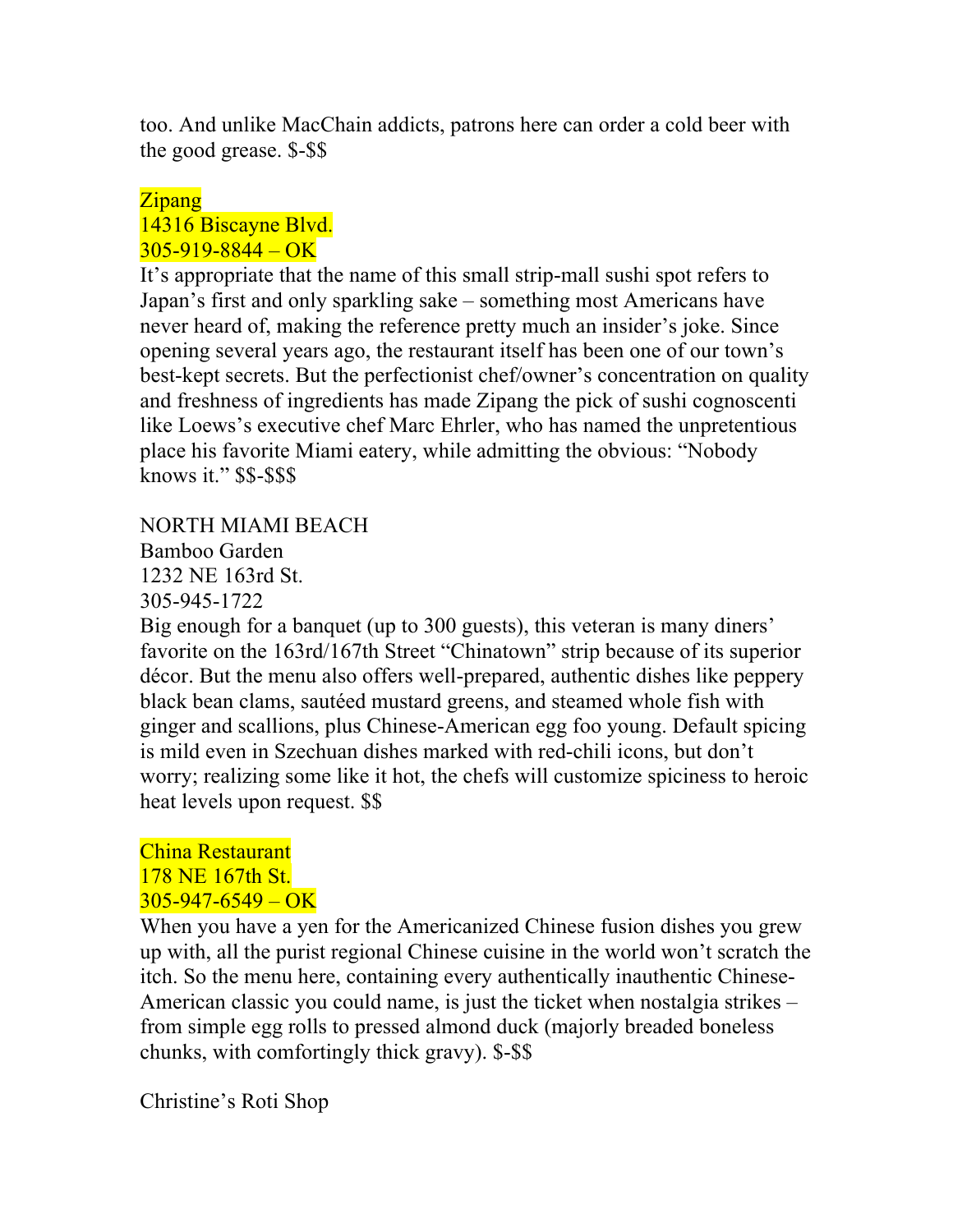#### 16721 NE 6th Ave. 305-770-0434

Wraps are for wimps. At this small shop run by Christine Gouvela, originally from British Guyana, the wrapper is a far more substantial and tasty roti, a Caribbean mega-crepe made from chickpea flour. Most popular filling for the flatbread is probably jerk chicken, bone-in pieces in a spiced stew of potatoes, cabbage, carrots, onions, and more chickpeas. But there are about a dozen other curries to choose from, including beef, goat, conch, shrimp, trout, and duck. Take-out packages of plain roti are also available; they transform myriad leftovers into tasty, portable lunches. \$

Hiro Japanese Restaurant 3007 NE 163rd St.

305-948-3687

One of Miami's first sushi restaurants, Hiro retains an amusing retro-glam feel, an extensive menu of both sushi and cooked Japanese food, and late hours that make it a perennially popular snack stop after a hard night at the area's movie multiplexes (or strip clubs). The sushi menu has few surprises, but quality is reliable. Most exceptional are the nicely priced yakitori, skewers of succulently soy-glazed and grilled meat, fish, and vegetables; the unusually large variety available of the last makes this place a good choice for vegetarians. \$\$

Hiro's Sushi Express 17048 W. Dixie Hwy. 305-949-0776

Tiny, true, but there's more than just sushi at this mostly take-out spin-off of the pioneering Hiro. Makis are the mainstay (standard stuff like California rolls, more complex creations like multi-veg futomaki, and a few unexpected treats like a spicy Crunch & Caliente maki), available à la carte or in valuepriced individual and party combo platters. But there are also bento boxes featuring tempura, yakitori skewers, teriyaki, stir-fried veggies, and udon noodles. Another branch is now open in Miami's Upper Eastside. \$

Hiro's Yakko-San 17040 W. Dixie Hwy. 305-947-0064

After sushi chefs close up their own restaurants for the night, many come here for a bite of something different. The specialty is Japanese home cooking, served in grazing portions so diners can enjoy a wide variety of the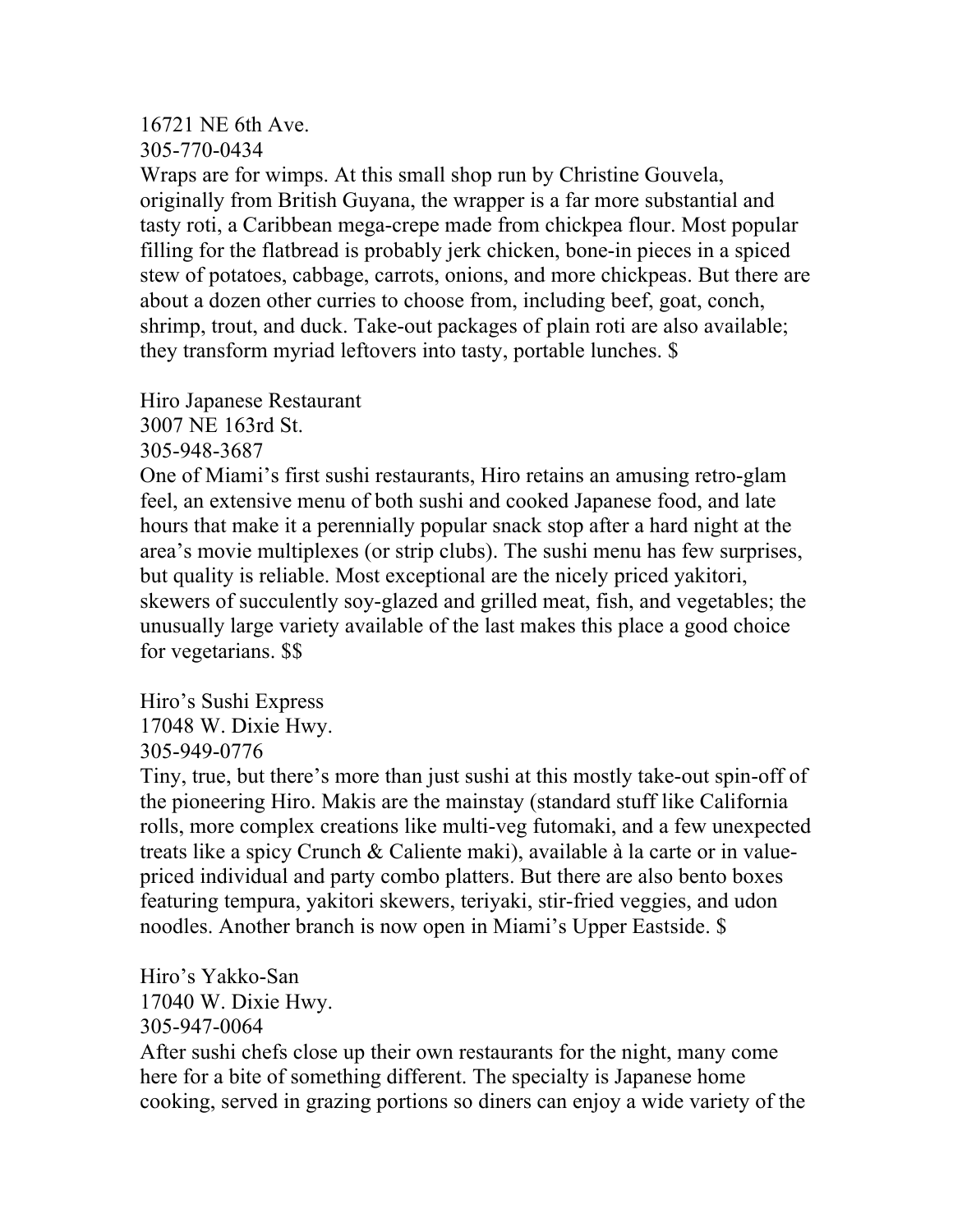unusual dishes offered. Standard sushi isn't missed when glistening-fresh strips of raw tuna can be had in maguro nuta – mixed with scallions and dressed with habit-forming honey-miso mustard sauce. Dishes depend on the market, but other favorites include goma ae (wilted spinach, chilled and dressed in sesame sauce), garlic stem and beef (mild young shoots flashfried with tender steak bits), or perhaps just-caught grouper with hot/sweet/tangy chili sauce. Open till around 3:00 a.m. \$\$

### Heelsha

1550 NE 164th St. 305-919-8393 www.heelsha.com - OK

If unusual Bangladeshi dishes like fiery pumpkin patey (cooked with onion, green pepper, and pickled mango) or Heelsha curry (succulently spiced hilsa, Bangladesh's sweet-fleshed national fish) seem familiar, it's because chef/owner Bithi Begum and her husband Tipu Raman once served such fare at the critically acclaimed Renaisa. Their new menu's mix-and-match option also allows diners to pair their choice of meat, poultry, fish, or vegetable with more than a dozen regional sauces, from familiar Indian styles to exotica like satkara, flavored with a Bangladeshi citrus reminiscent of sour orange. Early-bird dinners (5:00 to 6:30 p.m.) are a bargain, as some dishes are almost half-price. Lunch is served weekends only except by reservation, so call ahead. \$\$-\$\$\$

Jumbo Chinese Restaurant 1242 NE 163rd St. 305-956-5677

Jumbo's regular menu offers a large percentage of hard-to-find traditional Chinese home-cooking specialties (many using fresh and preserved Asian vegetables): pork with bitter melon, beef with sour cabbage, chicken with mustard green, cellophane noodle with mixed-vegetable casserole. Still, most diners come for dim sum, a huge selection served at all hours. These small plates include chewy rice noodle rolls filled with shrimp or beef, leek dumplings, crisp-fried stuffed taro balls, savory pork-studded turnip cake, pork/peanut congee, custard croissants, and for the brave, steamed chicken feet. \$\$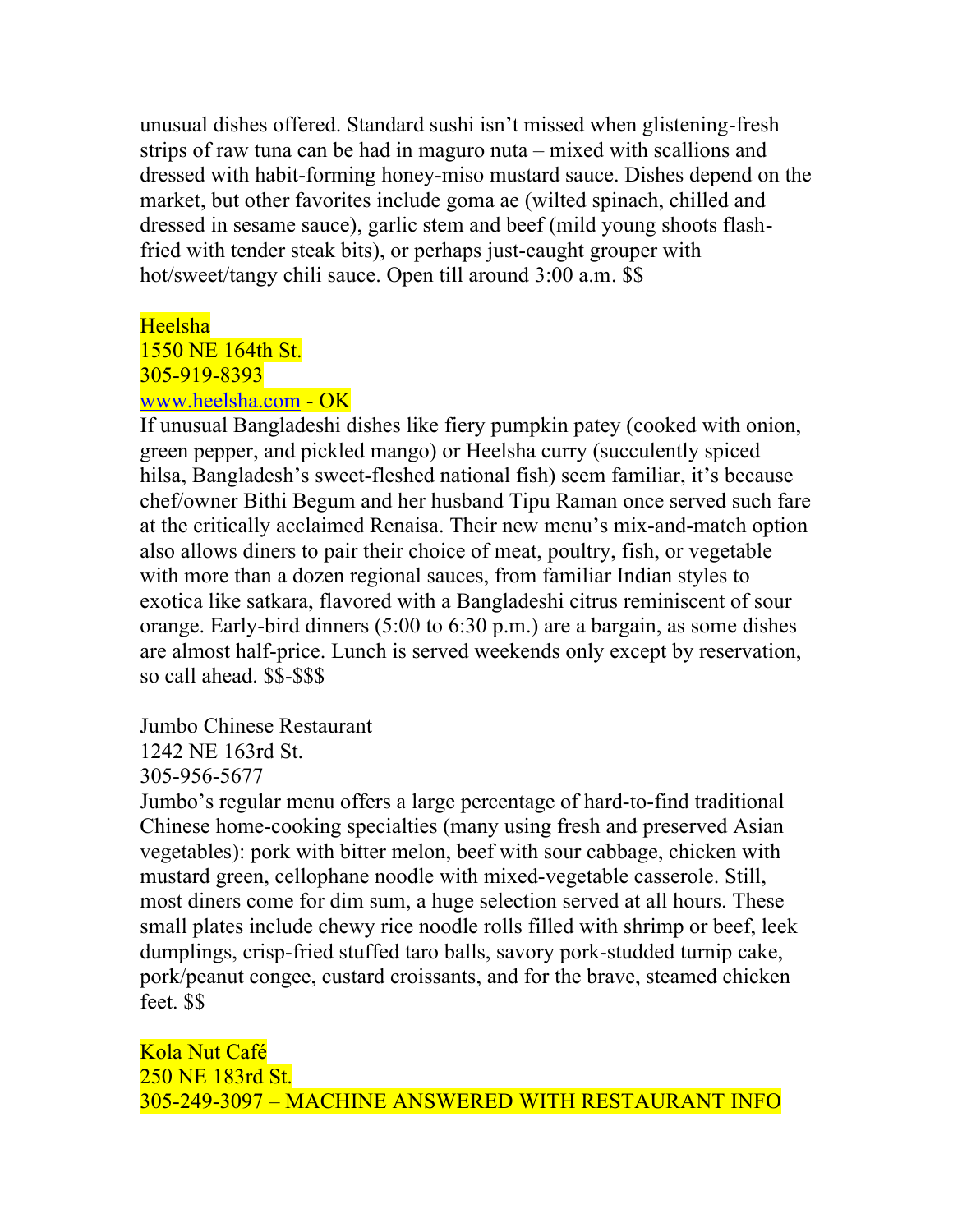#### www.kolanutcafe.com

The fare is creative Caribbean, mainly Jamaican, but served in a setting more upscale than the average jerk joint – more like a casual island nightclub. Live jazz, comedy, or poetry readings enhance the hip ambiance on some nights. At all times there's food ranging from classic jerks (chicken, beef, or shrimp) to fancier dishes like curried crab cakes served on avocado/pineapple/pico de gallo salad, or calabaza soup topped with nutmeg cream and toasted pepitas. Sides include pickled star fruit and bammy fries (grated yucca/coconut milk). A children's menu encourages young ethnic gourmets, but best keep them out of the rum-drenched Jamaican black cake. \$\$-\$\$\$

### Kyung Ju

#### 400 NE 167th St.  $305 - 947 - 3838 - OK$

Star of the show at this long-lived Korean restaurant (one of only a handful in Miami-Dade County) is bulgogi. The name translates as "fire meat," but isn't a reference to Koreans' love of hot chilis. Rather it refers to Koreanstyle barbecue, which is really not barbecued but quickly grilled after long marination in a mix of soy sauce, sesame, sugar, garlic, and more. Lovers of fiery food can customize with dipping sauces, or the eatery's many little banchan (included side dishes, some mild, others mouth-searing). Pa jun, a crispy egg/scallion-based pancake, is a crowd-pleasing starter. And if the unfamiliarity seems too scary altogether, there's a selection of Chinese food. \$\$-\$\$\$

### Kebab Indian Restaurant 514 NE 167th St. 305-940-6309 - OK

Since the 1980s this restaurant, located in an unatmospheric mini strip mall but surprisingly romantic inside (especially if you grab one of the exotically draped booths) has been a popular destination for reasonably priced north Indian fare. Kormas are properly soothing and vindaloos are satisfactorily searing, but the kitchen will adjust seasonings upon request. They aim to please. Food arrives unusually fast for an Indian eatery, too. \$\$

King Buffet 316 NE 167th St.  $305 - 940 - 8668 - OK$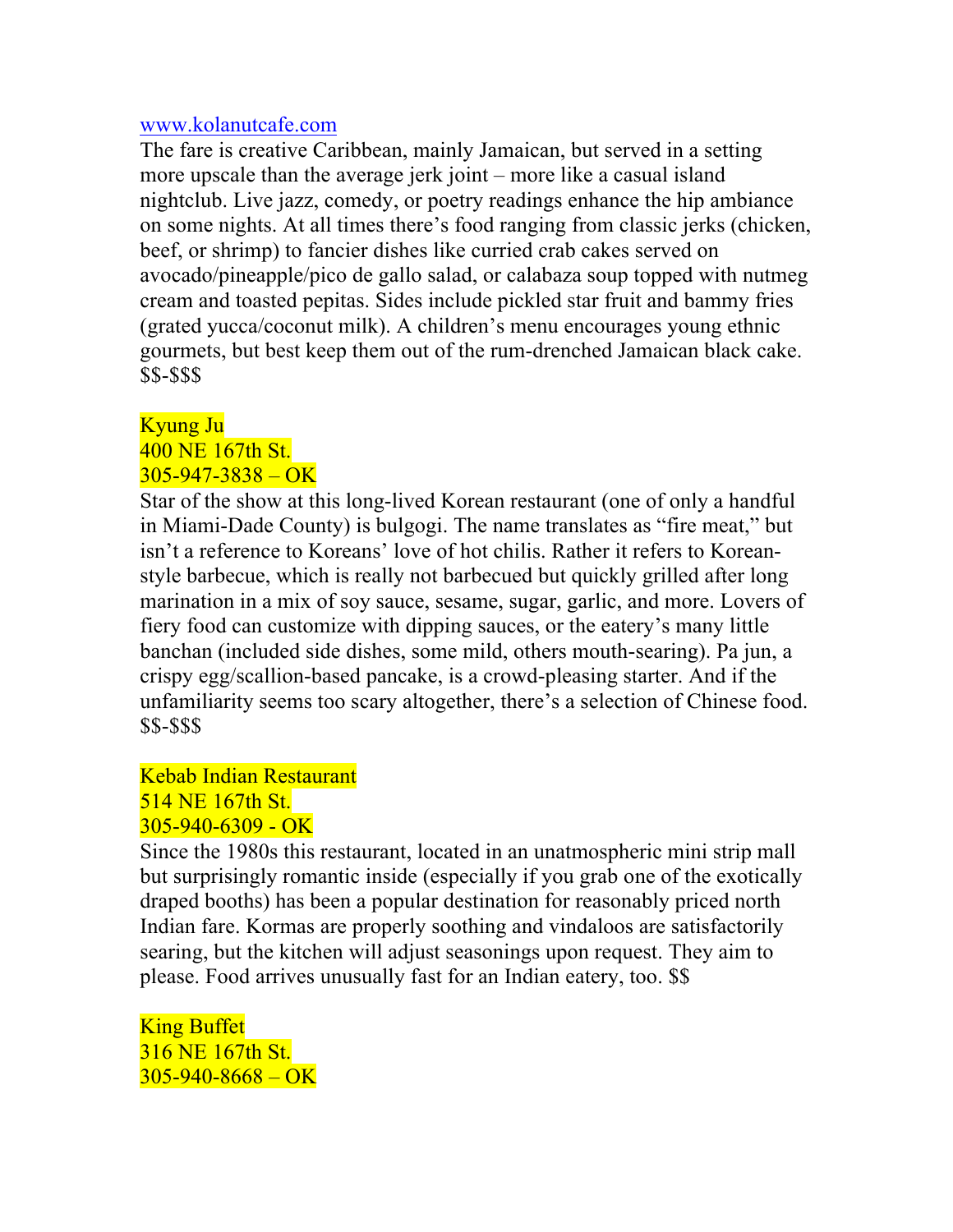In this restaurant's parking lot, midday on Sundays, the colorful display of vivid pinks, greens, and blues worn by myriad families arriving for dinner in matching going-to-church outfits is equaled only by the eye-poppingly dyed shrimp chips and desserts displayed inside on the buffet table. Though there's an à la carte menu, the draw here is the 100-item (according to advertisements) all-you-can-eat spread of dishes that are mostly Chinese, with some American input. It's steam-table stuff, but the price is right and then some: \$6-\$7 for lunch, \$9-\$11 for dinner. \$-\$\$

#### **King Palace**

#### 330 NE 167th St. 305-949-2339 – NO ANSWER

The specialties here are authentic Chinatown-style barbecue (whole ducks, roast pork strips, and more, displayed in a glass case by the door), and fresh seafood dishes, the best made with the live fish swimming in two tanks by the dining room entrance. There's also a better-than-average selection of seasonal Chinese veggies. The menu is extensive, but the best ordering strategy, since the place is usually packed with Asians, is to see what looks good on nearby tables, and point. Servers will also steer you to the good stuff, once you convince them you're not a chop suey kinda person. \$\$

Laurenzo's Market Café 16385 W. Dixie Hwy. 305-945-6381 www.laurenzosmarket.com

It's just a small area blocked off by grocery shelves, buried between the wines and the fridge counters – no potted palms, and next-to-no service in this cafeteria-style snack space. But when negotiating this international gourmet market's packed shelves and crowds has depleted your energies, it's a handy place to refuel with eggplant parmesan and similar Italian-American classics, steam-tabled but housemade from old family recipes. Just a few spoonfuls of Wednesday's hearty pasta fagiole, one of the daily soup specials, could keep a person shopping for hours. \$-\$\$

### Little Saigon 16752 N. Miami Ave. 305-653-3377– OK

This is Miami's oldest traditional Vietnamese restaurant, but it's still packed most weekend nights. So even the place's biggest negative – its hole-in-thewall atmosphere, not encouraging of lingering visits – becomes a plus since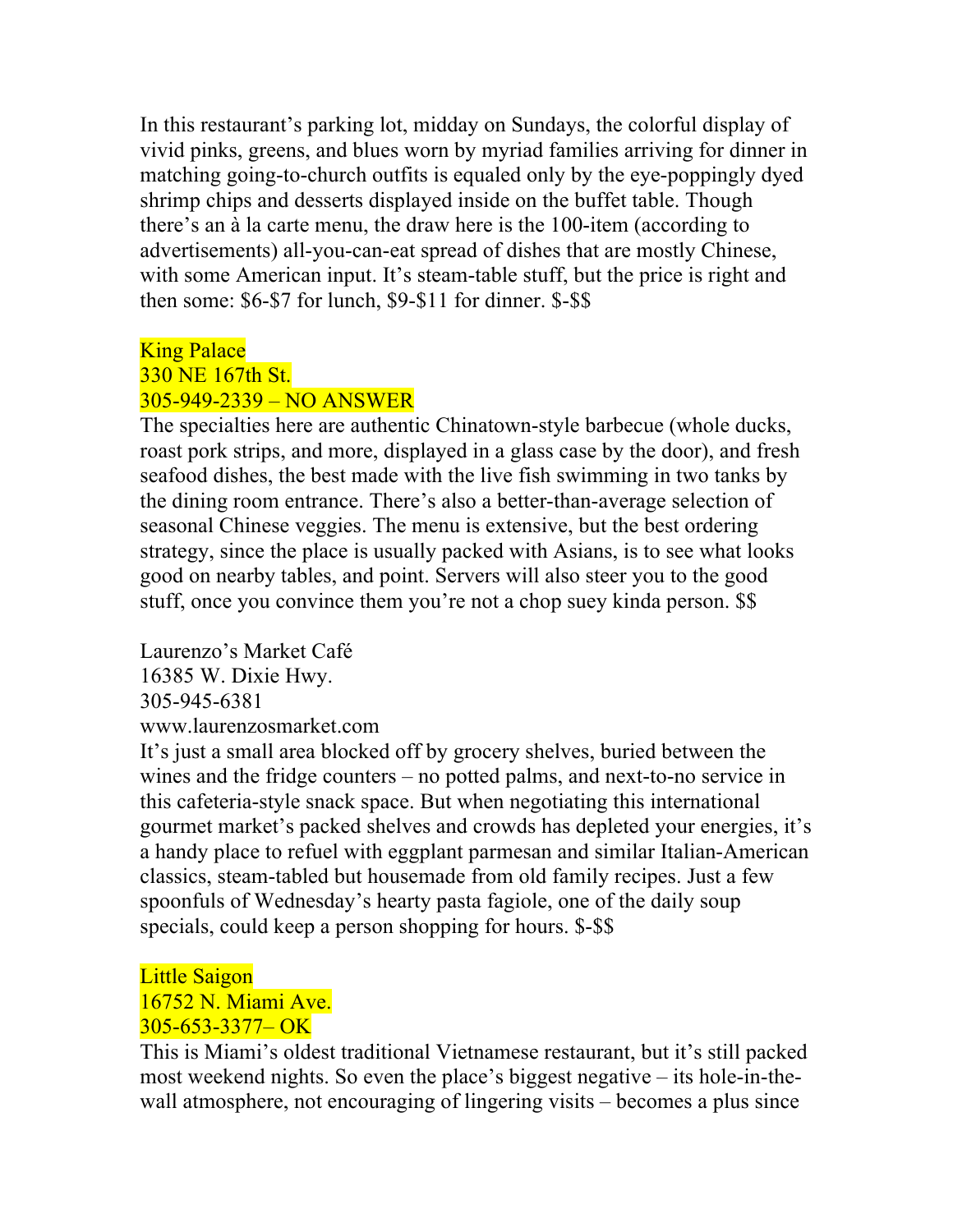it ensures fast turnover. Chef/owner Lily Tao is typically in the kitchen, crafting green papaya salad, flavorful beef noodle pho (served with greens, herbs, and condiments that make it not just a soup but a whole ceremony), and many other Vietnamese classics. The menu is humongous. \$-\$\$

### Mary Ann Bakery 1284 NE 163rd St.  $305 - 945 - 0333 - 0k$

Don't be unduly alarmed by the American birthday cakes in the window. At this small Chinese bakery the real finds are the Chinatown-style baked buns and other savory pastries, filled with roast pork, bean sauce, and curried ground beef. Prices are under a buck, making them an exotic alternative to fast-food dollar meals. There's one table for eat-in snackers. \$

#### Matador Argentinean Steakhouse 3207 NE 163rd St.

# $305 - 944 - 6001 - OK$

With Latin parilla places spreading here as fast as kudzu, it's hard to get excited about yet another all-you-can-eat meat spread. But Matador offers far more for the money than most. One dinner price (\$24.95, \$27.95 weekends) includes a salad bar of more than 30 items, unlimited grilled proteins (many cuts of beef, sausages, chicken, pork, assorted veggies, and even fish upon request), crunchy steak fries, a dessert (typically charged extra elsewhere), and even more fun, a bottle of quite quaffable wine per person. \$\$\$

### Panya Thai 520 NE 167th St. 305-945-8566– OK

Unlike authentic Chinese cuisine, there's no shortage of genuine Thai food in and around Miami. But Panya's chef/owner, a Bangkok native, offers numerous regional and/or rare dishes not found elsewhere. Plus he doesn't automatically curtail the heat or sweetness levels to please Americans. Among the most intriguing: moo khem phad wan (chewy deep-fried seasoned pork strips with fiery tamarind dip, accompanied by crisp green papaya salad, a study in sour/sweet/savory balance); broad rice noodles stirfried with eye-opening chili/garlic sauce and fresh Thai basil; and chilitopped Diamond Duck in tangy tamarind sauce. \$\$-\$\$\$

PK Oriental Mart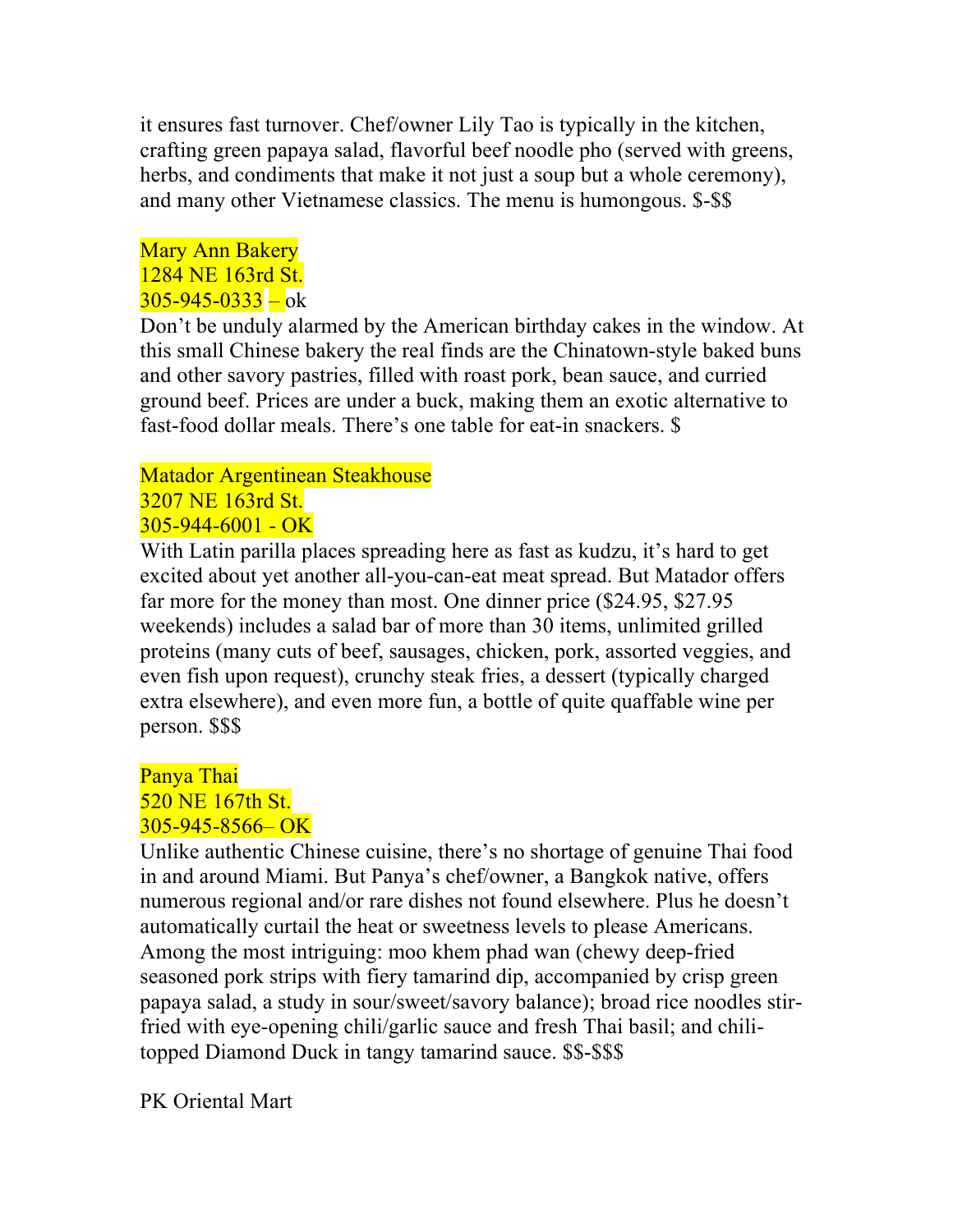### 255 NE 167th St.

### 305-654-9646

While there are three other sizable Asian markets on this strip between I-95 and Biscayne Boulevard, PK has the only prepared-food counter, serving authentic Chinatown barbecue, with appropriate dipping sauces included. Weekends bring the biggest selection, including barbecued ribs and pa pei duck (roasted, then deep-fried till extra crisp and nearly free of subcutaneous fat). Available every day are juicy, soy-marinated roast chickens, roast pork strips, crispy pork, and whole roast ducks – hanging, as tradition dictates, beaks and all. But no worries; a counterperson will chop your purchase into bite-size, beakless pieces. \$

#### Sang's Chinese Restaurant 1925 NE 163rd St. 305-947-7076– OK

Open late (1:30 a.m. most nights) since 1990, Sang's has an owner who previously cooked in NYC's Chinatown, and three menus. The pink menu is Americanized Chinese food, from chop suey to honey garlic chicken. The white menu permits the chef to show off his authentic Chinese fare: salt and pepper prawns, rich beef/turnip casserole, tender salt-baked chicken, even esoterica like abalone with sea cucumber. The extensive third menu offers dim sum, served until 4:00 p.m. A limited live tank allows seasonal seafood dishes like lobster with ginger and scallion. More recently installed: a Chinese barbecue case, displaying savory items like crispy pork with crackling attached. \$\$\$

Siam Square 54 NE 167th St. 305-944-9697

Open until 1:00 a.m. every day except Sunday (when is closes at midnight), this relatively new addition to North Miami Beach's "Chinatown" strip has become a popular late-night gathering spot for chefs from other Asian restaurants. And why not? The food is fresh, nicely presented, and reasonably priced. The kitchen staff is willing to customize dishes upon request, and the serving staff is reliably fast. Perhaps most important, karaoke equipment is in place when the mood strikes. \$-\$\$

Tatay's 237 NE 167th St. 305-654-9494 - OK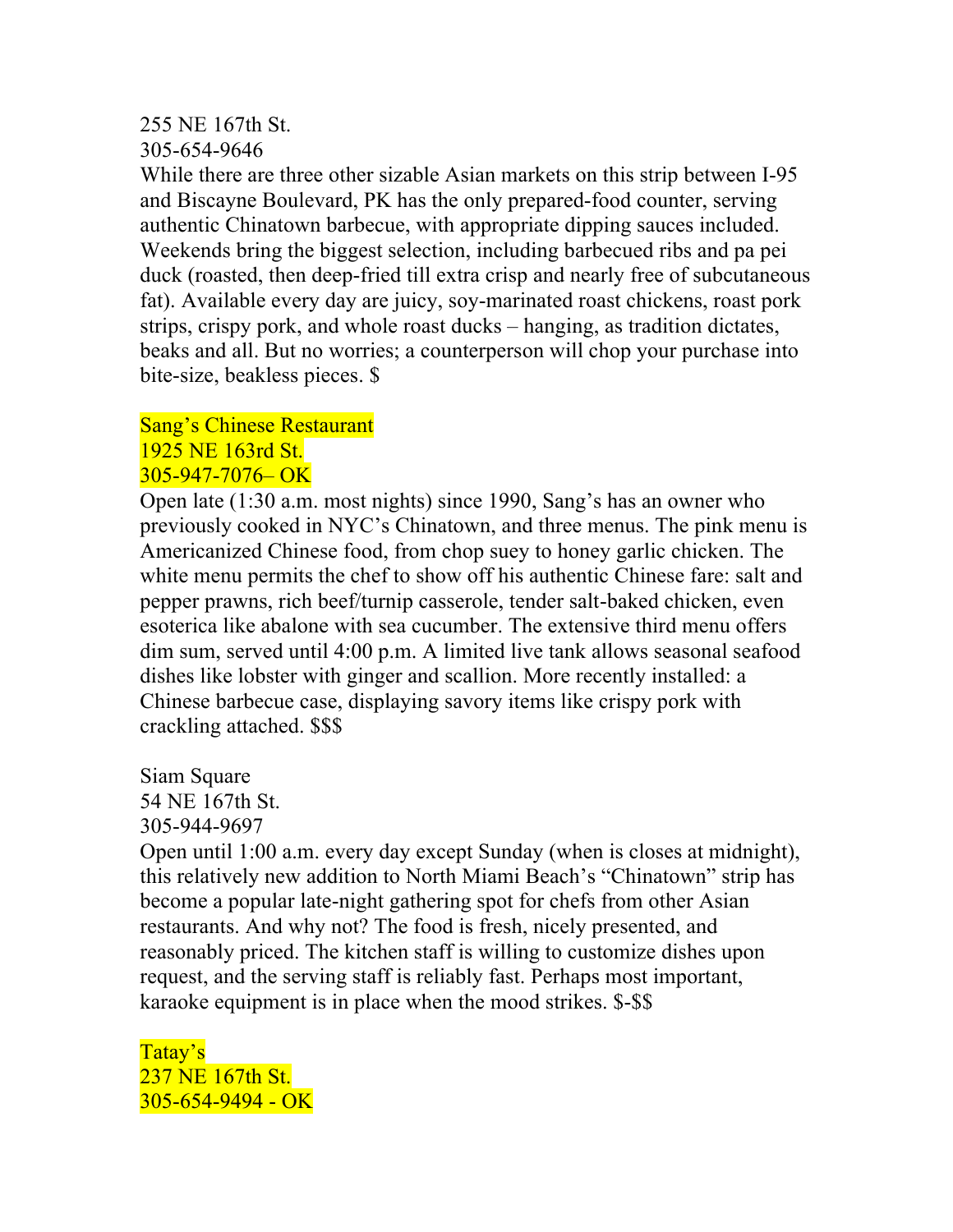Since food historians estimate that 80 percent of Philippine cuisine is rooted in Spain, it's strange that Miami has so few Filipino eateries. But the islands' typical long-cooked, highly-spiced (but not spicy) stews are authentically represented at this diminutive, mostly take-out restaurant/bakery/market. Specialties include piquant, vinegar-marinated chicken adobo, beef karekare in a subtle Thai-type thin peanut sauce, and crispy pata, tender pork hock chunks with garlicky mojo. The menu rotates regularly, so pick up one to track which entrées are available each day, in individual orders or on combo plates of two dishes plus rice or pancit (sautéed rice noodles and veggies). \$

Tuna's Garden Grille 17850 W. Dixie Hwy. 305-945-2567

When Tuna's moved in 2006 from the marina space it had occupied for almost two decades, it lost its waterfront location, its old-fashioned fishhouse ambiance, and its outdoor deck. But it has gained a garden setting, and retained its menu of fresh (and sometimes locally caught) seafood – some fancified, some simple (the wiser choice). Also continuing are Tuna's signature seasonal specials, like a Maine lobster dinner for a bargain \$15. Open daily till 2:00 a.m., the place can sometimes feel like a singles bar during the two post-midnight happy hours, but since the kitchen is open till closing, it draws a serious late-night dining crowd, too. \$\$

AVENTURA

Bella Luna

19575 Biscayne Blvd. Aventura Mall

305-792-9330

www.bellalunaaventura.com

If the menu here looks familiar, it should. It's identical to that at the Upper Eastside's Luna Café and, with minor variations, at all the rest of Tom Billante's eateries (Rosalia, Villaggio, Carpaccio), right down to the typeface. But no argument from here. In a mall – a setting more accustomed to food court, steam-tabled stuff – dishes like carpaccio al salmone (crudo, with portobellos, capers, parmesan slices, and lemon/tomato dressing) and linguine carbonara (in creamy sauce with pancetta and shallots) are a breath of fresh, albeit familiar, air. \$\$-\$\$\$

Chef Allen's 19088 NE 29th Ave.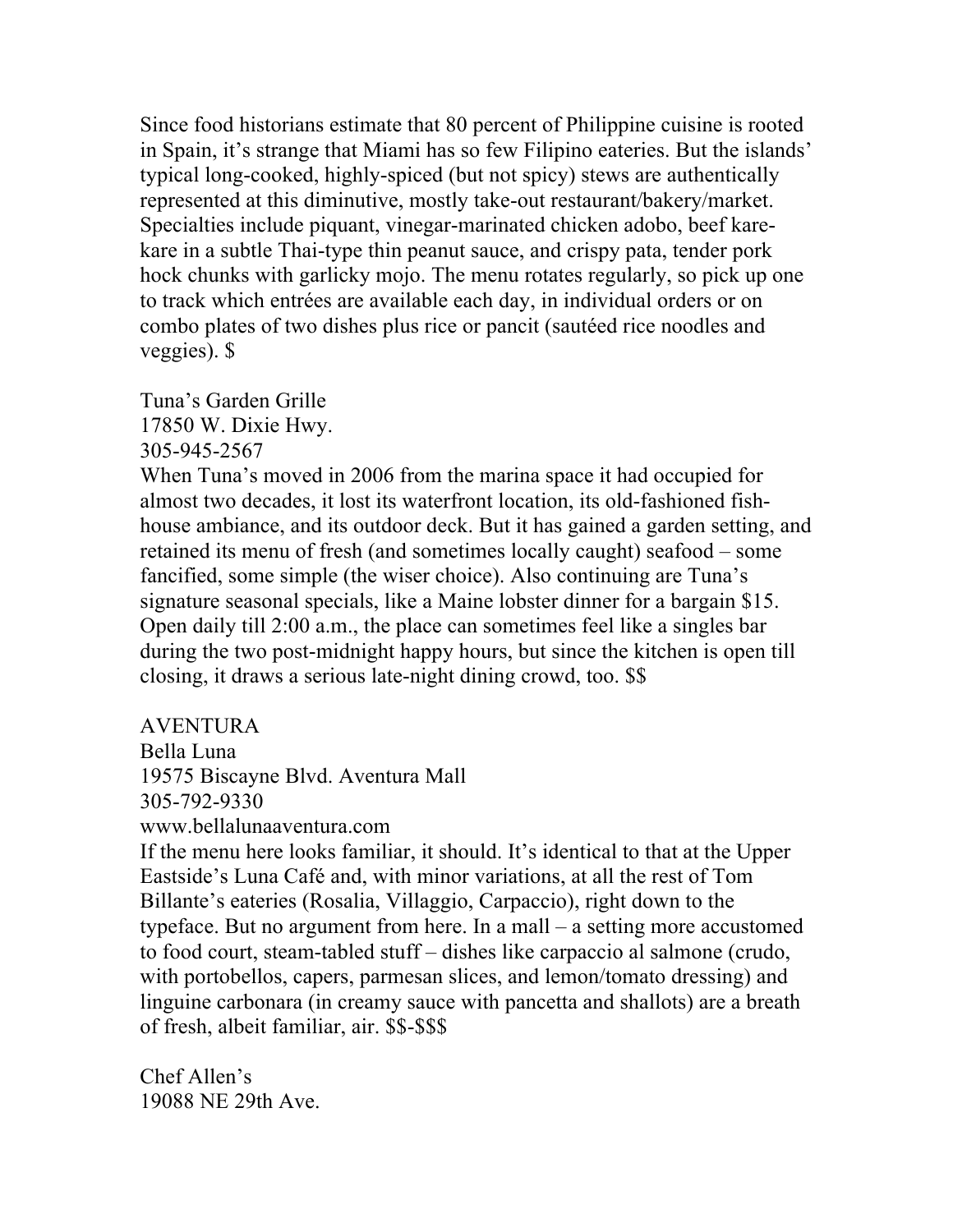#### 305-935-2900

www.chefallens.com

After 20 years of success in the same location, many chefs would coast on their backlog of tried-and-true dishes. And it's doubtful that kindly Allen Susser would freak out his many regulars by eliminating from the menu the Bahamian lobster and crab cakes (with tropical fruit chutney and vanilla beurre blanc). But lobster-lovers will find that the 20th anniversary menus also offer new excitements like tandoori-spiced rock lobster, along with what might be the ultimate mac'n'cheese: lobster crab macaroni in a Fris vodka sauce with mushrooms, scallions, and parmesan. The famous dessert soufflé's flavor changes daily, but it always did. \$\$\$\$\$

Fish Joint

2570 NE Miami Gardens Dr.

305-936-8333

Unless one's mind is already made up before getting here – and stuck on steak, pasta, or some other land-based dish – loyal repeat customers know to ignore the small printed menu and wait for the tableside presentation of about ten catches-of-the-day, arrayed on a tray. Servers identify each fish, explain how it's to be prepared, and take your order. Whether it's a simple sautéed fillet or a slightly more complex preparation like shrimp/crabcrusted grouper, the kitchen's veterans know precisely how to cook fish. All entrées come with suitable starch and green-type vegetable, plus various other complementary freebies, so starters, salads, and sides aren't necessary. \$\$\$

Il Migliore

2576 NE Miami Gardens Dr.

305-792-2902

Reminiscent of an intimate Tuscan villa, chef Neal Cooper's attractive trattoria gets the food right, as well as the ambiance. As in Italy, dishes rely on impeccable ingredients and straightforward recipes that don't overcomplicate, cover up, or otherwise muck about with that perfection. Fresh fettuccine with white truffle oil and mixed wild mushrooms needs nothing else. Neither does the signature Pollo Al Mattone, marinated in herbs and cooked under a brick, require pretentious fancification. And even low-carb dieters happily go to hell in a hand basket when faced with a mound of potatoes alla Toscana, fried herb-sprinkled French fries. Located west of Biscayne Boulevard in the Davis Plaza shopping mall, across from Ojus Elementary School. \$\$-\$\$\$